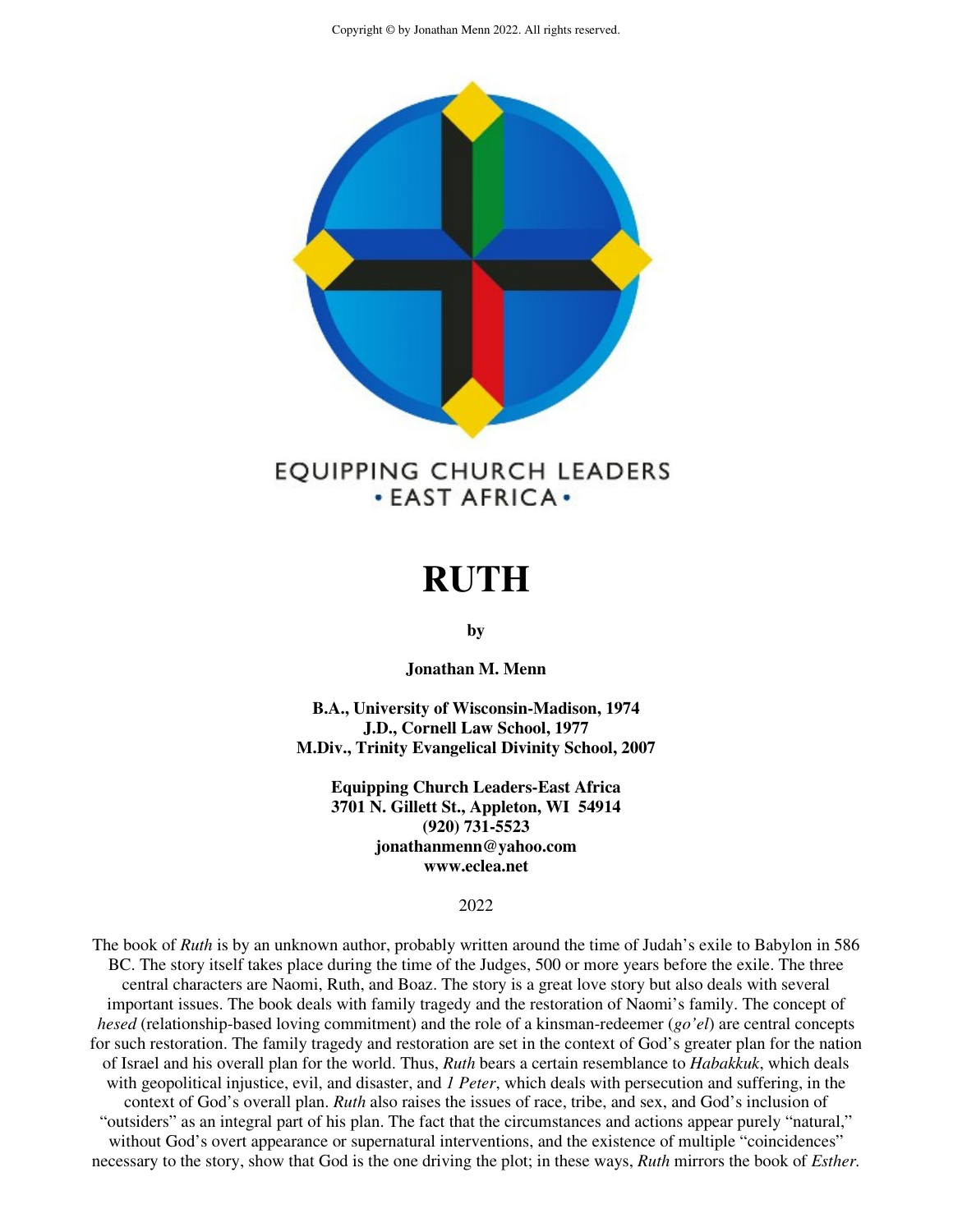## **TABLE OF CONTENTS**

| A. Prologue: the time, circumstances, setting, characters, and the tragedy:              |
|------------------------------------------------------------------------------------------|
|                                                                                          |
|                                                                                          |
|                                                                                          |
|                                                                                          |
|                                                                                          |
|                                                                                          |
|                                                                                          |
|                                                                                          |
|                                                                                          |
|                                                                                          |
|                                                                                          |
|                                                                                          |
|                                                                                          |
|                                                                                          |
|                                                                                          |
|                                                                                          |
|                                                                                          |
|                                                                                          |
| G. Epilogue: Boaz and Ruth marry, have a son, and Naomi's family is restored (4:13-17)22 |
|                                                                                          |
|                                                                                          |
|                                                                                          |
|                                                                                          |
|                                                                                          |
|                                                                                          |
|                                                                                          |
|                                                                                          |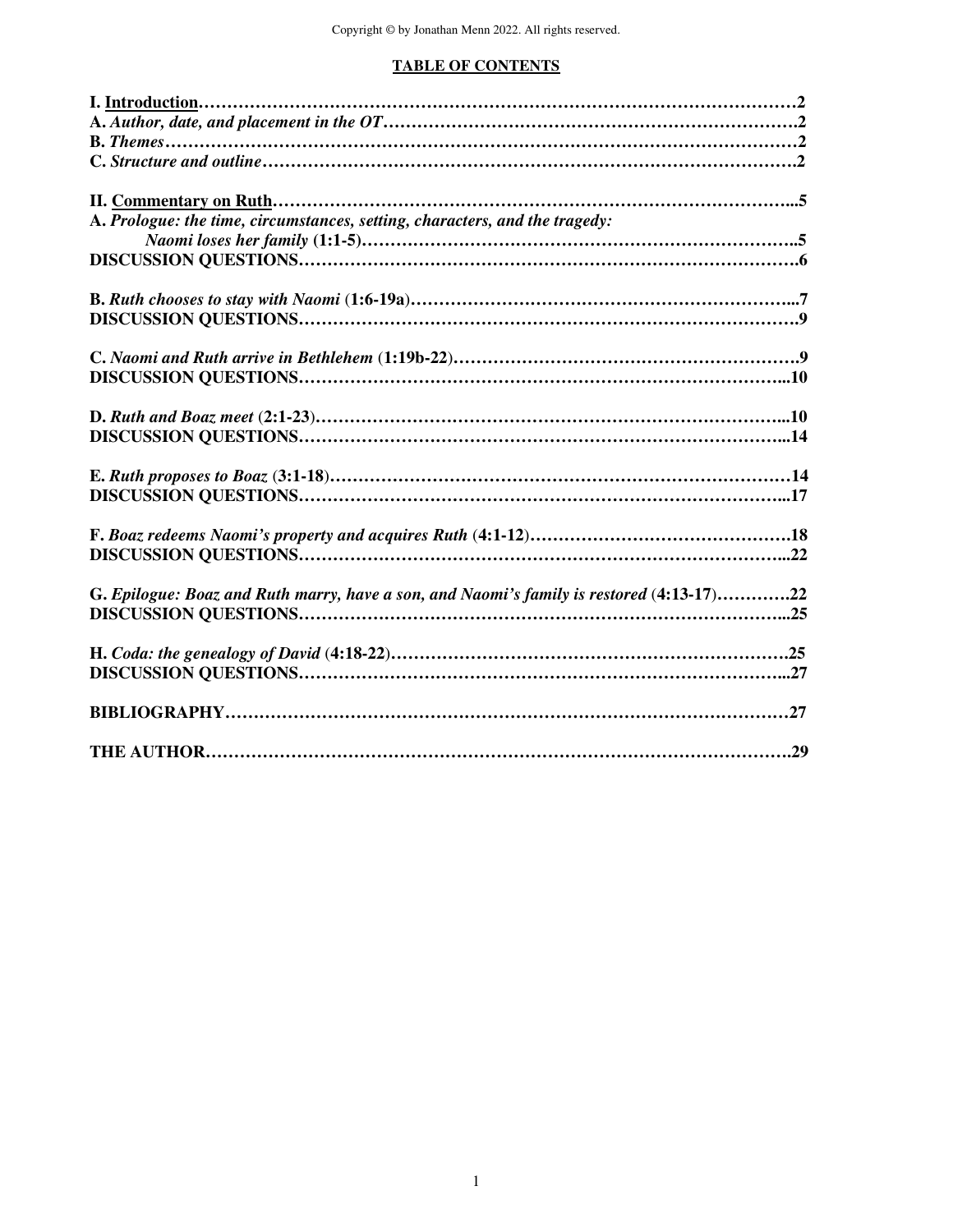#### **I. Introduction**

#### **A.** *Author, date, and placement in the OT*

 The story of Ruth takes place in the time of the judges, i.e., after the conquest of Canaan and before Saul became Israel's first king in approximately 1050 BC. The author is not named. The *Babylonian Talmud* (written c. AD 200-400) attributes the book to the prophet Samuel. However, most scholars doubt this. The book could not have been written before David became Israel's king, since the book refers to David and includes his genealogy. Other than that, however, arguments have been made for a wide variety of dates, from the reign of David to the post-exilic period (see Block 1999: 590-98). Whoever the author was, he was a master storyteller. Indeed, Robert Alter, professor of Hebrew and comparative literature, describes the author as "one of the most brilliant masters of formal technique among biblical writers" (Alter 1981: 58).

*Ruth*'s canonical status is not disputed. However, its placement in the canon differs between the Septuagint (LXX), i.e., the Greek translation of the Hebrew Bible, completed c. 135 BC, Christian OT, and the Hebrew Bible. Since **Ruth 1:1** says that the story takes place *"in the days when the judges ruled,"* in the Septuagint and the Christian ordering of the OT, the book of *Ruth* is placed immediately after the book of *Judges*. However, since **Prov 31:10-31** focuses on an *eset hayil* ("a woman of strength of character") and since Ruth is called an *eset hayil* in **Ruth 3:11**, the Hebrew Bible places the book of *Ruth* immediately after *Proverbs*. Later Judaism (i.e., since the twelfth century AD) included *Ruth* as one of the five books (called the Megilloth) to be read at various Jewish festivals.

#### **B.** *Themes*

 The story of *Ruth* not only is a great love story but also deals with several important issues. The book deals with family tragedy and the restoration of Naomi's family. The concept of *hesed* (relationship-based loving commitment) and the role of a kinsman-redeemer (*go'el*) are central concepts for such restoration. The family tragedy and restoration are set in the context of God's greater plan for the nation of Israel and his overall plan for the world. Thus, *Ruth* bears a certain resemblance to *Habakkuk*, which deals with geopolitical injustice, evil, and disaster, and *1 Peter*, which deals with persecution and suffering in the context of God's overall plan. *Ruth* also raises the issues of race, tribe, and sex and God's inclusion of "outsiders" as an integral part of his plan. Finally, the fact that the circumstances and actions appear purely "natural," without God's overt appearance or supernatural interventions, and the existence of multiple "coincidences" necessary to the story, show that God is the one driving the plot; in these ways, *Ruth* mirrors the book of *Esther*.

#### **C.** *Structure and outline*

 The story is developed in a series of seven acts. The prologue sets the scene and describes the predicament: the death of Naomi's husband and sons, leaving her without anyone to care for her. The following acts unfold how this predicament finds resolution. The epilogue narrates the resolution of the predicament and how Naomi is restored to life and fullness through the marriage of the other two main characters, Ruth and Boaz, and the birth of their son Obed. A coda to the story traces ten generations from Perez, through Obed, to king David.

 As the following outline demonstrates, the author is a master storyteller and expert literary stylist. This is indicated by his use of chiasm throughout the book. Chiasm is when at least two concepts are repeated in inverted order, i.e., in the pattern: A-B-B'-A'. Chiasm, as is typically the case in *Ruth*, may include an unpaired central element around which the other elements are arranged, i.e., A-B-C-B'-A'; that central element may be the point of emphasis. Chiasm serves a number of functions: (A) it creates balance and beauty; (B) it helps us to focus on the topic; (C) it helps us to clarify the meaning; (D) it emphasizes the point and helps us to follow the theme with greater ease; (E) it helps us to see new connections or contrasts between things.

 There is not only chiasm within each of the major sections of the book, but there is symmetrical correspondence between the beginning and ending sections of the book as a whole. Thus, the correspondence between the prologue and the epilogue is clear: the prologue details the famine, death, and tragedy besetting Naomi and her family; the epilogue details the fulfillment, new life, and abundance of the family. The second (II) and next-to-last (VI) sections also correspond: in both sections two relatives of Naomi are confronted with the choice of helping her (Orpah and Ruth; Boaz and the nearer kinsman). In each case, all the relatives are initially willing to help, but in each case, one of the relatives relents when the issue of marriage is mentioned. Also, in both episodes, Ruth is given a blessing: by Naomi in section II and by the women of Bethlehem in section VI. There are also certain correspondences between the third (III) and third-to-last (V) sections: section III recounts Naomi and Ruth's arrival into Bethlehem. That takes place at the beginning of the barley harvest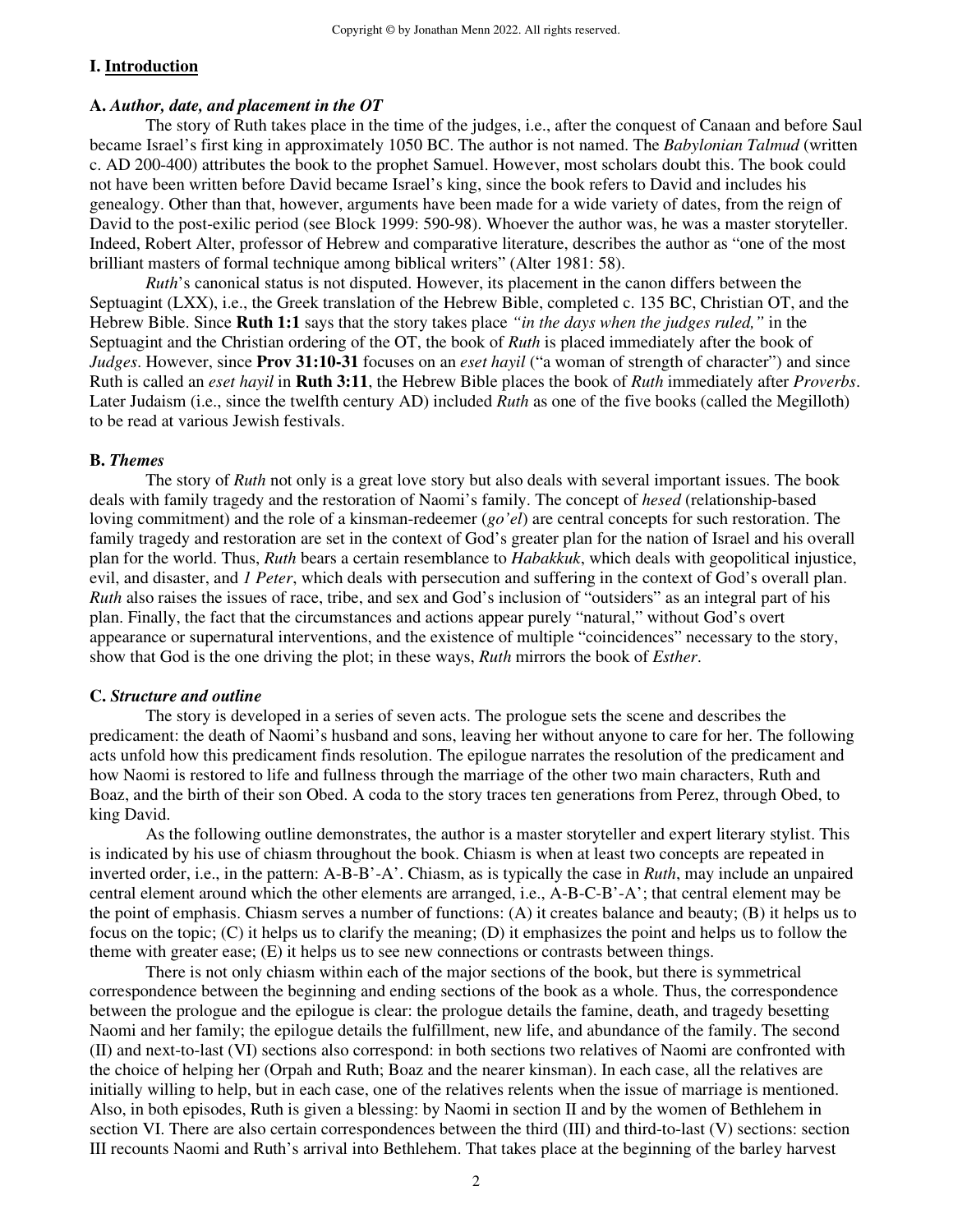(**1:22**), whereas section V takes place during the *"winnowing barley"* (**3:2**). The women's question, *"Is this Naomi?"* (**1:19**) is mirrored by Boaz's question, *"Who are you?"* (**3:9**). In episode III Naomi and Ruth come into Bethlehem (**1:22**), and in episode V Ruth comes into Bethlehem (**3:15**); the same Hebrew word is used in each case. In episode III Naomi despairs, *"I went away full, but the Lord has brought me back empty"* (**1:21**); in episode V Ruth had left to glean empty-handed, but returned to Naomi full, Boaz having told her, *"You must not go back empty-handed to your mother-in-law"* (**3:17**). The central unit (section IV), when Ruth and Boaz meet, is the obvious turning point of the entire story.<sup>1</sup>

 The masterful nature of this book *as a story* is also seen in that its layout is "obviously intended to create and retain tension and suspense. The entire book is structured so that even at the end of the third unit the audience still remains in suspense as to how the widows' dire situation can be rectified. Moreover, the individual episodes (e.g., Ruth's gleaning, her proposal to Boaz, the legal procedure at the city gate) are designed to create and maintain suspense for as long as possible." (Dorsey 1999: 128) Yet this is a masterful story with a point: not only are success and restoration the result of Ruth's determination, diligence, and loyalty to Naomi and Boaz's kindness and generosity, but "the admirable qualities exhibited by Ruth and Boaz can be used by God to reverse the fortunes of a whole family; or even the fortunes of a whole nation, as shown by the final outcome of this story—the Davidic dynasty" (Dorsey 1999: 128).

The book may be outlined as follows:<sup>2</sup>

#### **I. Prologue: the time, circumstances, setting, characters, and the tragedy: Naomi loses her family**  (**1:1-5**)

**A.** The time: *"In the days when the judges ruled"* (**v. 1a**)

**B.** The circumstances: *"a famine in the land"* (**v. 1a**)

**C.** The setting: A man from Bethlehem in Judah along with his wife and two sons went to Moab and remained there (**vv. 1b**)

**D.** The characters: Their names were Elimelech, Naomi, Mahlon, and Chillion (**v. 2a**)

**C'.** The setting: Ephrathites from Bethlehem in Judah went to Moab and remained there (**v. 2b**) **E.** The tragedy: Elimelech died and Naomi was left with her two sons (**v. 3**)

- **F.** Respite: The sons marry Moabite wives (Orpah and Ruth) and lived there about 10 years (**v. 4**)
- **E'.** Worse tragedy: The sons die and Naomi is left without her sons and her husband (**v.5**)

#### **II. Ruth chooses to stay with Naomi** (**1:6-19a**)

**A.** Introduction: Naomi, Orpah, and Ruth set out to return to Bethlehem (**vv. 6-7**)

- **B.** Naomi urges Orpah and Ruth to "return home" (**vv. 8-9a**)
	- **C.** Both daughters-in-law refuse to return home: Naomi kisses them, they weep, they refuse to leave (**vv. 9b-10**)

**D.** Naomi passionately urges them to return to their homes: there is no hope of marriage, and Naomi is bitter because the Lord has turned against her (**vv. 11-13**)

**C'.** Orpah agrees to leave, but Ruth refuses to leave Naomi: they weep, Orpah kisses Naomi, Ruth refuses to leave (**v. 14**)

**B'.** Naomi again urges Ruth to "return home," but Ruth refuses to be separated from Naomi and adopts Naomi's people and God as her own (**v. 15-18**)

**A'.** Conclusion: Naomi and Ruth travel and come to Bethlehem (**v. 19a**)

## **III. Naomi and Ruth arrive in Bethlehem** (**1:19b-22**)

**A.** Naomi and Ruth *"came to Bethlehem"* and the whole town was stirred (**v. 19b**)

- **B.** *"Do not call me Naomi; call me bitter"* (**v. 20a**)
	- **B(1).** *"For the Almighty has dealt very bitterly with me"* (**v. 20b**)
	- **B(2).** *"I went away full, and the Lord has brought me back empty"* (**v. 21a**)

**B'.** *"Why call me Naomi?"* (**v. 21b**)

- **B(2)'.** *"The Lord has testified against me"* (**v. 21c**)
- **B(1)'.** *"The Almighty has brought calamity upon me"* (**v. 21d**)
- **A'.** Naomi and Ruth *"came to Bethlehem"* at the beginning of the barley harvest (**v. 22**)

<sup>&</sup>lt;sup>1</sup> These and other elements are discussed in Dorsey 1999: 121-28.

<sup>2</sup> Gow 1992: 29, 31, 46, 64, 81, 82 has similar outlines for **1:1-7b, 1:7c-19a, 1:22b-2:23, 3:1-18, 4:1-11b**, and **4:11c-17**.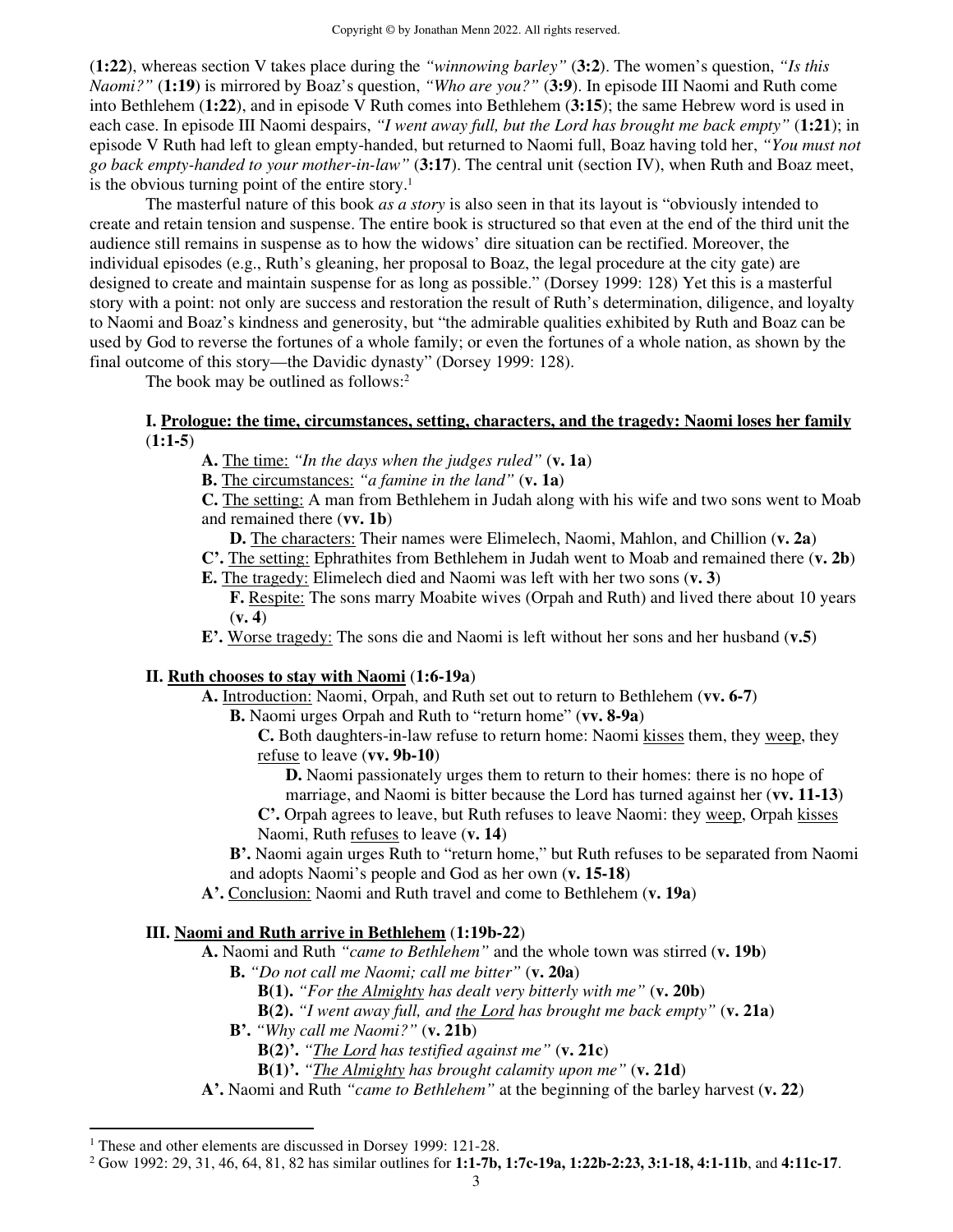## **IV. Ruth and Boaz meet** (**2:1-23**)

- **A.** Introduction: Ruth tells Naomi of her plans to glean (**vv. 1-2**)
	- **A(1).** Naomi had *"a relative of her husband, a worthy man of the clan of Elimelech"* (**v. 1a**)
	- **A(2).** His *"name was Boaz"* (**v. 1b**)
	- **A(3).** Ruth wishes to glean in the field of him *"in whose sight I find favor"* (**v. 2**)

**B.** Ruth goes out and gleans, happening on Boaz's field (**v. 3**)

- **B(1).** Begins in the morning (see **v. 7**)
- **B(2).** Apparently without any guarantee of safety

**C.** Boaz arrives and hears about Ruth: She is the Moabitess who came with Naomi; she requested to glean and has worked since early morning except for a short rest (**vv. 4-7**)

**D.** Ruth and Boaz meet: Boaz instructs her to remain in his field; if she is thirsty, she may freely drink; Boaz has learned of all Ruth has done for Naomi and how she left her own people; "may the Lord give you a full reward!" (**vv. 8-13**)

**C'.** Boaz invites Ruth to join him and the reapers for a meal: He gave her more than enough, so that she had some left over (**vv. 14**)

- **B'.** Ruth arises and gleans again in Boaz's field (**vv. 15-17**)
	- **B(2)'.** Has Boaz's support and protection (**vv. 9, 15-16**)
	- **B(1)'.** Gleans until the evening (**v. 17**)
- **A'.** Conclusion: Ruth returns to Naomi and tells her all that happened (**vv. 18-22**)

**A(3)'.** Ruth shows Naomi what she had gleaned, Naomi says, *"Blessed is the man who took notice of you,"* and Ruth tells Naomi with whom she had worked (**v. vv. 18-19a**)

**A(2)'.** *"The man's name with whom I worked today is Boaz"* (**v. 19b**)

**A(1)'.** *"The man is a close relative of ours, one of our redeemers"* (**v. 20**)

## **V. Ruth proposes to Boaz** (**3:1-18**)

**A.** Naomi's instructions to Ruth at their home (**vv. 1-5**)

**B.** Ruth leaves Naomi and goes to the threshing floor: there she follows Naomi's instructions (**vv. 6-7**)

**C.** Boaz awakens with Ruth lying at his feet: her proposal (**vv. 8-9**)

**D.** Boaz accepts Ruth's proposal (**vv. 10-13**)

**C'.** Boaz and Ruth awaken in the morning with Ruth still at his feet: his gift (**vv. 14- 15c**)

**B'.** Ruth leaves the threshing floor and goes back to Naomi: there she reports what happened (**vv. 15d-17**)

**A'.** Naomi's instructions to Ruth at their home (**v. 18**)

## **VI. Boaz redeems Naomi's property and acquires Ruth** (**4:1-12**)

**A.** The elders assemble at the city gate: to hear Boaz's case involving Ruth (**vv. 1-2**)

**B.** Boaz introduces his case: he gives the kinsman the opportunity to redeem Naomi's land (**vv. 3-4b**)

**C.** The kinsman's first, positive response: *"I will redeem it"* (**v. 4c**)

**D.** Boaz's declaration that redeeming Naomi's land includes marrying Ruth the Moabitess (**v. 5**)

**C'.** The kinsman's second, negative response: *"I cannot redeem it"* (**vv. 6-8**)

**B'.** Boaz concludes his case: he redeems Naomi's land and acquires Ruth to marry her (**vv. 9-10**)

**A'.** The elders at the city gate: bless the marriage agreement involving Boaz and Ruth (**vv. 11- 12**)

## **VII. Epilogue: Boaz and Ruth marry, have a son, and Naomi's family is restored** (**4:13-17**)

- **A.** Boaz marries Ruth and they have a son (**v. 13**)
	- **B.** The women bless the child: *"May his name be renowned in Israel"* (**v. 14**) **C.** The women tell Naomi that the child *"will be to you a restorer of life and a nourisher of your old age"* (**v. 15a**)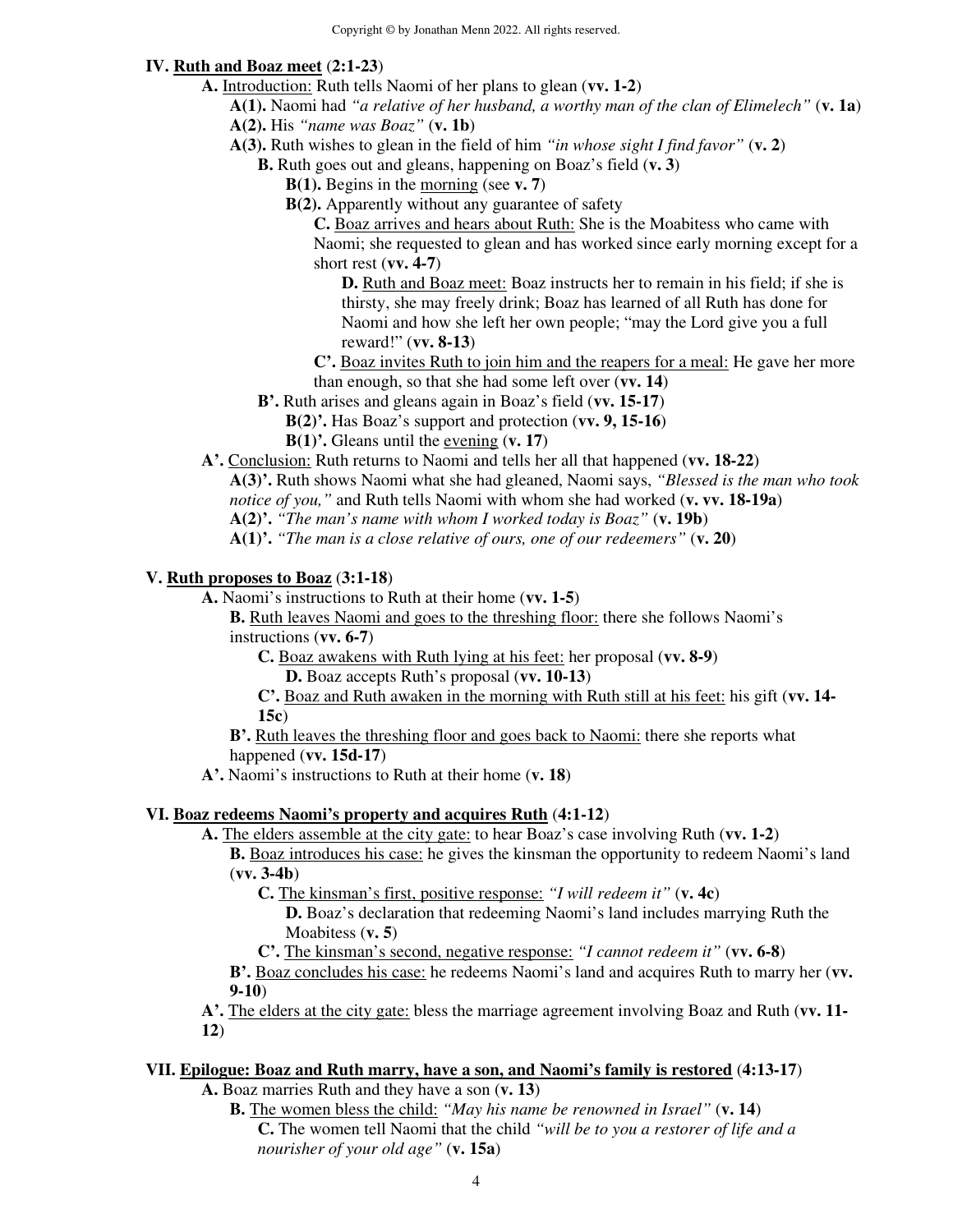**D.** Praise of Ruth *"who loves you, who is more to you than seven sons"* (**v. 15b**) **C'.** Naomi takes the child and becomes his nurse (**v. 16**) **B'.** The women name the child: *"They named him Obed"* (**v. 17a**) **A'.** The son became the father of Jesse, the father of David (**v. 17b**)

#### **VIII. Coda: the genealogy of David:** Ten generations, from Perez to David (**4:18-22**)

#### **II. Commentary on Ruth**<sup>3</sup>

**A.** *Prologue: the time, circumstances, setting, characters, and the tragedy: Naomi loses her family* **(1:1-5)**

*1 In the days when the judges ruled there was a famine in the land, and a man of Bethlehem in Judah went to sojourn in the country of Moab, he and his wife and his two sons. <sup>2</sup>The name of the man was Elimelech and the name of his wife Naomi, and the names of his two sons were Mahlon and Chilion. They were Ephrathites from Bethlehem in Judah. They went into the country of Moab and remained there. <sup>3</sup>But Elimelech, the husband of Naomi, died, and she was left with her two sons. <sup>4</sup>These took Moabite wives; the name of the one was Orpah and the name of the other Ruth. They lived there about ten years, <sup>5</sup>and both Mahlon and Chilion died, so that the woman was left without her two sons and her husband.* 

#### **vv. 1-2:** the time, circumstances, setting, and characters

 The Septuagint (LXX), the Greek translation of the OT which was completed over 100 years before Jesus came into the world, placed the book of *Ruth* immediately after the book of *Judges*, not only because the story of Ruth takes place *"in the days when the judges ruled,"* but also because Ruth contrasts with the final story in **Judges 19-21** where everything is done wrong. The period of the judges was an era of relative violence; **Judg 21:25** concludes that book by saying, *"In those days there was no king in Israel. Everyone did what was right in his own eyes"* (see also **Judg 17:6**). On the other hand, K. Lawson Younger points out, "The opening clause [in *Ruth*] forms an inclusio with the historical reference to David in 4:17b so that the leadership vacuum evident during the period of the judges is answered in the ideal king, David" (Younger 2002: 413).

 The phrase *"there was a famine in the land"* occurs elsewhere as a phrase only in **Gen 12:10** and **Gen 26:1**. Those cases involved Abraham traveling to Egypt and Isaac traveling to Gerar of the Philistines. In each case, Abraham and Isaac lied about their wives, claiming that they were their sisters (see **Gen 12:11-13; 26:7**). Nevertheless, despite their lies, it was God's sovereign plan to bless his people, and God will do here despite the tragedy to Naomi's family. The canonical linkage with **Deut 28:1-12, 15-24, 48** (famine was one of the curses for disobedience to God) and the fact that the time of the judges was characterized by disobedience (see **Judg 2:16-21**) suggest that the famine in **Ruth 1:1** was a punishment for disobedience.

 The names of some the characters had certain meanings. Elimelech means "God is my king"; Naomi is derived from the root meaning "beautiful," "pleasant," "good" (see Harrison 1989: 182). Mahlon and Chillion are of uncertain etymology and are not attested among Ancient Near East names; they may be coined names meaning "sickly one, sickness" and "finished or spent one, destroyed, death," thereby "implicitly pointing to the intensification of the crisis about to strike Naomi" (Younger 2002: 415). Likewise, the meanings of Orpah, Ruth, and Boaz are uncertain.<sup>4</sup>

Traveling from Bethlehem to Moab because of the famine reveals a certain irony. Bethlehem itself means "house of bread." Further, Bethlehem typically receives far more rainfall than does Moab (which is located immediately to the east of the Dead Sea). Elimelech's moving his family from Bethlehem to Moab (a traditional enemy of Israel), where they will be strangers in a strange land, is not an act of faithfulness in keeping with his name "God is my king." The irony of the situation is emphasized by the wording the author uses. Younger points out, "The narrator gives the reader the impression that out of all the Bethlehemites caught up in this famine, only this man and his family seek refuge in the "country" (*sadeh*) of Moab. The term *sadeh* is an 'arable, cultivatable land or field.' Later [in **Ruth 4:3**] the reader discovers that ironically this man 'alienated' a *sadeh* in Bethlehem in order to go sojourn in a *sadeh* in Moab." (Younger 2002: 415)

<sup>&</sup>lt;sup>3</sup> Unless otherwise noted, the English Standard Version will be used in this commentary.

<sup>4</sup> Boaz is only found in *Ruth* as the name of a person. However, one of the pillars before the temple built by Solomon was named Boaz (**1 Kgs 7:21**).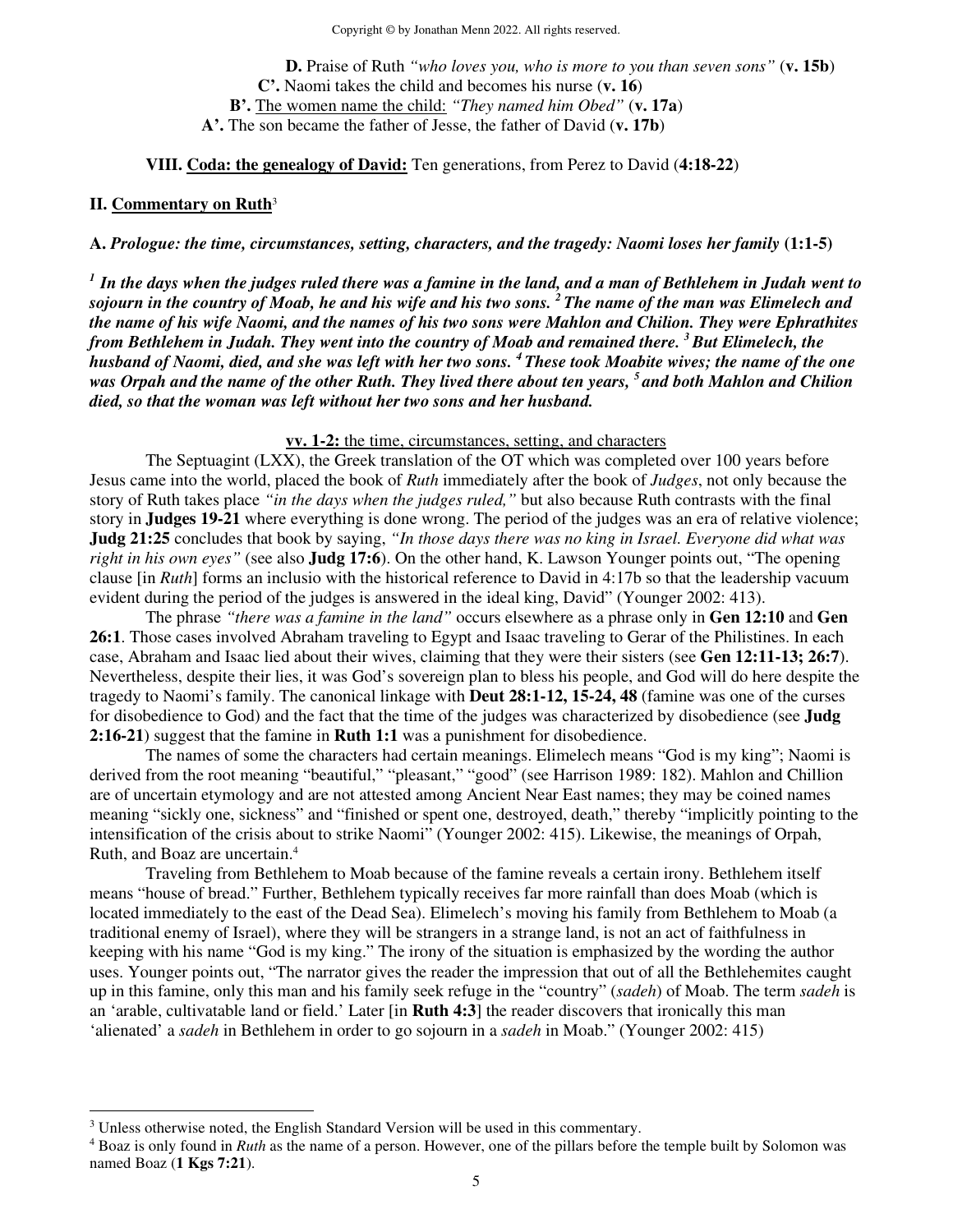#### **vv. 3-5:** the tragedy: Naomi loses her family

Many people like to posit a 1:1 relationship between sin and bad circumstances in one's life (i.e., the bad circumstances must be punishment for one's sin). Such an idea is not realistic, and it is certainly not biblical. While bad effects *may* be the result of sin, the book of *Job*, **John 9**, and multiple other texts demonstrate that bad circumstances in one's life are not necessarily the result of one's sin and are not necessarily "pay-back" for one's sin. Various Jewish sources attribute the deaths of Elimelech, Mahlon, and Chillion to their having left Judah and the boys having married Moabite wives. However, the Bible does not specifically describe those actions as sins and does not otherwise relate the cause of the deaths.<sup>5</sup> Although marriage to the Canaanites was forbidden (Deut 7:1-3), marriage to Moabites was not prohibited.<sup>6</sup> However, Moabites could not enter the assembly of the Lord, nor could the offspring of a union between an Israelite and a Moabite, to the tenth generation (**Deut 23:3; Neh 13:1-3**).

The deaths of Elimelech, Mahlon, and Chillion left Naomi in a desperate situation *through no fault of her own*. Most women in the ancient world did not have the education or training in a craft to support themselves. The odds of Naomi's being able to remarry or have children were remote (see **Ruth 1:11-12**). Further, she is a foreigner. R. K. Harrison points out that, in that time and place, "without a male provider a widow was vulnerable to exploitation of various kinds, and if she could not find a family in which to live and work, she was reduced to begging, prostitution, and often death by starvation" (Harrison 1989: 182). Thus, Naomi's situation is bleak indeed. If people are not of the view that there is a 1:1 relationship between suffering and sin, then they often tend to attribute suffering to large impersonal forces, like nature and chance. That also is not biblical. The Bible attributes our circumstances ultimately to the sovereignty of God. In Naomi's case, unlike the situation in *Job*, God does not make a personal appearance, and the Bible does not tell us the reasons for the deaths of Elimelech, Mahon, and Chillion. Nevertheless, God is still sovereign and in control. The events that occurred to Naomi and her family were not primarily about Naomi—just as our problems are not primarily about us. Rather, the events that occurred to Naomi and her family and that occur to us are part of God's overall plan that ultimately is designed to bring glory to himself.

Naomi's distress is a pointed example for the church today. The early church recognized the significance of caring for widows (and orphans), i.e., the neediest and most vulnerable people in society. **Jas 1:27** states, *"Religion that is pure and undefiled before God the Father is this: to visit orphans and widows in their affliction, and to keep oneself unstained from the world."* The word translated as "religion" in this verse is *thrēskeia* which refers to "ceremonial service or worship" (Zodhiates 1993: *"thrēskeia,"* 742). In other words, it is talking about the religious ceremonies that have value in *God's* sight. People do many different religious rituals or ceremonies: some genuflect (bend the knee or touch one knee to the floor to show reverence); some make the sign of the cross; some raise their hands when they pray; others bow their heads, close their eyes, and fold their hands. James is saying that the real rituals or ceremonies that God values are not bending the knee, bowing the head, etc., but are *"to visit orphans and widows in their distress, and to keep oneself unstained from the world"* (**v. 27**). In **1 Tim 5:3-16** Paul gives a more detailed description of the general principle stated in **Jas 1:27**, and gives specific suggestions of how the church can care for (i.e., "honor") needy widows.<sup>7</sup> The first form of social work in the early church was caring for needy widows (**Acts 6:1-6**). The care and concern we are to show others are not limited to "orphans and widows." In fact, "'orphans and widows' became in the Old Testament a stock description of the helpless in the world" (Moo 1989: 1155). Throughout the Bible caring for the poor and needy is emphasized. The church should care for poor and needy believers (**Rom 12:13; 15:25-27; 1 Cor 16:1-4; 2 Corinthians 8-9; Jas 2:14-18; 1 John 3:17-18**). The church should also care for the poor and needy in general (**Exod 23:10-11; Lev 19: 9-10; Deut 15:11; 24: 19-21; Pss 41:1; 112:5-6; Prov 14:21; 19:17; 22: 9, 22; 31:20; Isa 58:6-7; Ezek 16:49; Matt 25:31-46; Mark 10:21; Luke 3:10-11; Rom 12:20;**  Gal 2:10; Eph 4:28; Jas 1:27). Caring for the poor and needy is the external expression of our devotion to God. It is the outward, visible sign of the inward, spiritual grace in one's life. It is what Jesus called the "second" commandment, *"you shall love your neighbor as yourself"* (**Matt 22:39**; see also **Luke 10:27**). We need to ask ourselves: What are we doing to practically care for those who are most vulnerable and in need in our society?

#### **DISCUSSION QUESTIONS**

1. Why do you think that many people like to posit a 1:1 relationship between sin and bad circumstances in

<sup>5</sup> **Ruth 4:10** states that Ruth had been the wife of Mahlon; hence, Orpah had been the wife of Chillion.

<sup>6</sup> Moabites were the progeny of Lot's incestuous relationship with his older daughter (**Gen 19:33**).

<sup>7</sup> This is discussed in detail in Menn 2016: 91-94.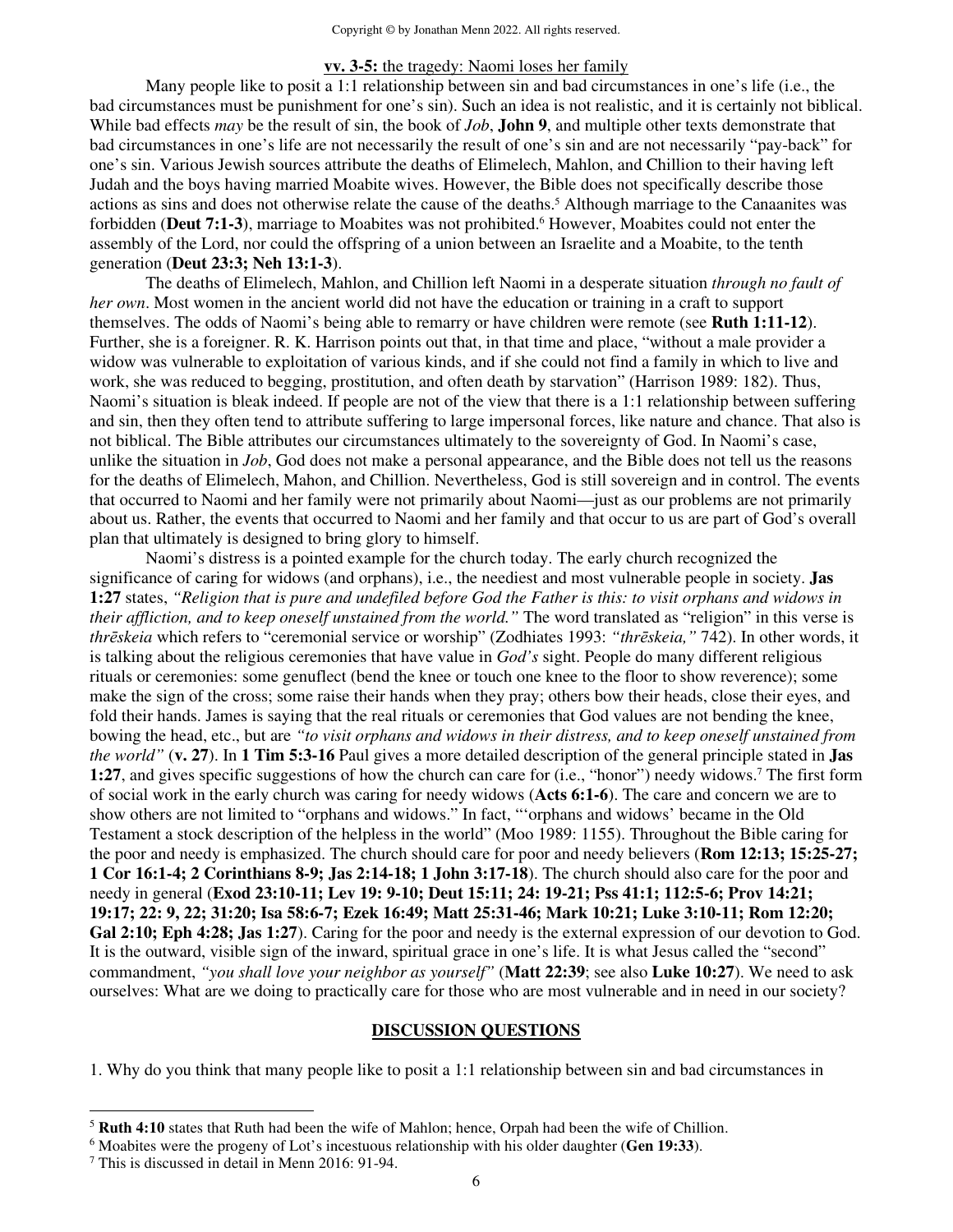one's life (i.e., the bad circumstances must be punishment for one's sin)?

• How does the book of *Ruth* help to dispel such a notion? Are there other biblical texts that dispel such a notion?

2. How can the fact that God is sovereign—even over the bad circumstances of our lives—and that everything that happens is part of his overall plan, be used to help us get through hard times?

3. What are we as the church doing to assist those who are most vulnerable and in need in our society?

## **B.** *Ruth chooses to stay with Naomi* (**1:6-19a**)

*<sup>6</sup>Then she arose with her daughters-in-law to return from the country of Moab, for she had heard in the fields of Moab that the LORD had visited his people and given them food. <sup>7</sup>So she set out from the place where she was with her two daughters-in-law, and they went on the way to return to the land of Judah. <sup>8</sup>But Naomi said to her two daughters-in-law, "Go, return each of you to her mother's house. May the LORD deal kindly with you, as you have dealt with the dead and with me. <sup>9</sup>The LORD grant that you may find rest, each of you in the house of her husband!" Then she kissed them, and they lifted up their voices and wept. <sup>10</sup>And they said to her, "No, we will return with you to your people." <sup>11</sup>But Naomi said, "Turn back, my daughters; why will you go with me? Have I yet sons in my womb that they may become your husbands? <sup>12</sup>Turn back, my daughters; go your way, for I am too old to have a husband. If I should say I have hope, even if I should have a husband this night and should bear sons, <sup>13</sup>would you therefore wait till they were grown? Would you therefore refrain from marrying? No, my daughters, for it is exceedingly bitter to me for your sake that the hand of the LORD has gone out against me." <sup>14</sup>Then they lifted up their voices and wept again. And Orpah kissed her mother-in-law, but Ruth clung to her.* 

*<sup>15</sup>And she said, "See, your sister-in-law has gone back to her people and to her gods; return after your sister-in-law." <sup>16</sup>But Ruth said, "Do not urge me to leave you or to return from following you. For where you go I will go, and where you lodge I will lodge. Your people shall be my people, and your God my God. <sup>17</sup>Where you die I will die, and there will I be buried. May the LORD do so to me and more also if anything but death parts me from you." <sup>18</sup>And when Naomi saw that she was determined to go with her, she said no more. <sup>19</sup>So the two of them went on until they came to Bethlehem.* 

#### **vv. 6-19a:** Naomi, Orpah, and Ruth set out for Bethlehem; Orpah and Ruth refuse to leave Naomi; Orpah ultimately returns to Moab, but Ruth commits to remain with Naomi

 Although probably the majority of commentators (including this one) see **vv. 1-5** as comprising the prologue and first section of the book, some see **vv. 1-6** as comprising the prologue and first section. Thus, Younger states that "verse 6 is antithetically parallel to verse 1, providing a chiastic contrast in content" and "rounds off and brings to a conclusion the prologue of verses 1-2 by balancing 'went to Moab' . . . 'returned to Moab,' and 'famine . . . 'food'" (Younger 2002: 418-19). In any event, **v. 6** acts as a transition and preview of what is to follow.

 Naomi is so bitter and depressed because of what has happened to her family that she not only fails to perceive the hand of God in the events of her life, but she becomes bitter and angry against God himself. **Verse 6** tells us that *"the Lord had visited his people and given them food."* This reveals that God was sovereign over the famine and now, in his grace and mercy, is showing compassion to his people.<sup>8</sup> Even though she is an Israelite, Naomi does not realize that God's compassion applies to her. Instead, she says, *"The hand of the Lord has gone out against me"* (**v. 13**). She maintains this antipathy towards God even after arriving in Bethlehem, where she says, *"Do not call me Naomi; call me Mara, for the Almighty has dealt very bitterly with me. I went away full, and the LORD has brought me back empty. Why call me Naomi, when the LORD has testified against me and the Almighty has brought calamity upon me?"* (**vv. 20-21**)

 Despite her bitterness against God, Naomi nevertheless shows her compassion to her daughters-in-law. She realizes that she does not have the ability to provide new husbands for Orpah and Ruth, and that if the daughters-in-law continue with her to Bethlehem their prospects of finding husbands on their own would be

<sup>&</sup>lt;sup>8</sup> The name of God is mentioned twenty-three times in the book by various characters in the story: "Yahweh" seventeen times; "Elohim" four times (once referring to Chemosh, the god of the Moabites); and "Shaddai" twice (see Hals 1969: 3). However, only twice are God's actual actions mentioned or is God referred to by the narrator (**1:6** and **4:13**). Nevertheless, as we will see, God is present and active "behind the scenes" continually throughout the book.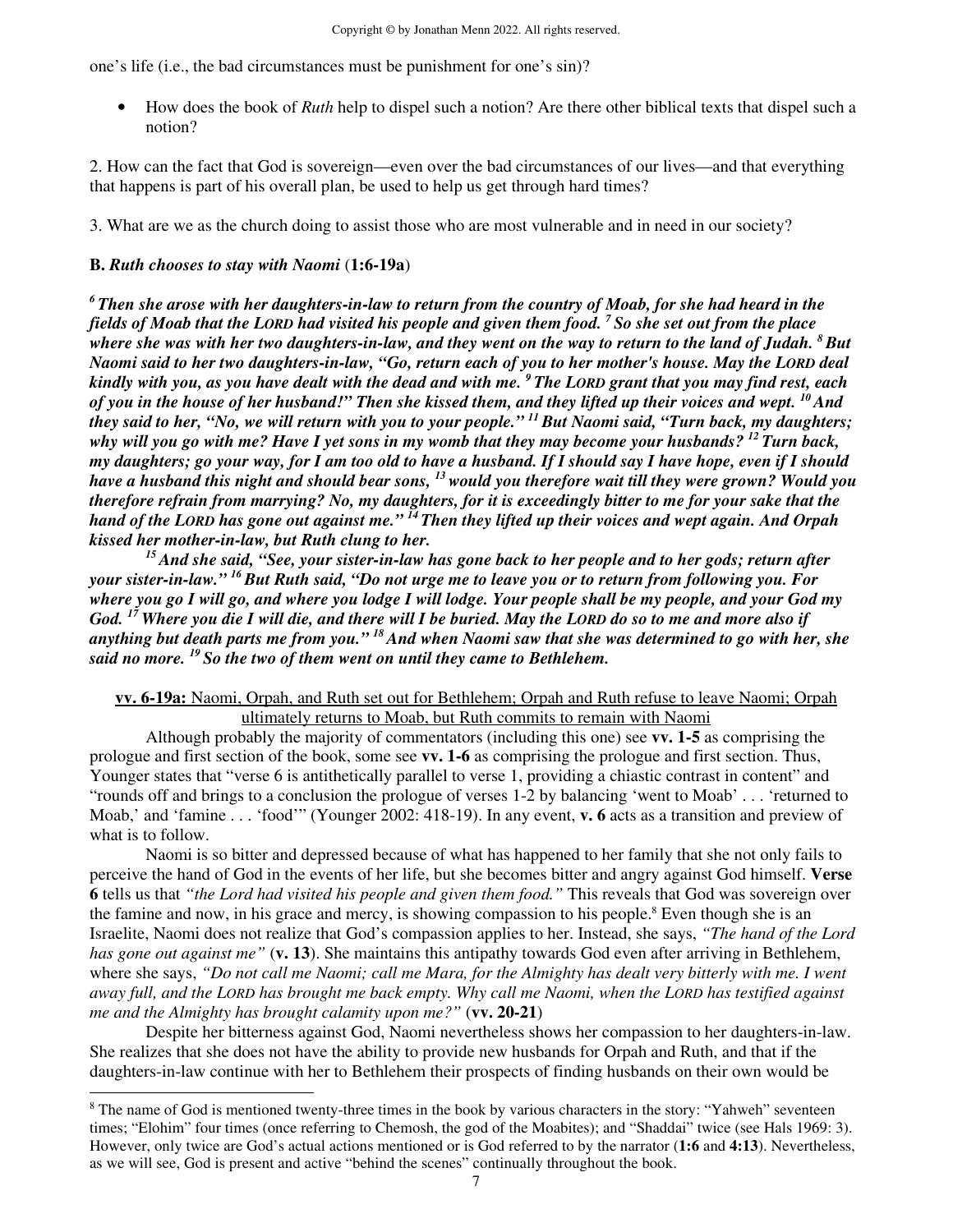remote, since they would be despised foreigners in Israel. Hence, she strongly urges them to return to their own homes (**vv. 8-13**). Further, she wants to spare them her fate: since she believes *"the hand of the Lord has gone out against me,"* if Orpah and Ruth remain with her, then they could expect the hand of the Lord to be against them as well. In this, Naomi was clearly putting her daughters-in-law over her own wellbeing, since her advice to Orpah and Ruth would mean that Naomi herself would have to return to Bethlehem alone.

 Even though Naomi was bitter against God, she blessed her daughters-in-law in the name of the Lord: *"The Lord grant that you may find rest, each of you in the house of her husband!"* (**v. 9**) She also called on the Lord to himself bless them, just as they had shown kindness to their deceased husbands and to her: *"May the Lord deal kindly with you, as you have dealt with the dead and with me"* (**v. 8**). The word translated *"deal kindly"* is the Hebrew word *hesed. Hesed* is a relationship-based act of loving commitment, typically a voluntary act of extraordinary mercy or compassion ("beyond the call of duty"), usually by someone in a more powerful position who, therefore, could choose to do otherwise; over two-thirds of the use of *hesed* in the OT are acts of God's *hesed* to people (see Younger 2002: 393-96). In the story, God's *hesed* is explicitly referred to in **1:8** and **2:20**, although **2:20** is grammatically ambiguous and may refer both to God's and Boaz's *hesed*. Boaz's *hesed* is implicit in his treatment of Ruth throughout the book. The only two people who are explicitly said to manifest *hesed* are Orpah, once (**1:8**) and Ruth, twice (**1:8; 3:10**). Ruth clearly is demonstrating *hesed* in her commitment to Naomi (**1:16-18**). Ironically, therefore, Moabites are the only ones, other than God, who are explicitly said to manifest *hesed*.

*Hesed* was a Hebrew concept, based largely on their covenantal, clan, and family relationships with God and each other. Robert Hubbard points out that what is striking about the *hesed*-framework in *Ruth* is that "it seems to rest theologically, not on a covenant basis, but on a cosmic one. That is, its roots lie more in Yahweh's role as king of the universe than as Israel's covenant God." (Hubbard 1991: 16) Thus, Naomi petitions in **1:8**  that God repay Orpah and Ruth for their *hesed*, although neither Orpah nor Ruth were members of Israel's covenant community. "Her plea assumes that Yahweh rewards *all* peoples, not just Israelites, for *hesed*. . . . Further, it assumes (as does the entire Old Testament) that Yahweh himself is a God of *hesed*." (Hubbard 1991: 16) Consequently, *hesed* should particularly characterize Christians and the church. The church is a family (see **Matt 12:49-50; Rom 8:14, 16; 9:8, 26; 2 Cor 6:18; 11:2; Gal 3:26; 4:6-7; Eph 2:19; 5:22-32; 1 Tim 3:15; 5:1-2; Heb 2:11; 12:7; 1 John 3:1-2; Rev 21:2, 9**) and has been adopted into God's family (**Rom 8:15, 23; Gal 4:5; Eph 1:5**). Naomi called for God to manifest *hesed* to Orpah and Ruth because they had manifested *hesed* to their husbands and to Naomi. That should apply even more to Christians: because of all that Christ has done for us, *"we love because he first loved us"* (**1 John 4:19**).

In **v. 14**, Orpah kissed Naomi goodbye, followed Naomi's advice, and returned to her home, people, and gods, *"but Ruth clung to her."* Orpah is not condemned for this; she had, as Naomi herself pointed out, good reasons for returning to her home. However, her leaving makes Ruth appear all the more positive. Indeed, the same Hebrew word is used in **Gen 2:24** (*"a man shall leave his father and his mother and hold fast [cling] to his wife, and they shall become one flesh"*). This shows the depth of Ruth's loyalty, affection, and attachment to Naomi. Naomi had painted a grim picture of life if the daughters-in-law stayed, including a future of widowhood and childlessness. Consequently, whereas Orpah returned *"to her people and to her gods"* (**v. 15**), Ruth's decision to remain with Naomi was a complete turnaround physically, emotionally, geographically, and spiritually. As John Piper puts it, "Naomi painted the future very dark, and Ruth took her hand and walked into it with her" (Piper 2010: 34). Ruth articulates this in **vv. 16-18**: *"Where you go I will go, and where you lodge I will lodge. Your people shall be my people, and your God my God. <sup>17</sup>Where you die I will die, and there will I be buried. May the LORD do so to me and more also if anything but death parts me from you."* Piper observes that, not only is Ruth abandoning her own family and land, but is committing never to marry a non-relative, since if she married a non-relative, Ruth's commitment to Naomi's family would be lost" (Piper 2010: 34). Her statement *"Where you die I will die, and there will I be buried"* meant that she would *never* return home, not even if Naomi died. Her commitment was total. In **v. 17** she even invoked the Lord's covenant name (Yahweh) in calling down a curse upon herself if anything but death parted her from Naomi. Ruth confirms her true conversion to Yahweh by her actions, similar to Rahab in **Judges 2** and James's discussion of true versus dead faith in **James 2**.

This, again, should challenge the church. Piper observes that, in Ruth, "we have a picture of God's ideal woman—and we will see more of her quality later. Faith in God that sees beyond present bitter setbacks. Freedom from the securities and comforts of the world. Courage to venture into the unknown and the strange. Radical commitment in relationships appointed by God. This is the woman of Proverbs 31:25 who looks into the future with confidence in God and laughs at the coming troubles." (Piper 2010: 35-36) Many, if not most, Christians never have had to make the choice that Ruth made—to live in a foreign land as an outsider from a

8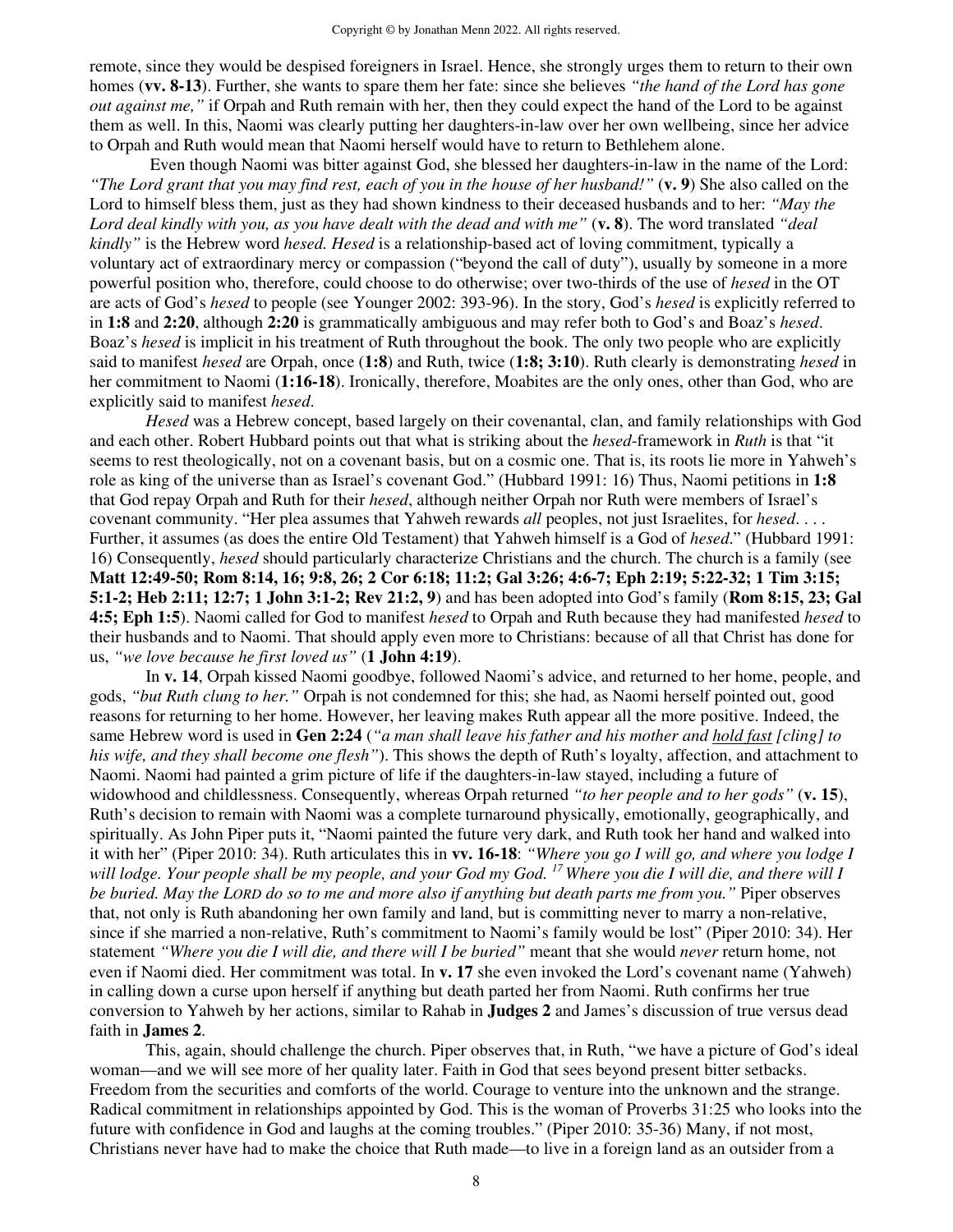different background among people who generally hate you. The challenge is how can we, who do not face the situation and choice she faced but who live in our own familiar culture and circumstances, live as radically committed to Christ and others as Ruth did?

#### **DISCUSSION QUESTIONS**

1. Why, like Naomi, when we are afflicted with hard and difficult circumstances, do we tend to become bitter, depressed, and rail against God, rather than drawing closer to him?

• What might help us to draw closer to God in such circumstances?

2. What is the concept of *hesed*, and how can the church—individually and collectively—manifest *hesed* to others as a regular and ongoing essential aspect of our nature?

3. How can we, who do not face the situation and choice Ruth faced but who live in our own familiar culture and circumstances, live as radically committed to Christ and others as Ruth did?

#### **C.** *Naomi and Ruth arrive in Bethlehem* (**1:19b-22**)

*19bAnd when they came to Bethlehem, the whole town was stirred because of them. And the women said, "Is this Naomi?" <sup>20</sup>She said to them, "Do not call me Naomi; call me Mara, for the Almighty has dealt very bitterly with me. <sup>21</sup>I went away full, and the LORD has brought me back empty. Why call me Naomi, when the LORD has testified against me and the Almighty has brought calamity upon me?" <sup>22</sup>So Naomi returned, and Ruth the Moabite her daughter-in-law with her, who returned from the country of Moab. And they came to Bethlehem at the beginning of barley harvest.* 

#### **vv. 19b-22:** Naomi and Ruth arrive in Bethlehem

Naomi's bitterness and depression are on full display when she enters Bethlehem. Her statement in **v. 20**  is a play on names; she is saying, *"Do not call me Pleasant; call me Bitter."* Her statement in **v. 21**, *"I went away full, and the Lord has brought me back empty,"* reveals how our bitter circumstances tend to warp our perspective. They turn us inward so that we only focus on our pain and loss: five times in **vv. 20-21** Naomi focuses on herself by using the words "I" and "me." The ironic thing is that her statement *"I went away full"* is essentially untrue; although she had left with her husband and sons, they had left because of a famine, which was a disaster for the entire family. Her statement that *"the Lord has brought me back empty"* also is untrue. Naomi doesn't even acknowledge the fact that Ruth is with her, despite Ruth's amazing loyalty, affection, and attachment to Naomi, all of which were expressed and demonstrated at the cost of Ruth's own wellbeing! The amazing commitment of Ruth to Naomi is indirectly hinted at in **v. 22** where she is called "Ruth the Moabite," which is what she will characteristically be called throughout the rest of the book. She continues to be called "Ruth the Moabite" even though she was clearly converted to belief in Yahweh and was now manifestly a follower of Yahweh.

 The other ironic aspect of Naomi's statements is the fact that bitterness tends to blind us to God's greater plan and the small ways in which he is working that plan out. This is ironic in that Naomi has neither forgotten nor rejected God. She invoked his *hesed* when she urged Orpah and Ruth to return to their own homes (**1:8-9**). Now, she is not blaming natural circumstances but is specifically citing God as the cause of her misfortune. Thus, she has a high view of God's sovereignty. However, she does not have a *broad* enough view of his sovereignty. She is blind to what God has done in the life of Ruth and that, in Ruth, God has given Naomi a life-long companion *"who loves you, who is more to you than seven sons"* (**4:15**). She is blind to the fact that God ended the famine and *"had visited his people and given them food"* (**1:6**). Not only did God protect two vulnerable and unaccompanied women on their journey from Moab to Bethlehem, but they even arrived *"at the beginning off the barley harvest"* (**1:22**). The barley harvest was in April and the wheat harvest followed in May (Harrison 1989: 183; Huey 1992: 525). This means that they arrived at the time where they would have two full months of being able to glean and thereby obtain food. Those are just some of the things God already had done. Naomi, of course, could not know what God soon would be doing in and through her situation to bring about the redemption of Naomi's property through Boaz, the marriage of Boaz and Ruth, the birth of Obed who would become the grandfather of king David and ultimately lead to the Messiah himself! Grief and bitterness tend to take away our trust of God and make us forget that *"for those who love God all things work together for good,*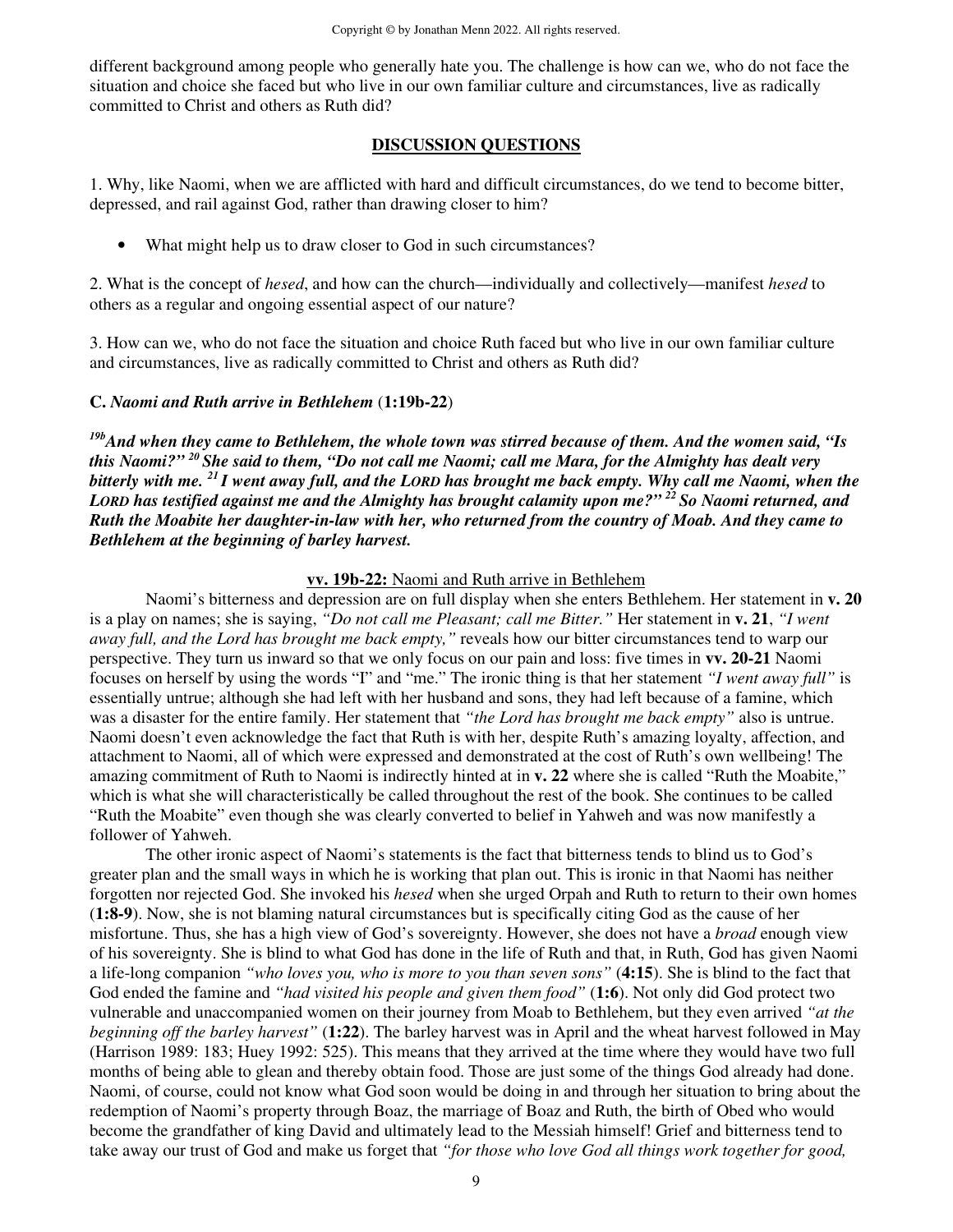*for those who are called according to his purpose"* (**Rom 8:28**).

#### **DISCUSSION QUESTIONS**

1. Why do grief, bitterness, and depression tend to turn our focus inward and blind us to the broader reality of God's plan and the ways he may be working for our ultimate good even while we are suffering?

2. How can we help fellow believers to get a more balanced perspective when they are undergoing great hardship and suffering?

3. Can you think of how God has acted in your life or in the lives of people you know, when you or they were going through particularly hard times?

#### **D.** *Ruth and Boaz meet* (**2:1-23**)

*<sup>1</sup>Now Naomi had a relative of her husband's, a worthy man of the clan of Elimelech, whose name was Boaz. <sup>2</sup>And Ruth the Moabite said to Naomi, "Let me go to the field and glean among the ears of grain after him in whose sight I shall find favor." And she said to her, "Go, my daughter." <sup>3</sup>So she set out and went and gleaned in the field after the reapers, and she happened to come to the part of the field belonging to Boaz, who was of the clan of Elimelech. <sup>4</sup>And behold, Boaz came from Bethlehem. And he said to the reapers, "The LORD be with you!" And they answered, "The LORD bless you." <sup>5</sup>Then Boaz said to his young man who was in charge of the reapers, "Whose young woman is this?" <sup>6</sup>And the servant who was in charge of the reapers answered, "She is the young Moabite woman, who came back with Naomi from the country of Moab. <sup>7</sup>She said, 'Please let me glean and gather among the sheaves after the reapers.' So she came, and she has continued from early morning until now, except for a short rest."* 

*<sup>8</sup>Then Boaz said to Ruth, "Now, listen, my daughter, do not go to glean in another field or leave this one, but keep close to my young women. <sup>9</sup>Let your eyes be on the field that they are reaping, and go after them. Have I not charged the young men not to touch you? And when you are thirsty, go to the vessels and drink what the young men have drawn." <sup>10</sup>Then she fell on her face, bowing to the ground, and said to him, "Why have I found favor in your eyes, that you should take notice of me, since I am a foreigner?" <sup>11</sup>But Boaz answered her, "All that you have done for your mother-in-law since the death of your husband has been fully told to me, and how you left your father and mother and your native land and came to a people that you did not know before. <sup>12</sup>The LORD repay you for what you have done, and a full reward be given you by the LORD, the God of Israel, under whose wings you have come to take refuge!" <sup>13</sup>Then she said, "I have found favor in your eyes, my lord, for you have comforted me and spoken kindly to your servant, though I am not one of your servants."* 

*<sup>14</sup>And at mealtime Boaz said to her, "Come here and eat some bread and dip your morsel in the wine." So she sat beside the reapers, and he passed to her roasted grain. And she ate until she was satisfied, and she had some left over. <sup>15</sup>When she rose to glean, Boaz instructed his young men, saying, "Let her glean even among the sheaves, and do not reproach her. <sup>16</sup>And also pull out some from the bundles for her and leave it for her to glean, and do not rebuke her."* 

*<sup>17</sup>So she gleaned in the field until evening. Then she beat out what she had gleaned, and it was about an ephah of barley. <sup>18</sup>And she took it up and went into the city. Her mother-in-law saw what she had gleaned. She also brought out and gave her what food she had left over after being satisfied. <sup>19</sup>And her mother-in-law said to her, "Where did you glean today? And where have you worked? Blessed be the man who took notice of you." So she told her mother-in-law with whom she had worked and said, "The man's name with whom I worked today is Boaz." <sup>20</sup>And Naomi said to her daughter-in-law, "May he be blessed by the LORD, whose kindness has not forsaken the living or the dead!" Naomi also said to her, "The man is a close relative of ours, one of our redeemers." <sup>21</sup>And Ruth the Moabite said, "Besides, he said to me, 'You shall keep close by my young men until they have finished all my harvest.'" <sup>22</sup>And Naomi said to Ruth, her daughter-in-law, "It is good, my daughter, that you go out with his young women, lest in another field you be assaulted." <sup>23</sup>So she kept close to the young women of Boaz, gleaning until the end of the barley and wheat harvests. And she lived with her mother-in-law.* 

**vv. 1-7:** The circumstances of Ruth's and Boaz's meeting

We have previously mentioned that the author of the book of *Ruth* is a master storyteller and literary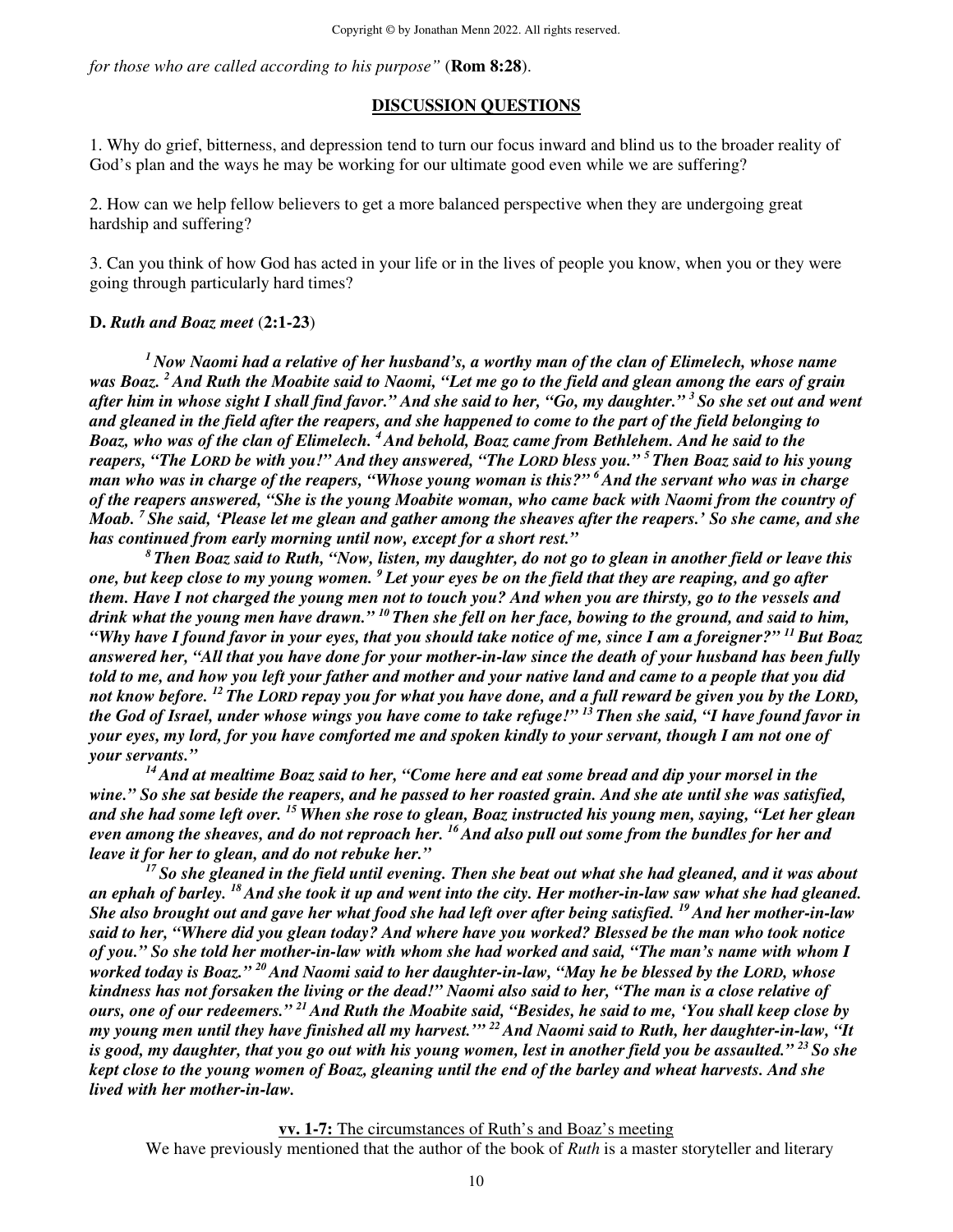stylist. This is seen in his use of chiasm throughout the book. The depth and subtlety of his literary style is seen in that, while all of chapter 2 is chiastic (see outline, above), the author even employs chiasm within chiasm. Thus, **vv. 1-3** are themselves chiastic:

**A.** of the clan of Elimelech (**v. 1a**)

**B.** whose name was Boaz (**v. 1b**)

**C.** go to the field and glean (**v. 2a<sup>1</sup>** )

**D.** after him in whose sight I shall find favor (**v. 2a<sup>2</sup>** )

**C'.** so she set out and gleaned in the field (**v. 3a**)

**B'.** the field belonging to Boaz (**v. 3b<sup>1</sup>** )

**A'.** who was of the clan of Elimelech (**v. 3b<sup>2</sup>** ) 9

**Verses 1-7** set the stage for the actual meeting of Ruth and Boaz. These verses introduce us to Boaz and tell us a number of important things about him. First, he was a relative of Elimelech and from the same clan as Elimelech. This is the crucial fact for the rest of the story. Second, **v. 1** describes him as *"a worthy man."* The Hebrew phrase is *gibbor hayil.* "It designates one who possesses social standing and a good reputation. In this context it connotes not only wealth and status but also ability, honor, and capability. Thus it is clearly used as a description of character." (Younger 2002: 439-40) Third, Boaz was a godly man. This is demonstrated by the way he greeted his reapers and how they greeted him in **v. 4**: *"Boaz came from Bethlehem. And he said to the reapers, 'The LORD be with you!' And they answered, 'The LORD bless you.'"* 

These verses also give us further insight concerning the character of Ruth. We have already seen Ruth's devotion to Naomi and her manifestation of *hesed*. Now we see that she takes the initiative to glean in the fields in order to take care of her mother-in-law and herself (**v. 2**). Gleaning had been ordered by God as a means of taking care of widows, orphans, and foreigners (**Lev 19:9-10; Deut 24:19-22**). Second, she is humble. She did not just begin gleaning, even though that was her right under the law, but she asked, *"Please let me glean and gather among the sheaves after the reapers"* (**v. 7a**).

Third, she is industrious and diligent. Boaz's reapers reported to him that *"she has continued from early morning until now, except for a short rest"* (**v. 7b**). In doing this, Ruth was exhibiting the character traits that should characterize all Christians. God created us to work—work is good and honorable and should be done to honor God (**Gen 2:15; Prov 6:6-11; Eph 4:28; 6:5-8; Col 3:22-25; 1 Thess 4:11; 1 Tim 6:1-2; Titus 2:9-10**). The Bible calls on people to not be lazy or slothful, but to be diligent workers—that is the way to material prosperity (**Prov 6:6-11; 10:4-5, 26; 12:11, 24, 27; 13:4, 11; 14:23; 15:19; 16:26; 19:15; 20:4, 13; 21:5; 24:30-34; 27:23-27; 28:19; Eccl 10:18; Eph 4:28; 2 Thess 3:6-13**). Through working and engaging in business, God gives people the ability to make money and better themselves (**Deut 8:16-18; Prov 13:11; 22:29; 28:19-20; Eph 4:28; Jas 4:13-15**). Paul exhorts believers regarding work in **2 Thess 3:6-12**, *" <sup>6</sup>Now we command you, brothers, in the name of our Lord Jesus Christ, that you keep away from any brother who is walking in idleness and not in accord with the tradition that you received from us. <sup>7</sup>For you yourselves know how you ought to imitate us, because we were not idle when we were with you, <sup>8</sup>nor did we eat anyone's bread without paying for it, but with toil and labor we worked night and day, that we might not be a burden to any of you. <sup>9</sup>It was not because we do not have that right, but to give you in ourselves an example to imitate. <sup>10</sup>For even when we were with you, we would give you this command: If anyone is not willing to work, let him not eat. <sup>11</sup>For we hear that some among you walk in idleness, not busy at work, but busybodies. <sup>12</sup>Now such persons we command and encourage in the Lord Jesus Christ to do their work quietly and to earn their own living."* In other words, work is a *moral* imperative, not just a financial necessity. Work is contrasted with the moral sin of sloth (idleness) and also with the sin of being a meddlesome person who loves to pry into the lives of others rather than minding his or her own business (i.e., a busybody).

These verses also tell that God is sovereignly carrying out his plan "behind the scenes," even though he makes no overt personal appearance and everything appears to be unfolding "naturally." Note that God was aware of and was using all of the aspects of Boaz and Ruth in carrying out his overall plan. Naomi would have known of these aspects of Boaz and Ruth, yet in her bitterness and depression, she could not see them. This should remind us that, especially when we are suffering or undergoing extremely unpleasant circumstances, there is far more to our situation than we may be able to, or may choose to, see. Additionally, **v. 3** tells us that when she went out to glean, Ruth *"happened to come to the part of the field belonging to Boaz."* The Hebrew literally says, *"her chance chanced"* (Huey 1992: 527; Younger 2002: 441). The author is using hyperbole (an obvious and intentional exaggeration) to ironically highlight the fact that it is God, not chance, who is controlling the situation so that Ruth ends up gleaning in Boaz's field, even though she had no specific intention

<sup>9</sup> Younger points out that **vv. 4-17** also incorporate an A, B, B', A' chiasm (Younger 2002: 442).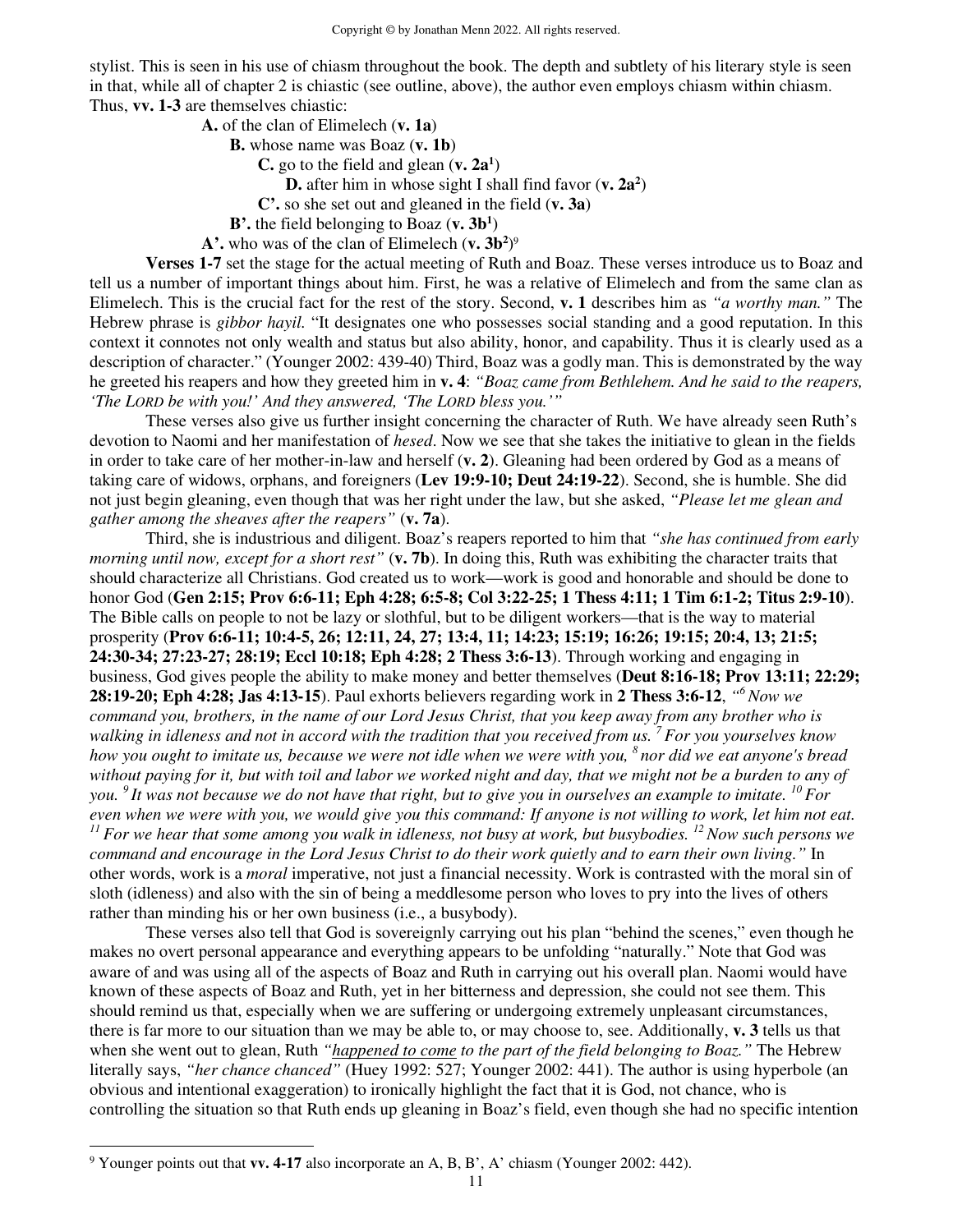to do so. Ronald Hals puts it like this, "The labeling of Ruth's meeting with Boaz as 'chance' is nothing more than the author's way of saying that no human intent was involved. For Ruth and Boaz it was an accident, but not for God. . . . By calling his meeting an accident, the writer enables himself subtly to point out that even the 'accidental' is directed by God." (Hals 1969: 12) **Verse 4** expresses a similar thought when it begins *"And behold.*" This "emphasizes once again the providence of God that, 'wouldn't you know it,' Boaz shows up!" (Younger 2002: 442). These occurrences again should remind us that our lives do not take place "by chance." Even in the worst of our circumstances, God is still sovereign and is carrying out his plan.

#### **vv. 8-16:** Ruth's and Boaz's meeting and interaction

 Boaz refers to Ruth as *"my daughter"* (**v. 8**), which indicates that there was a substantial age difference between the two. The reaper's calling her *"the young Moabite woman"* (**v. 6**), and Boaz's saying to Ruth that *"you have not gone after young men"* (**3:10**) also indicate that. **Verses 11-12** reveal that Boaz had been made aware of all that Ruth had done for her mother-in-law and how she had left her native land to come to Bethlehem. Boaz's nature as a godly man is confirmed in **v. 12** where he says, *"The LORD repay you for what you have done, and a full reward be given you by the LORD, the God of Israel, under whose wings you have come to take refuge!"* 

After he received the report concerning who Ruth was, in **vv. 8-13** Boaz confers extraordinary support and privileges to Ruth: she should remain in his field, not someone else's; she should stay close to his own women reapers; he specifically tells the young men not to touch or molest her; and if she is thirsty, she may drink from the water drawn by the young men which was normally reserved for them and his other employees. In **v. 15** he adds that she is permitted to *"glean even among the sheaves, and do not reproach her."* He goes beyond that in **v. 16** by telling his male reapers, *"And also pull out some from the bundles for her and leave it for her to glean, and do not rebuke her."*<sup>10</sup> These instructions go beyond the normal rights of gleaning. **Lev 19:9** only permitted the needy and foreigners to glean along the "edges" of a field. Boaz is permitting Ruth to glean with the regular reapers, where the harvest is much better than along the edges and then instructs his men to actually pull out some of the harvested barley for her to take. In doing this, Boaz was demonstrating that he had taken God's concern for the poor to heart: "<sup>7</sup> "If among you, one of your brothers should become poor, in any of *your towns within your land that the LORD your God is giving you, you shall not harden your heart or shut your hand against your poor brother, <sup>8</sup>but you shall open your hand to him and lend him sufficient for his need, whatever it may be. . . . <sup>10</sup>You shall give to him freely, and your heart shall not be grudging when you give to him, because for this the LORD your God will bless you in all your work and in all that you undertake. <sup>11</sup>For there will never cease to be poor in the land. Therefore I command you, 'You shall open wide your hand to your brother, to the needy and to the poor, in your land.'"* (**Deut 15:7-11**)

Sexual harassment was not a category of behavior recognized by the Israelite legal system (see Phiri 2006: 322; Younger 2002: 444n.18). Nevertheless, Boaz instructs his men not only not to touch but also not to speak improperly to her. Additionally, normally foreigners drew water for Israelites, and women drew water for men. Here it is the men who have drawn the water and Ruth, a foreigner, is given the privilege to drink it, when gleaners typically were not entitled to (Huey 1992: 530).

Boaz went even further in **v. 14** by having Ruth share the midday meal, even providing enough that she had some of the roasted grain left over. Roasted grain was a staple of OT society (see **1 Sam 17:17; 25:18**). Gleaners, particularly foreigners, would not typically be invited to join in the meal of the employee reapers. The instructions he gave to his reapers and inviting Ruth to partake in the meal are examples of Boaz's showing *hesed* to Ruth. It is important to note that Boaz's demonstrating *hesed* to Ruth and Ruth's demonstrating *hesed* to Naomi do not take place in some "religious" setting, but in the daily workplace (where *hesed* is often lacking). They should serve as role-models for us.

 Ruth's reaction in **v. 10** shows that she is completely surprised and overwhelmed by the grace Boaz showed her. Boaz's answer in **vv. 11-12** is significant. First, his statement to Ruth in **v. 11**, *"All that you have done for your mother-in-law since the death of your husband has been fully told to me, and how you left your father and mother and your native land and came to a people that you did not know before"* echoes what God told Abram, *"Go from your country and your kindred and your father's house to the land that I will show you"*  (**Gen 12:1**). This is at least a veiled hint that Ruth is playing a significant part in salvation history (even though neither Boaz nor Ruth could have known that themselves). Robert Alter notes that "Ruth is conceived by the author as a kind of matriarch by adoption" (Alter 1981: 59). There are other parallels: both Abram and Ruth

<sup>&</sup>lt;sup>10</sup> Some infer that these instructions were given because Ruth had been the subject of some sexual harassment and was about to leave (see Younger 2002: 443-44).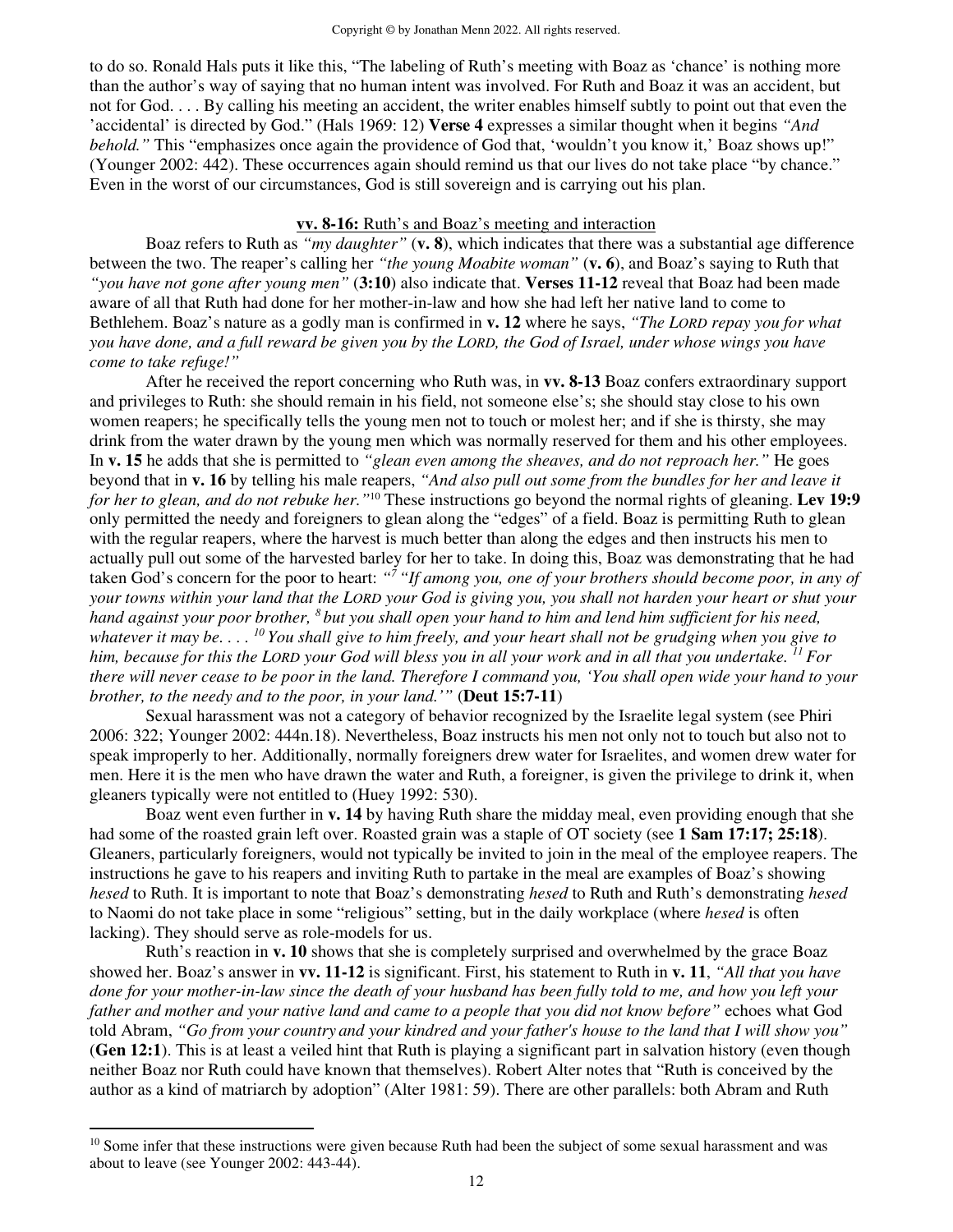began their lives as pagans, and both traveled west from their homes which were located east of Israel. The same is true of the matriarchs Rebekah (Isaac's wife) and Rachel and Leah (Jacob's wives). They were all from Mesopotamia, east of the Euphrates River (**Gen 24:3-4, 38; 29:4-5; 31:20-21**), so they, like Abram, were natives of a foreign country east of Israel. Alter adds, "In the case of Rebekah and Rachel, considerable importance is attached to ascertaining the genealogy of the maiden at the well. Here, in the exchange with Ruth, Boaz essentially establishes that Ruth's courage and her loyalty to her mother-in-law will amply serve in place of genealogy." (Alter 1981: 59) This is anticipating the gospel in which genealogy is completely irrelevant. As Paul says, *"There is neither Jew nor Greek, there is neither slave nor free, there is no male and female, for you are all one in Christ Jesus. And if you are Christ's, then you are Abraham's offspring, heirs according to promise."* (**Gal 3:28-29**; see also **Col 3:11**)

Second, Boaz's statement in **v. 12**, *"The LORD repay you for what you have done, and a full reward be given you by the LORD, the God of Israel, under whose wings you have come to take refuge!"* confirms Boaz as a thoroughgoing man of God. He is, in effect, saying that the Lord is the one rewarding Ruth for the love and devotion she has shown to Naomi—Boaz is only God's instrument of blessing. Further, the implication is that God is rewarding, and will reward, Ruth because she has sought shelter under his wings. Sheltering under God's wings is a rich metaphor in both the OT and the NT of God's faithful protection (**Exod 19:4; Deut 32:11; Ps 17:8; 36:7; 57:1; 91:4; Matt 23:37; Luke 13:34**), healing (**Mal 4:2**), strength (**Isa 40:31**), and joy (**Ps 63:7**). The phrase importantly recurs in **3:9** as an important part of the plot of the story. Boaz could not have known that when he said the words in **2:12**. But they again demonstrate that God is the one orchestrating the story, and Boaz is, indeed, God's instrument of grace in bringing to fruition God's redemptive plan. In **v. 13**, Ruth's statement, *"I have found favor in your eyes, my lord,"* shows that her request in **v. 2**—*"Let me go to the field and glean among the ears of grain after him in whose sight I shall find favor"*—has been answered.

**vv. 17-23:** Ruth's and Naomi's interaction following the meeting

The excellence of the author as a literary stylist again appears in this scene. Younger (2002: 447) shows how the author again employs chiasm:

Narrative prologue (**2:17b-18**)

**A.** Naomi's inquiry and blessing (**2:19a**)

**B.** Ruth's response—she worked with a man named Boaz (**2:19b**)

**C.** Naomi's blessing of Boaz and a revelation—he is a relative and one of their redeemers (**2:20**)

**B'.** Ruth's response (**2:21**)

**A'.** Naomi's endorsement (**2:22**)

Narrative epilogue (**2:23**)

This scene also reveals the result of Boaz's kindness and generosity to Ruth (and, through her, to Naomi). An ephah of barley (**v. 17**) has been estimated at about one half to two-thirds of a bushel (or approximately 10-20 liters) (Huey 1992: 532; Younger 2002: 447-48). An ordinary gleaner could never have acquired anywhere near that amount. Ruth continued to glean in Boaz's field *"until the end of the barley and wheat harvests"* (**v. 23**), which typically lasted about seven weeks in April-May (Huey 1992: 533; Younger 2002: 448). If she continued to reap similar amounts throughout the barley and wheat harvests, she would have obtained enough grain to feed herself and Naomi for between eight months to a year (Younger 2002: 448). 11

The key fact of this scene, which is revealed for the first time, is that Boaz is *"a close relative of ours, one of our redeemers"* (**v. 20**). Naomi is referring to the Israelite institution of the "kinsman-redeemer" (Hebrew = *go'el*) who was "the nearest adult male blood relative who served as an advocate for any vulnerable and/or unfortunate clan member in order to correct any disruption to clan wholeness, well-being, or *shalom* (especially through the redemption or restoration of property, persons, or lineage)" (Younger 2002: 399; see **Lev 25:24-34, 47-55**; see also Hubbard 1991: 4-5). One aspect of this was that if a clan member died without having children, the *go'el* could marry the widow and the firstborn son would assume the name of the deceased husband, so as to restore family and clan wholeness (see **Gen 38:6-11; Deut 25:5-10**). This is often called "levirate marriage," from the Latin *levir*, meaning "husband's brother." The "brother" may be a biological sibling of the deceased or a person who is socially classified as such (Britannica 2022: "levirate"). Property inheritance is at the root of levirate marriage. "Where the land has already been alienated, redemption of it 'triggers the levirate duty" (Younger 2002: 403). This will prove to be crucial in Boaz's interaction with the "nearer kinsman" in **Ruth 4**.

<sup>11</sup> This could have been possible, since Boaz granted Ruth the same special privilege of keeping *"close by my young men until they have finished all my harvest"* (**v. 21**).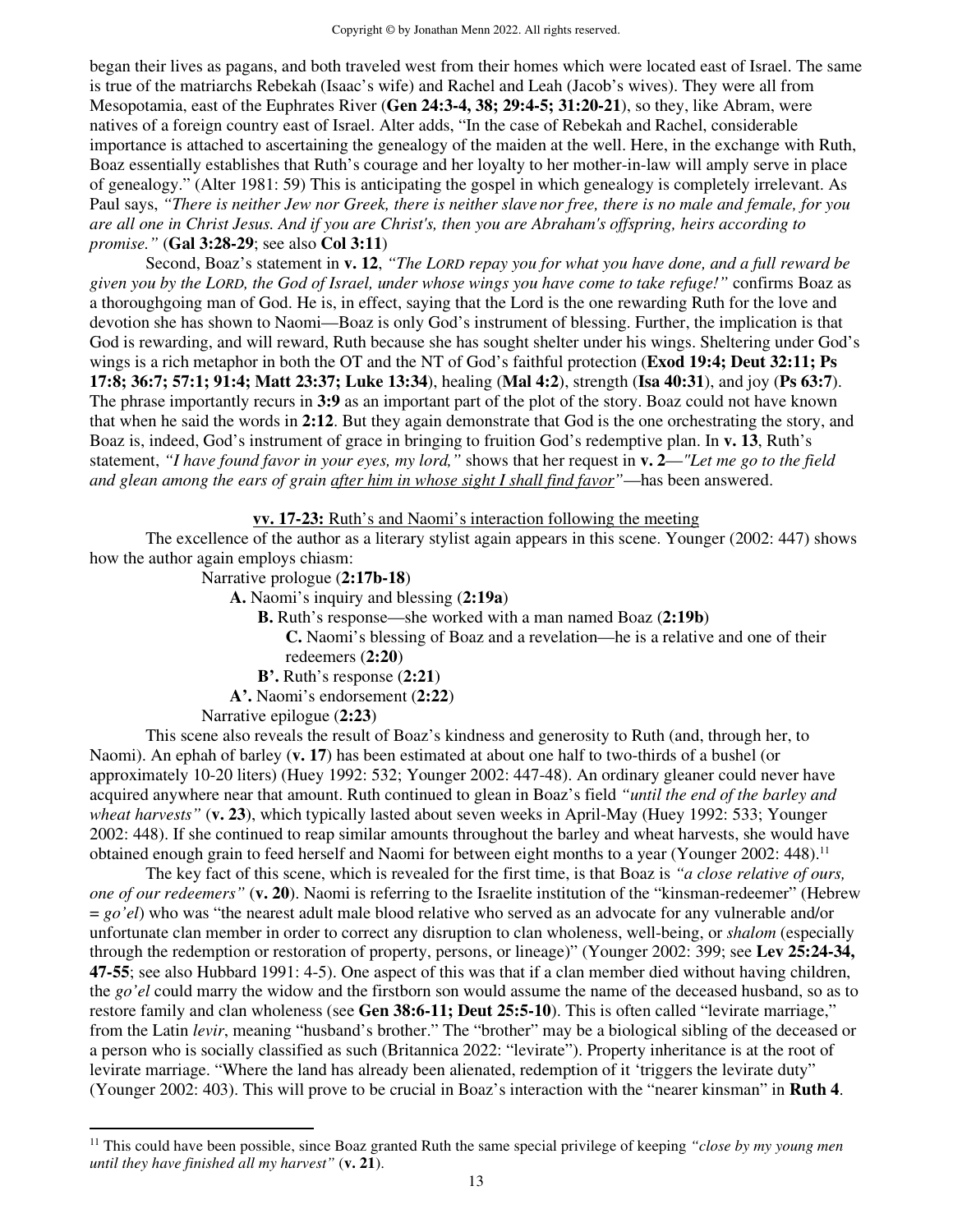Younger adds that the *go'el* was not obligated to perform the function of redemption, but had the choice to do so; hence, he had to be willing to perform the acts of redemption/restoration (Younger 2002: 403).

**Verse 23** takes us to the end of the barley and wheat harvests, about two months after she began in **v. 3**. This underscores that Ruth has been diligently laboring for approximately two months, perhaps being able to glean about an ephah per day. However, there is no indication from the text that the Boaz-Ruth relationship has gone anywhere. In short, from a storytelling point of view, we are left in suspense.

#### **DISCUSSION QUESTIONS**

1. What should be the Christian attitude toward work?

- How is work a *moral* imperative?
- How can and should our churches disciple people regarding work and help those in need find good and suitable work?

2. How do both Boaz and Ruth manifest character traits that should be characteristic of Christians?

3. How is Ruth like one of the matriarchs (Rebekah, Rachel, Leah), and how does she point forward to the gospel?

4. How can we act as *go'els* in our own situations today?

#### **E.** *Ruth proposes to Boaz* (**3:1-18**)

*<sup>1</sup>Then Naomi her mother-in-law said to her, "My daughter, should I not seek rest for you, that it may be well with you? <sup>2</sup>Is not Boaz our relative, with whose young women you were? See, he is winnowing barley tonight at the threshing floor. <sup>3</sup>Wash therefore and anoint yourself, and put on your cloak and go down to the threshing floor, but do not make yourself known to the man until he has finished eating and drinking. <sup>4</sup>But when he lies down, observe the place where he lies. Then go and uncover his feet and lie down, and he will tell you what to do." <sup>5</sup>And she replied, "All that you say I will do."* 

*<sup>6</sup>So she went down to the threshing floor and did just as her mother-in-law had commanded her. <sup>7</sup>And when Boaz had eaten and drunk, and his heart was merry, he went to lie down at the end of the heap of grain. Then she came softly and uncovered his feet and lay down. <sup>8</sup>At midnight the man was startled and turned over, and behold, a woman lay at his feet! <sup>9</sup>He said, "Who are you?" And she answered, "I am Ruth, your servant. Spread your wings over your servant, for you are a redeemer." <sup>10</sup>And he said, "May you be blessed by the LORD, my daughter. You have made this last kindness greater than the first in that you have not gone after young men, whether poor or rich. <sup>11</sup>And now, my daughter, do not fear. I will do for you all that you ask, for all my fellow townsmen know that you are a worthy woman. <sup>12</sup>And now it is true that I am a redeemer. Yet there is a redeemer nearer than I. <sup>13</sup>Remain tonight, and in the morning, if he will redeem you, good; let him do it. But if he is not willing to redeem you, then, as the LORD lives, I will redeem you. Lie down until the morning." <sup>14</sup>So she lay at his feet until the morning, but arose before one could recognize another. And he said, "Let it not be known that the woman came to the threshing floor." <sup>15</sup>And he said, "Bring the garment you are wearing and hold it out." So she held it, and he measured out six measures of barley and put it on her. Then she went into the city.* 

*<sup>16</sup>And when she came to her mother-in-law, she said, "How did you fare, my daughter?" Then she told her all that the man had done for her, <sup>17</sup>saying, "These six measures of barley he gave to me, for he said to me, 'You must not go back empty-handed to your mother-in-law.'" <sup>18</sup>She replied, "Wait, my daughter, until you learn how the matter turns out, for the man will not rest but will settle the matter today."*

#### **vv. 1-5:** Naomi's plan

 The last scene in chapter 2 gave Naomi hope. Now Naomi, who since she left Moab for Bethlehem has been passive, takes the initiative. Hope helps us to get outside of ourselves, to dream, to think of others, and to think how to do good. Until now, Ruth has taken the initiative to help Naomi. Now that she has seen all that Boaz—her late husband's relative—has done for Ruth (and for her), Naomi can come up with a plan to help Ruth. These verses reveal that she has such a plan, what John Piper calls "strategic righteousness," i.e., a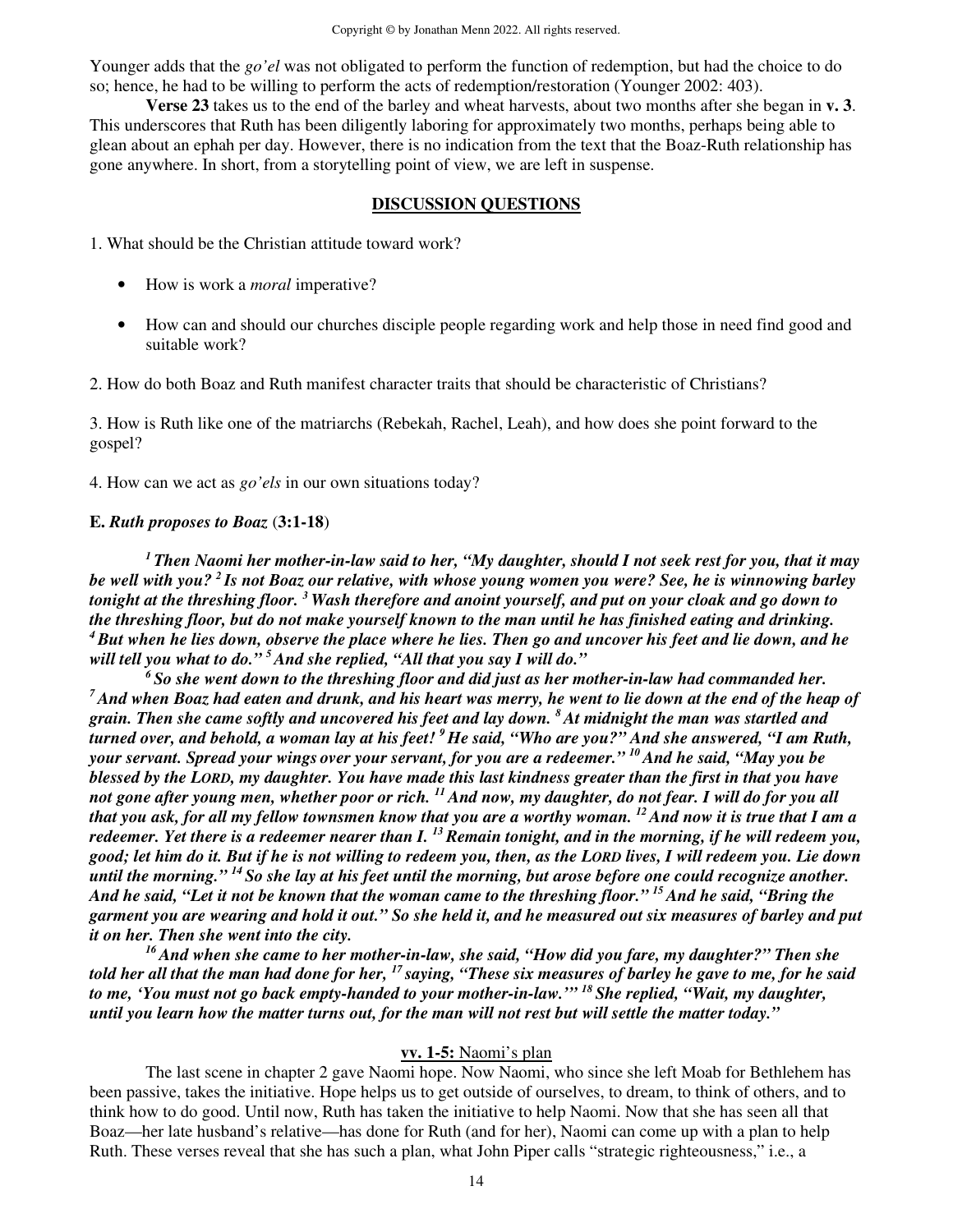thoughtful, purposeful plan to take the initiative and do what is good and right (Piper 2010: 80-81). Just as Boaz was God's instrument of blessing to Ruth and Naomi, so Naomi's plan is the outward and visible manifestation of God's plan and purpose. God typically operates through the actions of people. Success of this plan will be part of the *"full reward be given you by the LORD"* that Boaz had prayed for Ruth in **2:12**.

 Naomi primarily appears to be concerned about Ruth's security and welfare (**v. 1**). R. K. Harrison observes that, with the harvesting of the barley and wheat completed, "there would be no further work for Ruth until the olives and grapes were harvested.<sup>12</sup> Consequently, she is interested in a much more permanent situation for her daughter-in-law." (Harrison 1992: 185) Her plan is not based on the fact that Boaz is a potential kinsman-redeemer but simply on the fact that he is a relative who knew of Ruth and had shown favor to Ruth (**v. 2a**). Consequently, he might respond favorably to a marriage proposal. The rest of Naomi's plan is very practical. He will be *"winnowing barley tonight at the threshing floor"* (**v. 2b**), i.e., he will be alone and in circumstances where he could respond favorably to a marriage proposal. Ruth should *"wash therefore and anoint yourself, and put on your cloak"* (**v. 3a**), i.e., make herself as presentable as she can; this might also signal the seriousness of her intentions. She should *"not make yourself known to the man until he has finished eating and drinking"* (**v. 3b**), i.e., wait to approach him until he is probably in the most receptive mood. Finally, *"when he lies down, observe the place where he lies. Then go and uncover his feet and lie down, and he will tell you what to do"* (**v. 4**).

 This final aspect of the plan has caused a fair amount of controversy. In some places in the Bible, the word "feet" is a euphemism for a man's sexual organ (see **Judg 3:24; 1 Sam 24:3**, where the Hebrew literally says "cover his feet"). To "lie down" with someone sometimes refers to sexual intercourse (see **Gen 39:7; 2 Sam 13:11**). Consequently, some commentators have suggested that what Ruth is being ask to do is to expose Boaz's genitals and have sex with him. Although there certainly is a sexual overtone to a woman uncovering a man in the dark and lying next to him, the idea that she was to uncover his genitals and have sex with him is not necessary to the text and is utterly improbable. First, the godly character of both Ruth and Boaz already has been firmly established. For Naomi to suggest an act of blatant immorality and for Ruth to agree to do it would be completely outside of both of their characters; it would also be completely contrary to Boaz's character. Second, what is being proposed apparently is a nonverbal custom of requesting marriage (see **Deut 22:30; 27:20; Ezek 16:8; Mal 2:16**). That is corroborated in **v. 4** where Naomi says, *"He will tell you what to do."* Third, the fact that neither Ruth nor Boaz took Naomi's proposal in a sexual way is confirmed in the actual account of what Ruth and Boaz did that night: no sexual encounter is described. Ruth is clearly seeking marriage *"for you are a redeemer"*; Boaz promises, *"I will do for you all that you ask"*; and he calls her *"a worthy woman"* (**3:9-11**). In fact, if Boaz and Ruth had had sexual relations on the threshing floor, the scene between Boaz and the nearer kinsman at the city gate in chapter 4 "would be a sham with Boaz tricking the other redeemer into relinquishing his rights to a woman who has already physically bound herself to Boaz" (Bernstein 1991: 17).

 Although the plan apparently is in accord with a proper custom, there was still risk. Boaz was under no obligation to marry Ruth. As we will see in **3:12**, he was not the nearest kinsman-redeemer. Further, as a rich and powerful Israelite landowner, he could have mocked Ruth's actions as a presumptuous attempt at socialclimbing by poor, widowed Moabitess. Finally, he could even have used the opportunity to fulfill his sexual pleasure and then charge her with entrapment or even accuse her of being a prostitute! Despite these risks, Ruth replies to Naomi, *"All that you say I will do"* (**v. 5**).

## **vv. 6-15:** Ruth and Boaz play out Naomi's plan

 As we have seen on more than one occasion, the author shows himself to be a master stylist. Thus, while chapter 3 as a whole is chiastically arranged (see outline above), this pivotal middle section itself is chiastically arranged:

**A.** Ruth's symbolic actions of petition (narrative) (**vv. 6-7**)

**B.** Ruth's words of petition (dialogue) (**vv. 8-9**)

- **B'.** Boaz's words of consent (dialogue) (**vv. 10-13**)
- **A'.** Boaz's symbolic actions of commitment (narrative) (**vv. 14-15**)

 As we have also seen earlier, particularly in chapter 2, God typically operates through the actions of people and uses natural means and "coincidences" to effectuate his plan (see **2:3-4** and discussion above). We see the same thing at work here: after Boaz ate and drank and *"his heart was merry, he went to lie down at the end of the heap of grain"* (**v. 7**). In other words, Boaz naturally got himself into a good mood (having no idea of what was soon to transpire), and then he just "happened" to lie down in a place on the threshing floor where the

 $12$  Grapes typically were harvested in the summer and olives in the fall (Morrison 2022: n.p.).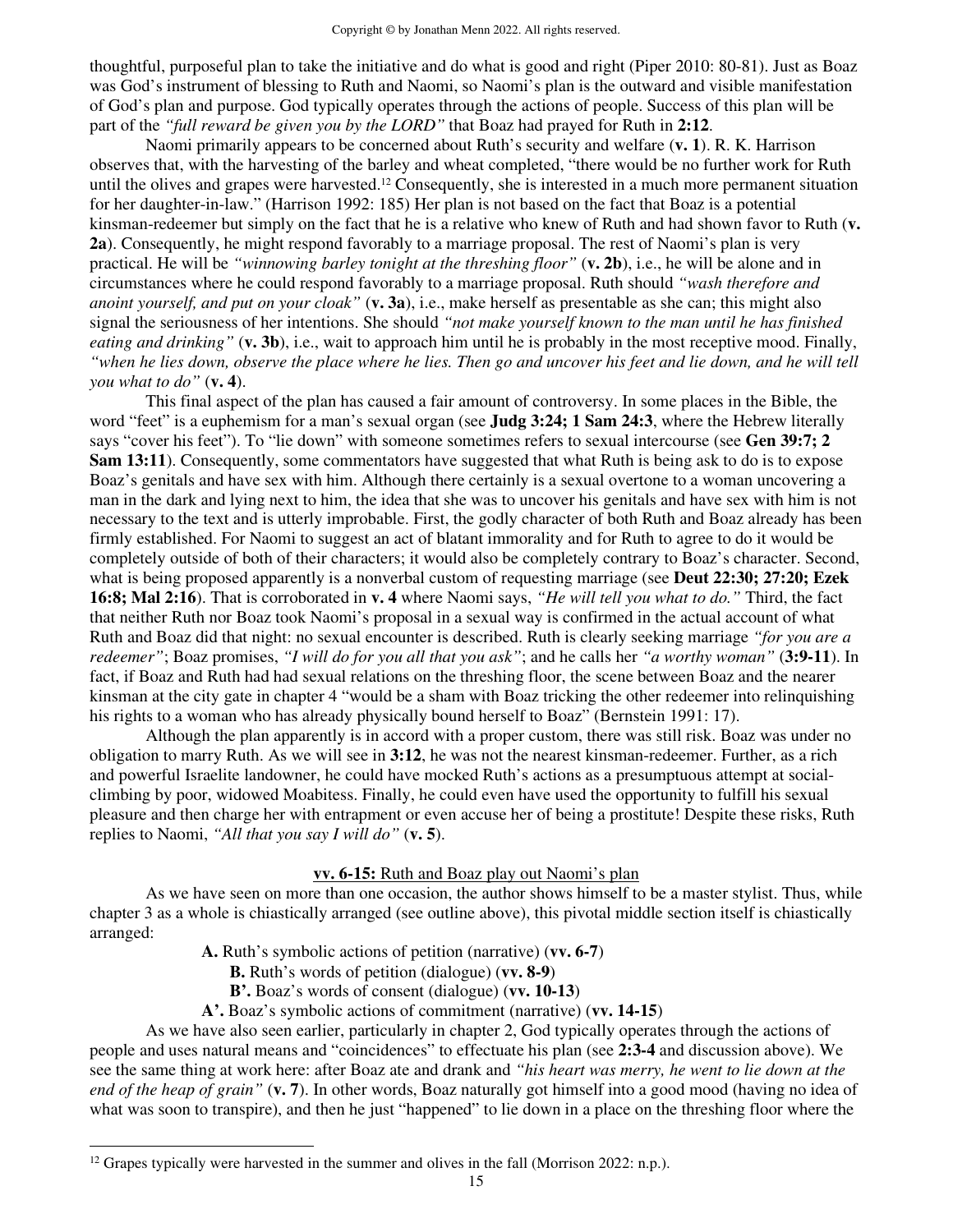actions that are about to occur can take place without being seen or interrupted or misinterpreted by others.

Ruth did as Naomi had instructed. When Boaz was startled to find a woman lying at his feet<sup>13</sup> and asked *"Who are you?"* Ruth replied, *"I am Ruth, your servant. Spread your wings over your servant, for you are a redeemer*" (**v. 9**). The word for "wing" (Hebrew =  $k\bar{a}n\bar{a}p$ ) is also the word for a man's "skirt" or "robe" (Huey 1992: 530). Consequently, several translations have Ruth saying something like, *"Spread, therefore, they skirt over thine handmaid"* (KJV), or *"Spread your covering over your maid"* (NASB), or *"Spread the corner of your garment over me"* (NIV). To "spread a garment" over someone is an idiom that means "to marry" (Brotzman 1994: 153; Younger 2002: 462n.20). Walter Kaiser, et al. point out that "the idiom reflected the custom, still practiced by some Arabs, of a man's throwing a garment over a woman he has decided to take as his wife" (Kaiser, et al. 1996: 200). However, the wording (and the ESV's translation) *"spread your wings"* is important here and is rich with meaning. That is the literal translation of what Ruth said. The reason why that wording is important is that it picks up on what Boaz had said to Ruth in **2:12**, *"The LORD repay you for what you have done, and a full reward be given you by the LORD, the God of Israel, under whose wings you have come to take refuge!"* The only other place where the phrase "spreading the wings" is used in connection with lovers is **Ezek 16:8**, where God describes Israel as a young maiden when *"I made my vow to you and entered into a covenant with you, declares the Lord GOD, and you became mine."* John Piper observes, "If this is any indication of what Ruth wanted from Boaz, the request went far beyond sexual relations. She was saying in effect, 'I would like to be the one to whom you pledge your faithfulness and with whom you make a marriage covenant." (Piper 2010: 86) Ruth's using the same idiom as Boaz used further suggests that Ruth understood that what Boaz really meant when he used that idiom in **2:12** was, "Because you take refuge under the wings of God, you are the kind of woman I want to cover with my wings" (Piper 2010: 87). As Hubbard says, "By repeating the key word from his own lips, Ruth essentially askes Boaz to answer his own prayer!" (Hubbard 1991: 17). This again shows how God acts "behind the scenes," using human beings to implement his will and plan: "By covering Ruth with his *kānāp*—that is, to marry her—Boaz implements Yahweh's *kānāp—*that is, his protection of Ruth. Or, to weave in a thread dropped earlier [Naomi's petition in **1:8** that God show *hesed* to Ruth], the *hesed* of Boaz toward Ruth is the form in which Yahweh conveys his *hesed* to her." (Hubbard 1991: 17)

 Boaz's response to Ruth was to not use the moment with Ruth to gratify his sexual desires. His statement in **3:10-11**, *"May you be blessed by the LORD, my daughter. You have made this last kindness greater than the first in that you have not gone after young men, whether poor or rich. And now, my daughter, do not fear. I will do for you all that you ask, for all my fellow townsmen know that you are a worthy woman,"*  confirms that Ruth had rightly judged Boaz's intention when he had spoken with her back in the field. When Boaz refers in **3:10** to *"this last kindness,"* the word translated "kindness" is *hesed*. Ruth's first *hesed* was her committing herself to Naomi, leaving her own country, and coming to Bethlehem with her. Then, she continually demonstrated *hesed* by diligently gleaning in the field throughout the barley and wheat harvests. Now she is committing herself both to Boaz and to restoring clan wholeness by her symbolic act of proposing marriage to Boaz. By covering Ruth with his "wings," Boaz in turn continues his *hesed* to Ruth. Boaz's *hesed* toward Ruth is how God conveys his *hesed* toward her and is the fulfillment of the *"full reward"* referred to by Boaz in **2:12**.

Piper points out another important aspect of God's working through Boaz and Ruth (which, again, was unknown by both Boaz and Ruth): "Ruth is about to be folded purely and righteously by Boaz into a line that will give birth to Jesus Christ. The purity of the moment and the purposes of eternity come together at this holy moment." (Piper 2010: 91-92) Jesus said, *"Blessed are the pure in heart, for they shall see God"* (**Matt 5:8**). That applies, of course, to eternity, but it begins now. Boaz and Ruth remained sexually pure on the threshing floor, despite being in a sexually-charged situation. That is a lesson for us. Piper adds, "Don't miss this. It is relevant for you and your sexual life. . . . Let Boaz's massive willpower in the service of strategic righteousness stir up in you a great, noble vision of sexual life: 'We will wait. We will wait until all is made righteous according to the word of God.'" (Piper 2010: 92-93) God will honor that in your life. God's honoring our righteous actions extends far beyond staying pure sexually. This entire book is largely about people's character and doing good primarily to those of the household of faith. We are to act as *go'els* for those in need. We can all show *hesed* to others. Jesus said, *"By this all people will know that you are my disciples, if you have love for one* 

<sup>&</sup>lt;sup>13</sup> Younger points out that the Hebrew word translated "feet" (*marg<sup>e</sup>lot*) is only used in the Bible in **Ruth 3:4, 7, 8, 14** and **Dan 10:6**. It is derived from the word *regel* which means foot, lower leg, and leg. In **Dan 10:6** it refers to the legs as a whole. Consequently, he concludes that Ruth is to uncover his feet or legs and "lie down close beside him (probably not simply 'at his feet' as is often understood)" (Younger 2002: 459, 459n.10).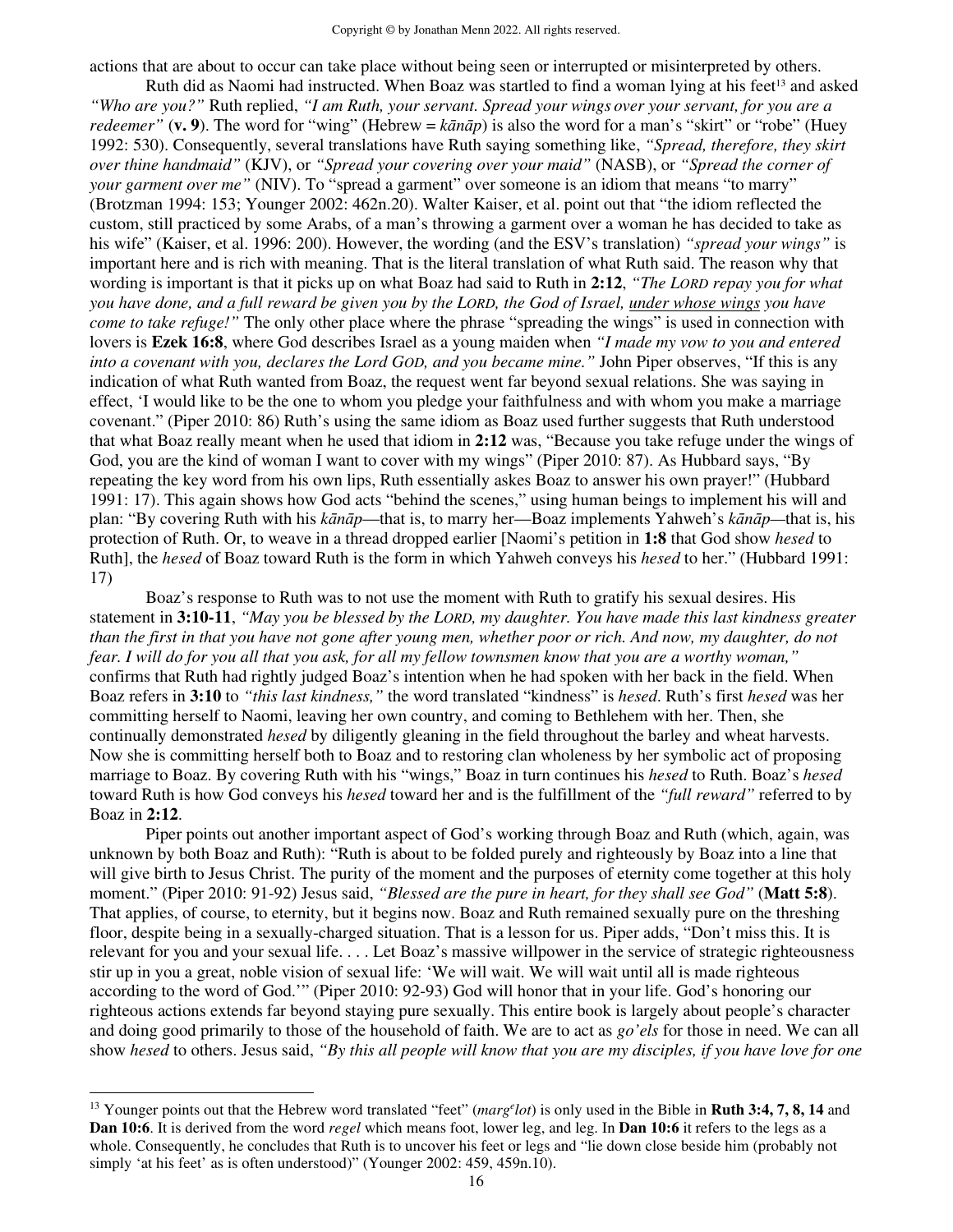*another"* (**John 13:35**). If the church—both individually and collectively—took this seriously, our influence in the world would be immeasurably greater.

The fact that Boaz was an honorable man who committed himself to Ruth is confirmed in **v. 12-15**. First, he acknowledges that there is a kinsman nearer in relation to Elimelech than he is; because of that, the legal duty to act as *go'el* fell on that nearer kinsman. Boaz did not want to act against the hierarchy of the clan structure. From a storytelling point of view, this adds an element of great unresolved tension into the story. But Boaz makes it clear in **v. 13** that if the nearer kinsman will not redeem, he will. In fact, in **v. 13** he swore an oath in the name of the Lord: *"As the Lord lives, I will redeem you."* F. B. Huey points out that that was "the solemn and binding oath a Hebrew could take on himself," and "not to carry through his commitment after invoking the Lord's name would have been a violation of the third commandment (Exod 20:7)" (Huey 1992: 538). Jared Wilson adds that "Boaz is saying that he is going to redeem Ruth *because God lives*" (Wilson 2017: n.p.). That is a lesson for us: If we truly and deeply believed that the God of the Bible was alive and present, what would our lives look like? How should that fact affect everything we think, say, and do? Second, in **v. 14** Boaz makes sure that no one is to know that Ruth has been present at the threshing floor. That will ensure that both of their reputations (especially hers) will remain unstained. Third, in **v. 15** he symbolically affirms his commitment to Ruth by giving her six measures of barley. Finally, although many manuscripts say, *"Then she went into town"*  (**v. 15b**), the Masoretic text says, *"Then he went into town."* If that is the correct reading, it indicates that Boaz was not delaying in his commitment to resolve the matter of the nearer kinsman. That certainly would be in keeping with his character as disclosed throughout the rest of the book.

#### **vv. 16-18:** Ruth reports back to Naomi

In this brief scene, Ruth reports all that had happened at the threshing floor. However, Ruth adds the important statement that, when Boaz had given Ruth the six measures of barley, he said, *"You must not go back empty-handed to your mother-in-law"* (**v. 17**). By repeating the word "empty," we are taken back to Naomi's statement when she entered Bethlehem, *"I went away full, and the LORD has brought me back empty"* (**1:21**). Again, Boaz is God's instrument to effect God's will in the life of Naomi as a result of the loss of her husband and sons. Naomi's response to Ruth shows that she understands Boaz's feelings and his commitment to resolve the matter as soon as possible. We also see the author's literary style in this chapter: "The chapter opened with Naomi and the search for 'rest' for 'my daughter' (v. 1). It closes with Naomi and the same themes ('rest,' and 'my daughter'; v. 18)—but now with the resolution in sight." (Nielson 2022: Week 4: Back Again to Naomi)

#### **DISCUSSION QUESTIONS**

1. Some Christians seem to think that planning and strategizing somehow is not acting according to "faith." Do you think that is true? Why or why not?

• Discuss that in light of Naomi's plan she laid out in **vv. 1-5**.

2. What are the different ways that Ruth and Boaz demonstrated *hesed*?

• How can and should we—both individually and collectively as the church—demonstrate *hesed* and act as *go'els* (redeemers) to others?

3. Remaining sexually pure can be very difficult in certain situations. Yet God honors that, as he honored Boaz's and Ruth's remaining sexually pure despite being in a highly charged sexual atmosphere on the threshing floor.

- What are things we can do to remain sexually pure in the different situations of our lives?
- What hope is there for those who have fallen into different kinds of sexual sin?

**4.** If we truly and deeply believed that the God of the Bible was alive and present, what would our lives look like?

• How should that fact affect everything we think, say, and do?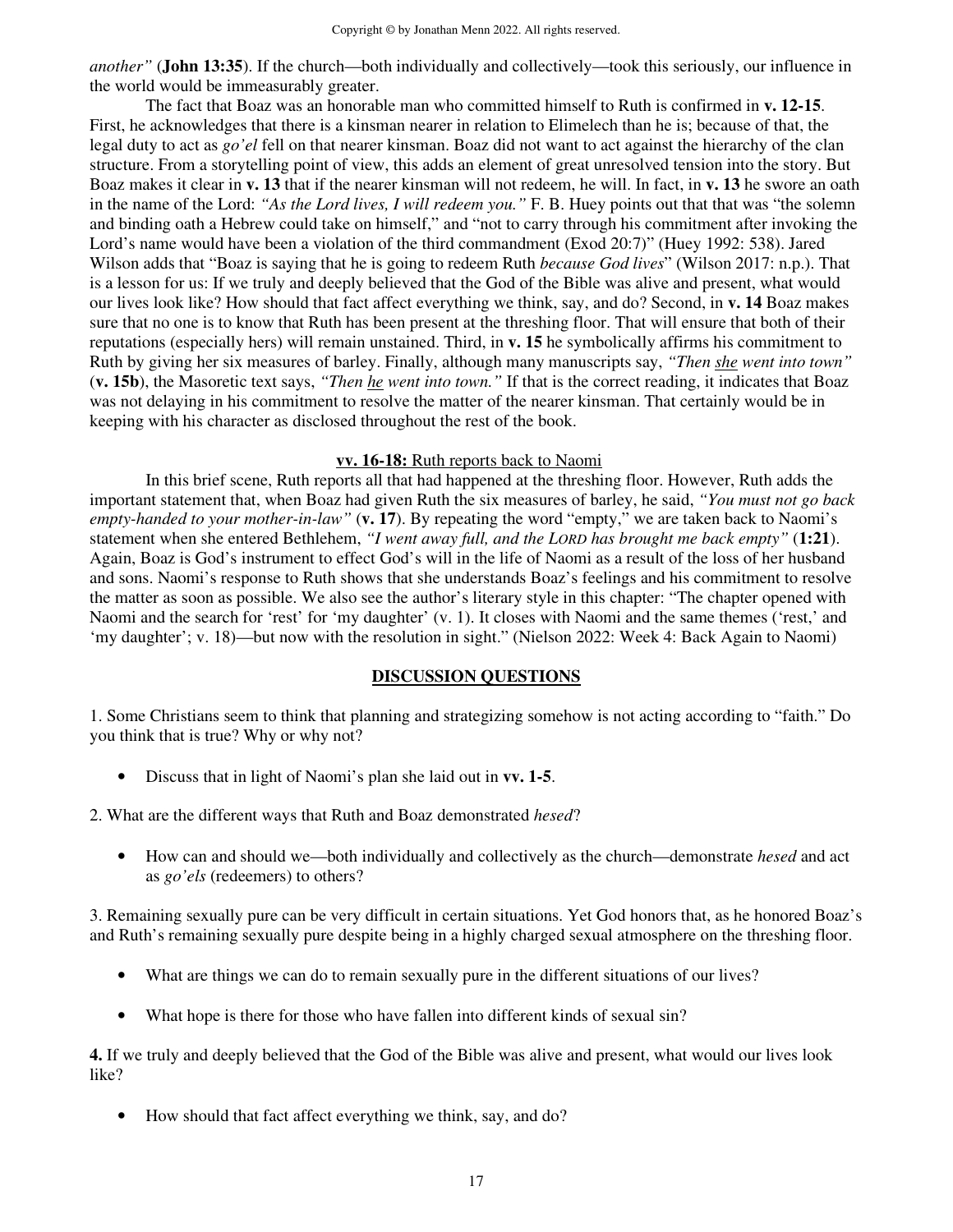#### **F.** *Boaz redeems Naomi's property and acquires Ruth* (**4:1-12**)

*<sup>1</sup>Now Boaz had gone up to the gate and sat down there. And behold, the redeemer, of whom Boaz had spoken, came by. So Boaz said, "Turn aside, friend; sit down here." And he turned aside and sat down. <sup>2</sup>And he took ten men of the elders of the city and said, "Sit down here." So they sat down. <sup>3</sup>Then he said to the redeemer, "Naomi, who has come back from the country of Moab, is selling the parcel of land that belonged to our relative Elimelech. <sup>4</sup>So I thought I would tell you of it and say, 'Buy it in the presence of those sitting here and in the presence of the elders of my people.' If you will redeem it, redeem it. But if you will not, tell me, that I may know, for there is no one besides you to redeem it, and I come after you." And he said, "I will redeem it." <sup>5</sup>Then Boaz said, "The day you buy the field from the hand of Naomi, you also acquire Ruth the Moabite, the widow of the dead, in order to perpetuate the name of the dead in his inheritance." <sup>6</sup>Then the redeemer said, "I cannot redeem it for myself, lest I impair my own inheritance. Take my right of redemption yourself, for I cannot redeem it." <sup>7</sup>Now this was the custom in former times in Israel concerning redeeming and exchanging: to confirm a transaction, the one drew off his sandal and gave it to the other, and this was the manner of attesting in Israel. <sup>8</sup>So when the redeemer said to Boaz, "Buy it for yourself," he drew off his sandal.* 

*<sup>9</sup>Then Boaz said to the elders and all the people, "You are witnesses this day that I have bought from the hand of Naomi all that belonged to Elimelech and all that belonged to Chilion and to Mahlon. <sup>10</sup>Also Ruth the Moabite, the widow of Mahlon, I have bought to be my wife, to perpetuate the name of the dead in his inheritance, that the name of the dead may not be cut off from among his brothers and from the gate of his native place. You are witnesses this day." <sup>11</sup>Then all the people who were at the gate and the elders said, "We are witnesses. May the LORD make the woman, who is coming into your house, like Rachel and Leah, who together built up the house of Israel. May you act worthily in Ephrathah and be renowned in Bethlehem, <sup>12</sup>and may your house be like the house of Perez, whom Tamar bore to Judah, because of the offspring that the LORD will give you by this young woman."* 

#### **vv. 1-8:** The interaction between Boaz and the nearer kinsman at the city gate

 In this scene, Boaz is true to his word. Boaz went to the city gate, which is where business was transacted and judicial matters were resolved by the city elders (see **Deut 22:15; 2 Sam 15:2**). Since at some point virtually everyone had to pass by the city gate, Boaz stationed himself there and waited. He didn't have to wait long. **Verse 1b** again shows us the hand of the Lord at work when it says, *"And behold, the redeemer, of whom Boaz had spoken, came by."* This is akin to **2:4** (*"And behold, Boaz came from Bethlehem"*). In other words, "And what do you know! The nearer kinsman just happened to show up." God was orchestrating events.

In **v. 1c**, the translation (*"Turn aside, friend; sit down here"*) misses the wordplay of the author. In Hebrew, the nearer kinsman is actually called, *p<sup>e</sup>loni almoni*. This is an example of two unrelated, even meaningless, rhyming words (e.g., hodge-podge, helter-skelter, hocus-pocus) that are combined to form a new idiom. They are best translated, "Mr. So-and-so" (Huey 1992: 541; Younger 2002: 474). The reason for this is that, although Boaz obviously knew the man's name, it was shameful not to fulfill one's responsibilities as a *go'el* (kinsman-redeemer); therefore, the author wanted to keep the man nameless. A somewhat similar NT analogy is found in **1 Cor 5:5; 2 Cor 2:6**, where a man who had been sleeping with his father's wife is not named by name, but is called *"such a one."* **Verse 2** then tells us that Boaz *"took ten men of the elders of the city and said, 'Sit down here.'"* In later Judaism, ten men was the least number necessary for a synagogue; it was also "the quorum necessary for the marriage benediction" (Smith and Cleland 1952: 847). This indicates that Boaz did not just wait for the elders to appear, but that he actively went out and rounded up a legal quorum who could legitimize the proceedings that he was about to institute.

In **vv. 3-4**, Boaz begins to set forth his case. There is more to his statement in **v. 3**—*"Naomi, who has come back from the country of Moab, is selling the parcel of land that belonged to our relative Elimelech"* than meets the eye*.* First, this could not represent an outright sale of land by Naomi, because land of a family or clan could not be permanently sold; only the right of use for a limited period of time (until the next Year of Jubilee) could be transferred (see **Lev 25:14-16, 23-25**). Second, Elimelech probably had sold the right of use of the land before emigrating to Moab. Naomi did not have the means to reacquire it, so she is transferring the right to the land to a kinsman-redeemer pursuant to **Lev 25:25** in order to restore the land to the family.<sup>14</sup>

When the nearer kinsman said in **v. 4** that he would redeem the land, he clearly was only interested in

 $14$  J. G. Baldwin states, "So far as we know a widow had no right of inheritance, but she would be acting on behalf of her sons" (Baldwin 1970: 282).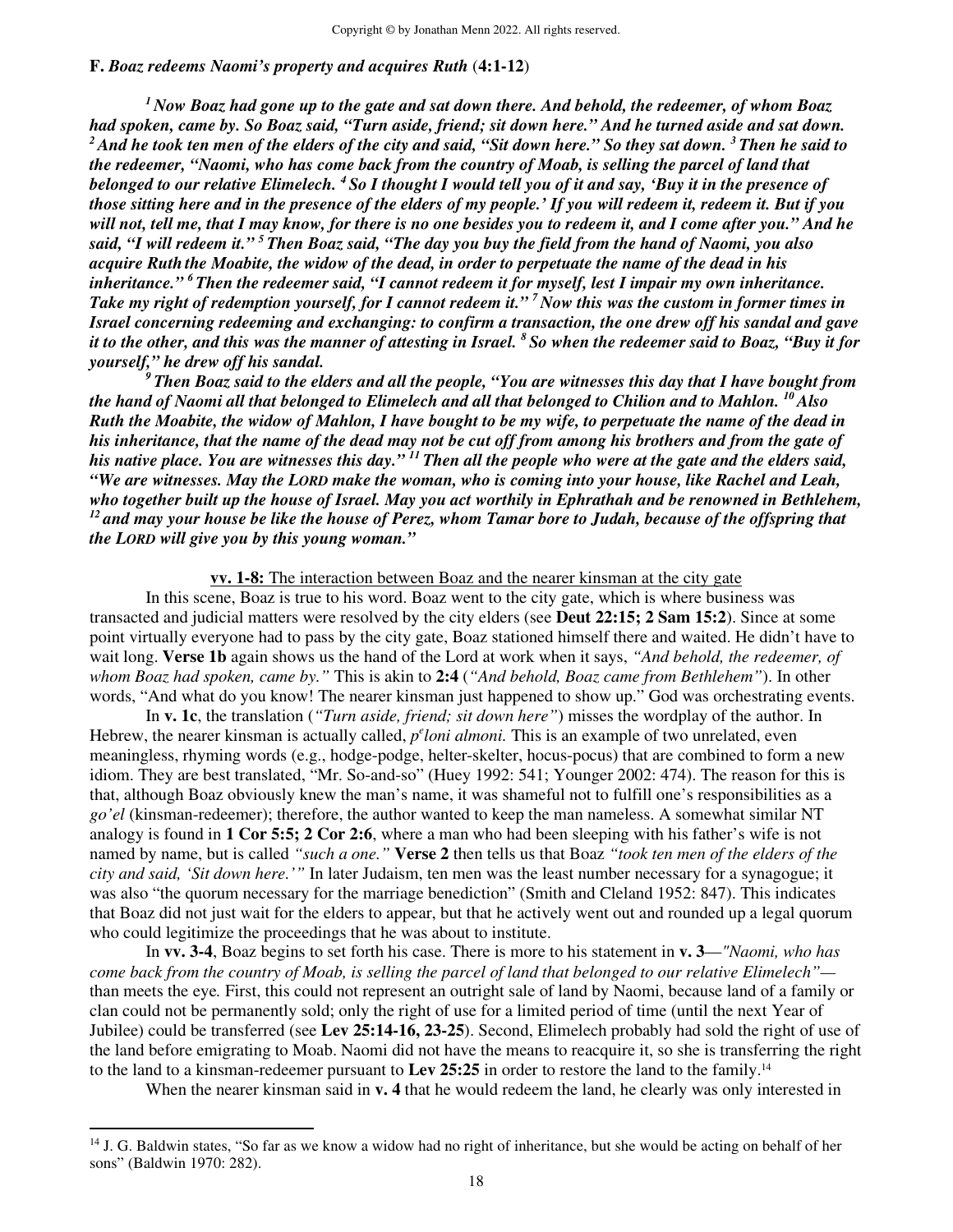the land. He may have known that "by redeeming the property he would have to marry the widow, but it is probable that he had assumed that the widow in question was Naomi. The kinsman's assumption would not have been without foundation since, strictly speaking, it was indeed Naomi and not Ruth who should have married the redeemer of the property." (Davies 1983: 233) This might have been acceptable to him, since Naomi likely was past childbearing age (see **1:11-12**). Then, without a descendant in the line of Elimelech, the land would have become his own (Davies 1983: 234; Younger 2002: 476).<sup>15</sup>

 Then, for the first time, Boaz raised the crucial point: "*Then Boaz said, 'The day you buy the field from the hand of Naomi, you also acquire Ruth the Moabite, the widow of the dead, in order to perpetuate the name of the dead in his inheritance.' Then the redeemer said, I cannot redeem it for myself, lest I impair my own inheritance. Take my right of redemption yourself, for I cannot redeem it.'" (vv. 5-6)* It was the redemption of the land that triggered the necessity to marry Ruth, since the primary issue is to raise up an heir for the dead man who will then have legal title to the land and thereby restore clan wholeness. J. G. Baldwin states, "Elimelech had a right to an heir; Ruth his daughter-in-law was still living, and the man who bought the field had the duty of raising an heir for the dead [**Deut 25:5-6**]. If a son was born, the field would revert to him, and so the *go'el*  would have impaired his own inheritance because his sons would not inherit what he had bought. Moreover, he would have another family to keep." (Baldwin 1970: 282) Additionally, although Ruth had been married for ten years without having any children, she is younger and of childbearing age and therefore is far more likely than Naomi to have children. Any son she produced "would eventually inherit not only the property which he had redeemed but also, in all probability, a share of his own personal estate." (Davies 1983: 234) This accounts for the nearer kinsman's immediately response, *"I cannot redeem it for myself, lest I impair my own inheritance. Take my right of redemption yourself, for I cannot redeem it"* (**v. 6**).<sup>16</sup>

 It should be noted that the practice *"in former times"* of attesting to the purchase of land by taking off one's sandal and giving it to the other party to the transaction (**vv. 7-8**) indicates that the practice was no longer being performed when the book was written; hence, the need for the explanatory information. That is evidence that the book probably was written considerably after the time of the judges (when the story itself takes place). For example, **Jer 32:9-12**, which was written around the time of the exile to Babylon, states that when Jeremiah was written, documents attesting to the sale of land were used. It should also be noted that the practice of removing the sandal and giving it to the other party to the land transaction is not the same as the humiliating sandal removal and spitting procedure described in **Deut 25:7-10** when a kinsman refused to marry his deceased brother's wife in order to raise up offspring for his brother. In the case of Boaz and the nearer kinsman, that procedure was not followed. Although the nearer kinsman may have had a moral responsibility to redeem the land and marry Ruth which he did not do, and the fact that he is not named (which places him in a bad light), the text does not explicitly condemn him.

 Jeffrey Cohen raises another possibility which is in keeping with the repeated emphasis throughout the book that Ruth is a non-Jewish Moabitess (see **1:4, 22; 2:2, 6, 10, 21; 4:5, 10**). That is, the nearer kinsman's refusal to redeem the land and marry Ruth may not have been entirely "marital or domestic - namely, that an additional wife and children sharing in his estate would mean less for his present children - but, purely and simply, xenophobic, the fear that his existing children would be tainted in the eyes of the community through their father's marriage to a Moabitess" (Cohen 2021: 184). Cohen adds that, for any family which welcomed and married a Moabite woman, "there was no guarantee that its action would have been accepted with equanimity by the local Israelite community. It is more probable that the usual prejudiced attitudes to 'sleeping with the enemy' would have obtained, and that more than a tincture of ignominy would have attached to the memory of Elimelekh's offspring for that reason." (Cohen 2021: 185)

 This issue goes to the very heart of the gospel. John Piper observes that the story of Ruth "is built precisely to include a Moabite woman in the lineage of David and the Messiah" (Piper 2010: 133). That is highlighted in **Matt 1:3-6** where Ruth is one of only four women mentioned in the genealogy of Jesus: Tamar, Rahab, Ruth, and Bathsheba. Indeed, each of those four women "were understood to be Gentiles, and were included in order to show that the Messiah, whose male ancestors in his direct descent from Abraham could not, by definition, be Gentiles, nevertheless had Gentile ancestors, thereby suggesting his suitability to be the Messiah for Gentiles as well as for Jews" (Bauckham 1995: 313).

Each of those women has an interesting background. Tamar played the role of a prostitute in order to

<sup>&</sup>lt;sup>15</sup> In fact, since women had no right to inheritance or ownership except in certain instances (see **Num 27:1-11; 36:1-13**), it may have been possible for the nearer kinsman to inherit the field by doing nothing at all if Naomi and Ruth died. It was Boaz who forced the issue into the open and required that it be decided.

<sup>&</sup>lt;sup>16</sup> Ronald Hals points out that, once again, we see the hand of God working behind the scenes: "Even the dubious inclinations of the heart are used by God, as in Boaz's handling of the nearer relative" (Hals 1969: 18).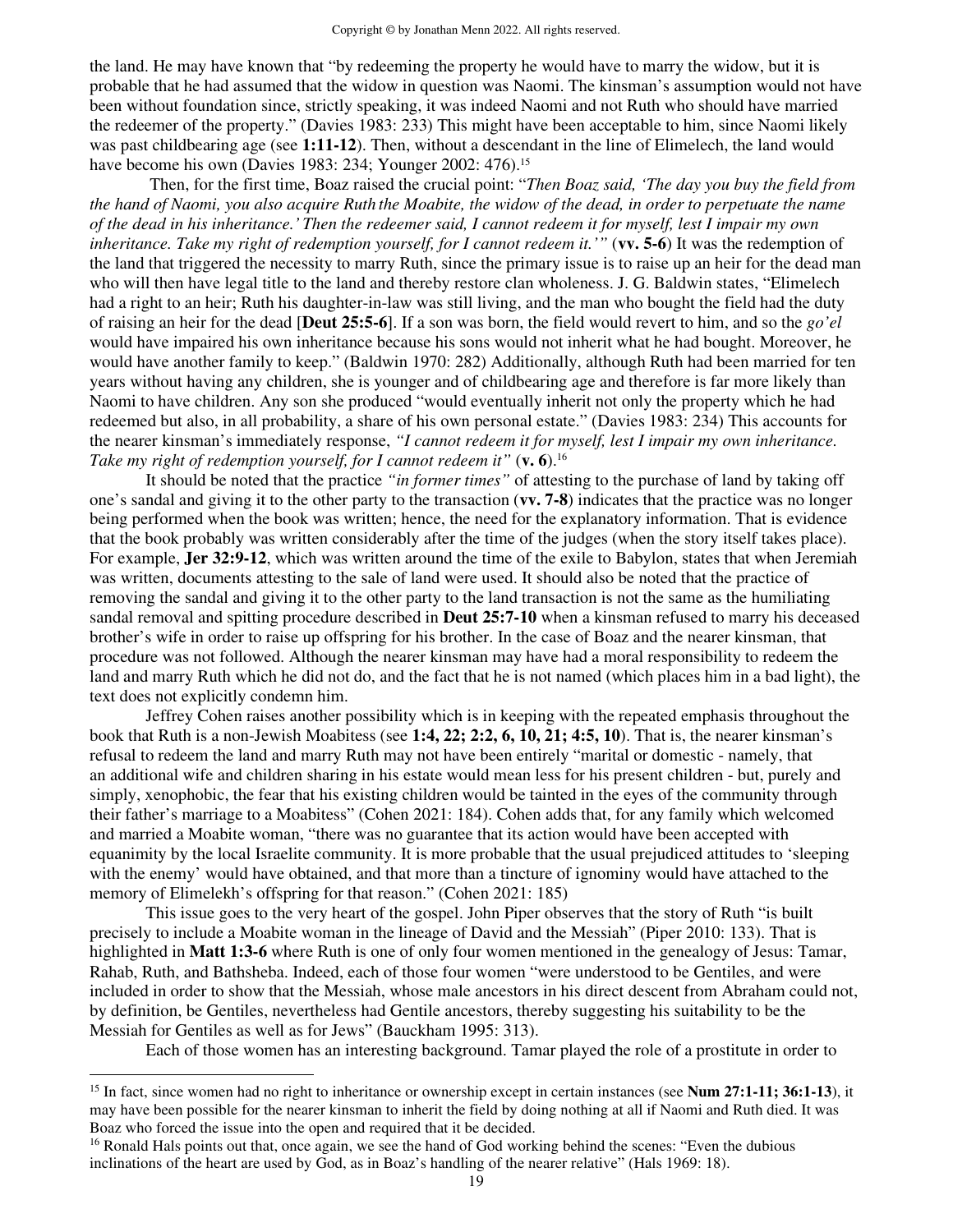have sex with Judah when Judah refused to give his third son, Shelah, to Tamar in levirate marriage after her husband Er (Judah's firstborn son) died and after Onan, his second born son, had died (**Gen 38:1-30**). She bore Perez as a result of her adultery with her father-in-law. Judah himself had been married to a Canaanite woman (**Gen 38:2**). Although Tamar's lineage is not specified, many believe that she also was a Canaanite (see Bauckham 1995: 314-20; Kadari 1999: "Tamar's Marriages"; Warner 2022: n.p.). Rahab was a Canaanite prostitute from Jericho (**Josh 2:1-2**). **Matt 1:4-5** says that she was the mother of Boaz through Salmon (who is in the genealogical line mentioned in **Ruth 4:20**); consequently, Boaz himself had Canaanite blood in him.<sup>17</sup> Although Rahab was a Canaanite, she was from Jericho, which was in the land that God had promised to Israel. Ruth not only was a non-Jewish Moabitess, but she was from *outside* of the promised land (**Deut 2:9**). Bathsheba was married to a Hittite (**2 Sam 11:3**). Her own genealogy is not given. Many think it is likely that she was an Israelite (see discussion at "Was Bathsheba" 2021: n.p.) However, since she was married to a Hittite, she herself may have been a Hittite. The Bible reports that Bathsheba was the son of Eliam, whose father was *"Ahithophel the Gilonite"* (**2 Sam 11:3; 23:34**). Edwin Hitti states, "The Gilonites were named for their city of Giloh in the Highlands of Judah near Hebron (Joshua 15), and were one of several Canaanite tribes that were not expelled from Judah's portion of the land. Some of the survivors lived together with the tribe of Judah and even married into the tribe." (Hitti 2019: n.p.) In any event, Bathsheba committed adultery with king David (**2 Sam 11:1-5**; although, given the fact that he was the king, she would have had little choice in the matter, and his having had sex with her essentially may have amounted to rape).

 All of this was an intentional part of God's plan. "What God was doing in his far-seeing providence was planting the dynamite that would explode the fortresses of ethnocentrism and racism. . . . The story of Ruth tells us that Moabite [and, as we just saw, Canaanite] blood flowed in the veins of the Son of God. This blood was then shed for the salvation of Moabites—and every other people group." (Piper 2010: 134) As Caiaphas the high priest had prophesied, Jesus *"would die for the nation, and not for the nation only, but also to gather into one the children of God who are scattered abroad"* (**John 11:51-52**). That has been fulfilled. **Rev 5:9** says that *"by your blood you ransomed people for God from every tribe and language and people and nation."* As Paul says in **Rom 9:25-26**, "Those who were not my people I will call 'my people,' and her who was not beloved I will call 'beloved.' And in the very place where it was said to them, 'You are not my people,' there they will be called 'sons of the living God.'" (quoting **Hos 2:23**; see also **1 Pet 2:10**) Consequently, *"There is neither Jew nor Greek, there is neither slave nor free, there is no male and female, for you are all one in Christ Jesus"* (**Gal 3:28**). **Col 3:11** similarly says, *"Here there is not Greek and Jew, circumcised and uncircumcised, barbarian, Scythian, slave, free; but Christ is all, and in all."* Tribalism, racism, and ethnic discrimination are absolutely contrary to the gospel.

This has important practical implications for Christians individually and for the church collectively. In **Acts 10** Peter had been shown that God does not show partiality between Jews and Gentiles. He even testified about this in **Acts 11** to Jews who had opposed his eating with uncircumcised Gentiles. However, **Gal 2:12-13** tells us that *"before certain men came from James, he was eating with the Gentiles; but when they came he drew back and separated himself, fearing the circumcision party. And the rest of the Jews acted hypocritically along with him, so that even Barnabas was led astray by their hypocrisy."* Peter's external, objective actions did not correspond to his internal, subjective beliefs. He was denying the very gospel he had preached by the way he was living. Consequently, Paul *"opposed him to his face, because he stood condemned"* (**Gal 2:11**), rightly called him a "hypocrite" (**Gal 2:13**), and pointed out that *"their conduct was not in step with the truth of the gospel"* (**Gal 2:14**). Since this was not just a private matter between Peter and certain individual Gentiles, but the entire church was being affected and the nature of the gospel itself was at issue, Paul did not go to Peter privately (per **Matt 18:15-16**) but rightly confronted him *publicly* (see also **Eph 5:11; 1 Tim 5:20**).

Paul's attack went to the heart of the matter, namely, that Peter was not being *"in step with the truth of the gospel"* (**Gal 2:14**). Peter denied the gospel by excluding Gentiles from full participation and equality in the

<sup>&</sup>lt;sup>17</sup> As we will see in **vv. 18-22**, often in the Bible, genealogies are "telescoped" (i.e., certain names are omitted) for "didactic or instructional purposes" (Younger 2002: 403). Consequently, with respect to the genealogies recorded in **Ruth 4:18-22**  and **Matt 1:3-6**, D. A. Carson points out, "Approximately four hundred years (Gen 15:13; Exod 12:40) are covered by the four generations from Perez to Amminadab. Doubtless several names have been omitted: the Greek verb translated 'was the father of' (*gennaō*) does not require immediate relationship but often means something like 'was the ancestor of' or 'became the progenitor of.'

Similarly, the line between Amminadab and David is short: more names may have been omitted. Whether such names properly fit before Boaz, so that Rahab was not the immediate mother of Boaz (just as Eve was not immediately 'the mother of all the living,' Gen 3:20), or after Boaz, or both, one cannot be sure." (Carson 1984: 65; see also Jones 2012: n.p.) For more on the exegetical basis on which it was concluded that Rahab married Salmon, see Bauckham 1995: 320-25.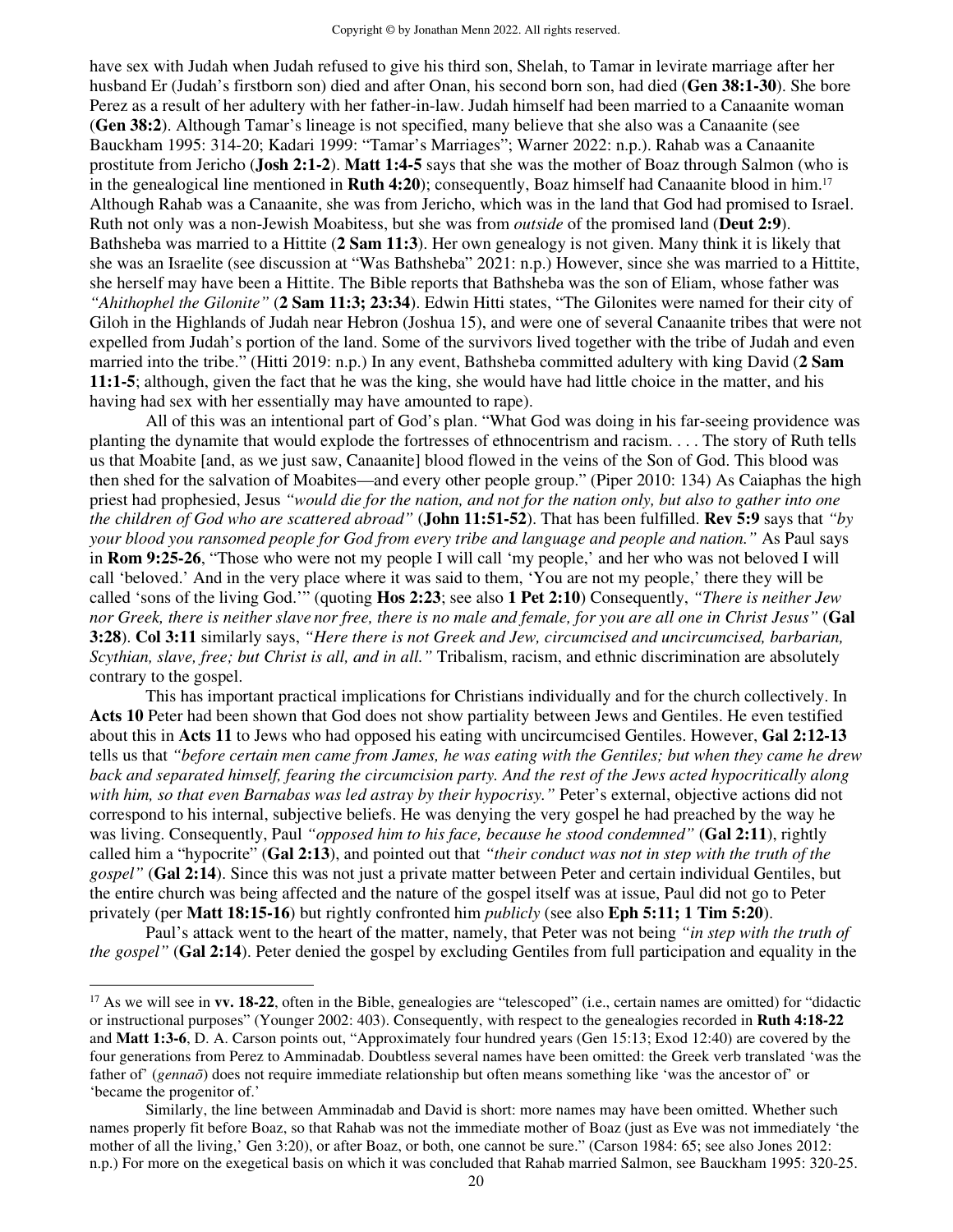life of the church. He was also denying Gentiles complete acceptance *in his private life* (i.e., in who he ate with) because of the fact that they were Gentiles. In effect, although he knew better, Peter was making the gospel for "Jews only." This is a complete reversal of the entire movement of salvation history and amounts to overturning the New Covenant, overturning what Jesus accomplished on the cross, and reinstituting the Old Covenant. Rich Lusk states, "Because the Old Covenant ceremonial laws were laws of exile and exclusion rather than access and intimacy, laws of promise rather than fulfillment, for Gentile converts to come under these laws would be to take a major step backwards, just as for Jews to remain under them would be to stay in the old age. . . . The essential difference [between Paul and the Judaizers] was Paul's realized eschatology in Christ vs. the Judaizers' commitment to ongoing practice of Torah. Paul could say, and his Jewish opponents could not say, that the promised, final, eschatological age has arrived in history, opening the gates of covenant blessing, not merely to all the genetic sons of Abraham, but ultimately to all the genetic sons of Adam. The basic problem in Galatia was a Jewish nationalism, or exclusivism, rooted in a defective understanding of God's redemptive-historical timetable. Israel turned Torah, which should have been a means to the end of Christ's coming (cf. Rom. 10:4), into an end in itself, and therefore into a form of idolatry (Gal. 4:8-9; cf. Rom. 2:22)." (Lusk 2003: n.p.)

The issue occurs any time a church or individual Christian denies people membership, positions of leadership, fellowship, or full equality because of tribal, ethnic, socio-economic, or other similar reasons. This was a big problem not only in Galatia but also in the early church in Jerusalem (see **Acts 6:1; Jas 2:1-13**). It continues to be a big problem for the church around the world today. This is also reflected in the lack of fellowship that some denominations have with other denominations. Of course, we all think our own theology is correct and those who disagree with us are wrong. Even if we are correct in our theology, however, we may be correct in the same way that Peter was correct: his internal beliefs about the oneness of Jews and Gentiles in Christ were correct, but since he did not translate those internal beliefs into concrete, positive action to ensure that Gentiles were treated as equals, Peter was a hypocrite who was *"not in step with the truth of the gospel."*  He had, in effect, turned his Jewish heritage and traditions into *idols*. This is serious. The gospel is *truth*, and truth necessarily affects how we live as well as what we believe. If churches (and individuals) do not resolutely examine themselves and change their practices to bring them in line with the implications of the gospel, God's verdict on the day of judgment may be that we were not faithful believers or churches at all but really were nothing but hypocrites and idolaters. The inclusion of "Ruth the Moabite" in the line leading to David and to Jesus was engineered by God as part of his plan as a sign of what is to find fulfillment in and through the gospel.

#### **vv. 9-12:** Boaz acquires the right to redeem the land and marry Ruth

 Boaz clearly knew Israelite legal procedure, the moral requirements surrounding levirate marriage, the responsibilities of a *go'el,* and the intersection between the redemption of land, restoring clan wholeness, and marrying a widow, and he skillfully implemented them (see also, e.g., **Matt 10:16; Luke 16:8-9; Acts 22:25**). His acquiring the right to redeem the land could have cost him a considerable amount of money (depending on how many years were left until the Year of Jubilee), and his marrying Ruth could have resulted in others in the community looking down on him and rejecting the new couple because of her Moabite birth. Nevertheless, Boaz had no qualms about redeeming the land and marrying a Moabitess. He obviously loved Ruth. He therefore quite forcefully says to all of the assembled elders, *"You are witnesses this day that I have bought from the hand of Naomi all that belonged to Elimelech and all that belonged to Chilion and to Mahlon. Also Ruth the Moabite, the widow of Mahlon, I have bought to be my wife, to perpetuate the name of the dead in his inheritance, that the name of the dead may not be cut off from among his brothers and from the gate of his native place. You are witnesses this day."* (**4:9-10**) His twice-repeated statement, *"You are witnesses this day,"* and his pointed use of the phrase *"Ruth the Moabite,"* are the words of a man "sending a clear and bold message to both the leaders and the ordinary members of his community that not only would he not tolerate any future tittle tattle regarding the status of his marriage to Ruth, or, indeed, regarding her previously unauthorised right to be considered a beneficiary of the property of the deceased Elimelekh's family, but that, to the contrary, he expected them all to recognise a Moabite convert as possessing the full rights of a home-bom Jewess." (Cohen 2021: 185-86)

 His forcefulness and influence had the desired effect. All the people at the gate said, *"We are witnesses"* (**v. 11**). However, they went far beyond that and blessed both Ruth and Boaz, essentially giving Ruth matriarchal status by comparing Ruth to Rachel and Leah and requesting that Boaz and Ruth produce many offspring (**vv. 11-12**). Thus, what was hinted at in **2:11** is now made explicit. In fact, Ruth is no longer called "Ruth the Moabite." Instead, the people speak of *"the offspring that the Lord will give you by this young woman"* (**v. 12**). The people's blessing in **vv. 11-12** may have been a standard wedding blessing customarily recited for other betrothals in Bethlehem (see Bernstein 1991: 23-24). However, it reveals a deeper level of meaning in this specific context. The reference to *"the offspring that the Lord will give you"* hints at the fact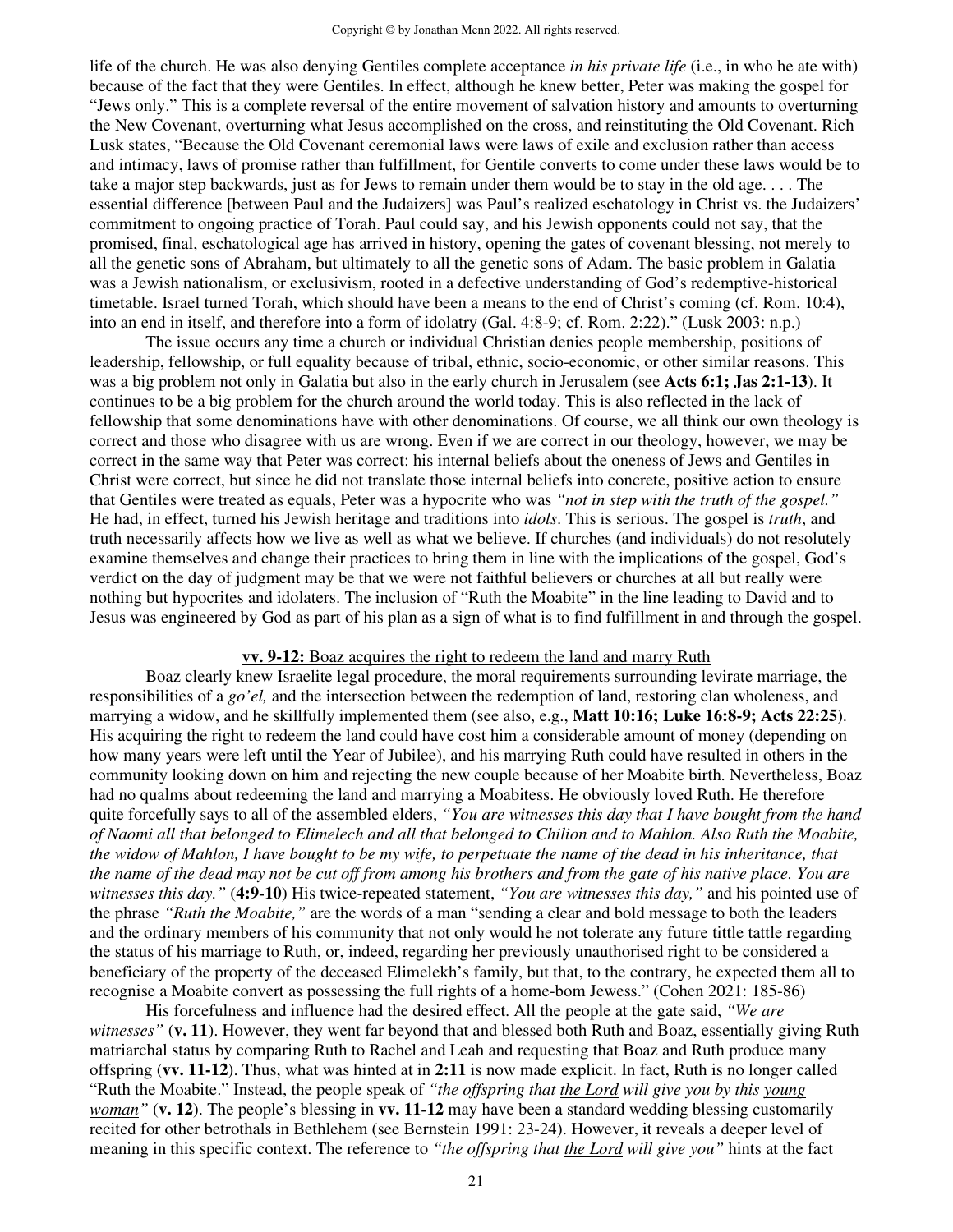that, given Ruth's ten years of barrenness, divine intervention may be required if Boaz and Ruth are to produce a child. The people's reference to Tamar also makes sense because "firstly, it referred to levirate marriage, but, whereas Tamar had been tacitly refused, Boaz had honoured the obligation. Secondly, there was a special local interest. Perez, who was born to Tamar as a result of her stratagem, was an ancestor of Boaz (v. 18), and doubtless of many others in the Bethlehem district, for the genealogies mention only three sons of Judah, from whom the whole tribe descended." (Baldwin 1970: 282; see also Bernstein 1991: 23 ["Tamar, as mother of Perez, is the ancestress of the tribe and matriarch of the local clan"])

## **DISCUSSION QUESTIONS**

1. Notice the intersection between legal procedure and moral obligation: the nearer kinsman did not have an absolute legal obligation to redeem the land and marry Ruth, although he had a moral obligation; Boaz knew and followed the legal procedure before the required number of elders in resolving the matter (and the use of the sandal confirms that proper legal procedure was followed). What implications may we draw from these facts for our dealings with others in different situations we may face?

2. The nearer kinsman said in **v. 4** that he would redeem the land. Sometimes when Christians face obstacles, they conclude that it is "not God's will" that they proceed with what they wanted to do. That is not what Boaz concluded. How did he respond when his hopes and plans appeared to be thwarted?

• What implications can we draw from this when our own hopes and plans appear to be thwarted?

3. Although the nearer kinsman was within his legal rights in not redeeming the land and marrying Ruth, he is portrayed rather unfavorably. What implications from this may we draw for our dealings with others in different situations we may face?

4. What is the significance of including "Ruth the Moabite" in the genealogy of David and, ultimately, of Jesus?

- How does tribalism, racism, and ethnic discrimination relate to the gospel?
- What problems does the church today have with tribalism, racism, and ethnic discrimination (give specific examples)?
- How can we act to eliminate those problems (give specific examples)?

# **G.** *Epilogue: Boaz and Ruth marry, have a son, and Naomi's family is restored* (**4:13-17**)

*<sup>13</sup>So Boaz took Ruth, and she became his wife. And he went in to her, and the LORD gave her conception, and she bore a son. <sup>14</sup>Then the women said to Naomi, "Blessed be the LORD, who has not left you this day without a redeemer, and may his name be renowned in Israel! <sup>15</sup>He shall be to you a restorer of life and a nourisher of your old age, for your daughter-in-law who loves you, who is more to you than seven sons, has given birth to him." <sup>16</sup>Then Naomi took the child and laid him on her lap and became his nurse. <sup>17</sup>And the women of the neighborhood gave him a name, saying, "A son has been born to Naomi." They named him Obed. He was the father of Jesse, the father of David.* 

# **vv. 13-17:** Boaz and Ruth marry, have a son, and Naomi's family is restored

 This final main section of the book culminates the resolution of the central problem raised in **1:3-5**, the deaths of Elimelech, Mahlon, and Chillion and the consequent emptiness of Naomi. It also parallels and contrasts with Naomi and Ruth's entrance into Bethlehem and their interaction with the women in **1:19b-22**. The author again demonstrates mastery of literary form, this time employing not chiasm, but parallelism. The scene is bracketed by statements concerning the birth of a son: *"and she bore a son"* (**v. 13b**) and *"a son has been born"* (**v. 17a**). The scene may be diagramed in two parallel parts, as follows: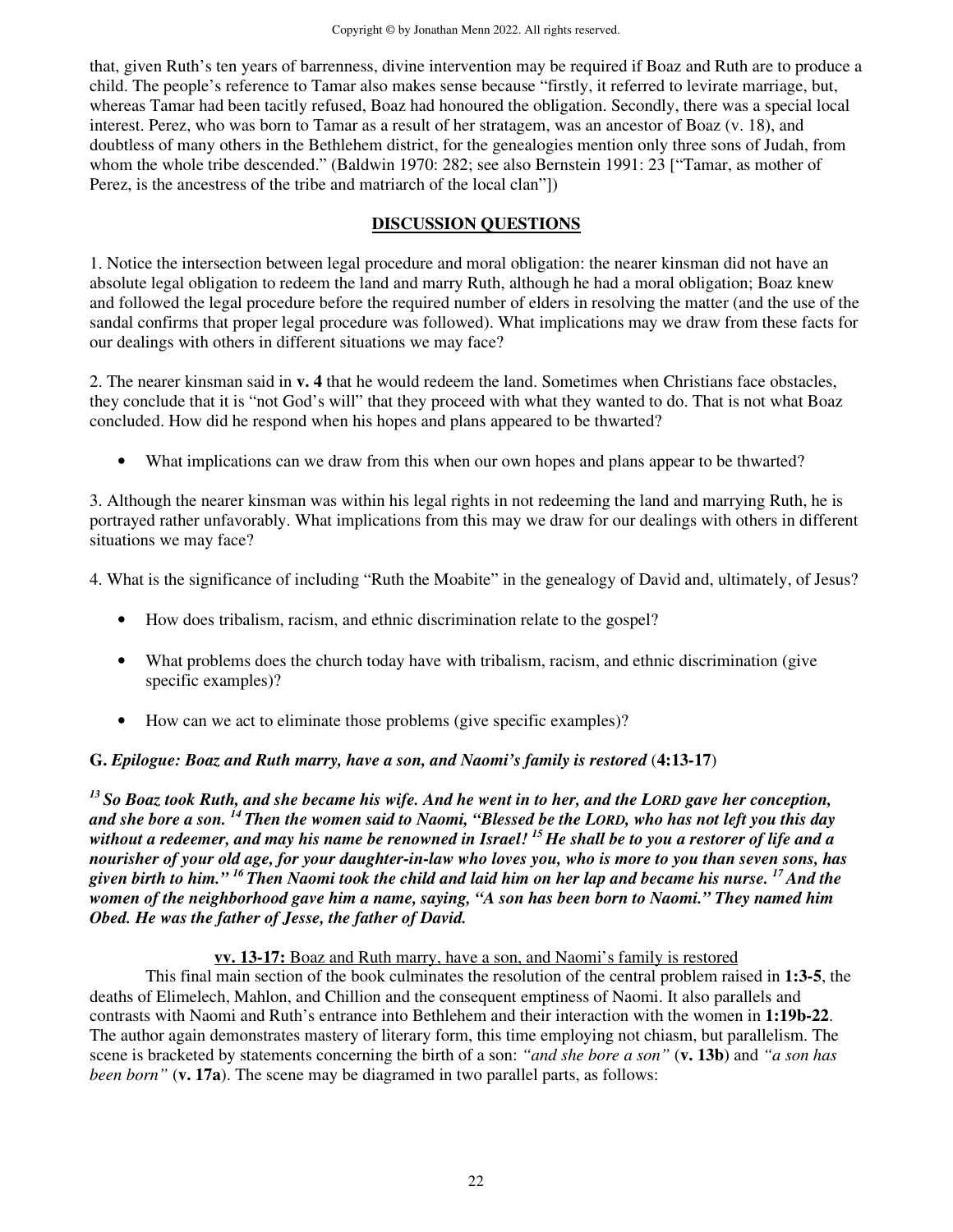Part 1 (**4:13-15**) **A.** Narrative statement (**4:13**) **B.** Speech of the women (**4:14-15**) Part 2 (**4:16-17**) **A.** Narrative statement (**4:16**) **B.** Action of the women (**4:17**)

In **v. 13**, the Lord makes only his second appearance in the book, *"and the Lord gave her conception"*  (his first appearance was in **1:6**, *"the Lord had visited his people and given them food"*). One might say that these two direct references to God's actions—one at the beginning of the book and the other at the end—frame the story. However, as we have seen at various points along the way, God has continually been present and active through the actions of people. Indeed, even both of the "appearances" of the Lord in **1:6** and **4:13** were not overt but were through "natural," not supernatural, means. The book contrasts Ruth's ten years of childless marriage to Mahlon in Moab with the apparently rapid conception she experienced after marrying Boaz. Robert Hubbard points out that there is more to the story than God's giving conception to Ruth: "Granted, Yahweh's help enabled Ruth to conceive. But there would be no birth at all without human actions—sexual consummation by the newlyweds (4:13), Boaz's day in court (4:1-12), the meetings of Ruth and Boaz (chaps. 2 and 3), and her migration to Judah (chap. 1)." (Hubbard 1991: 18) As we have seen, these events were ultimately orchestrated by God, even though there is no overt miracle, the voice of God is never heard, and no divinely authorized authority figure like a prophet, priest, or judge appears. In short, the book of *Ruth* is telling us that "Yahweh does not guide human affairs through intermittent miracles followed by long periods of apparent retreat. Rather, his activity is hidden behind the actions of human agents, yet he is presumed to be the implicit, immanent cause of events. Hence, he is the cause of even the smallest 'accidental' details of life. In sum, one theological foundation on which the book of Ruth firmly rests is belief in God's hidden but continuous all-causality." (Hubbard 1988a: 70; see also Hals 1969: 15-19 [In *Ruth*, God "remains on the scene every moment, but hidden . . . here he acts in the needs and hopes of ordinary people"])

The birth of Obed as described in **vv. 13-17** is the fulfillment of Boaz's prayer and petition in **2:12**, the blessing of the people and the elders in **4:11-12**, the reversal of Naomi's bitterness and emptiness (**1:20-21**), and an instrumental step leading to the birth of king David and, ultimately, the Messiah (**4:17-22**). The birth of Obed is the culmination of the story that has shown God to be sovereign over and involved in even the apparently mundane occurrences of family life and over family tragedies. The story of Naomi, Ruth, and Boaz shows us that the daily events of our individual and family lives may have significance, including long-term, and deep theological significance, far beyond anything we can perceive or could possibly imagine.

It is important that Christians do not draw a false conclusion from the birth of Obed. To conclude, "If we live lives of *hesed* and faithfulness, then God will be faithful to answer our prayers and give us children, or help us financially (or whatever else we are praying for)" is completely unwarranted. What is being described in **v. 13** is description, not prescription. Of course, it is true that we are to live lives of *hesed* and faithfulness, and God will honor that. However, God has not promised to every loving and faithful Christian couple or individual children, wealth, health, or any other particular blessing. God is, indeed, sovereign over the world, all that is in it, and everything that happens. Everything is part of his plan. He raises some people up and puts others down including making some rich and some poor (**1 Sam 2:7; 1 Chron 29:12-16; Job 42:10; Ps 75:6-7; Eccl 5:19; Dan 2:20-21; 1 Tim 6:17**). He kills and makes alive; he both opens and closes wombs (**Gen 20:17-18; Ruth 4:13; 1 Sam 2:6; Ezek 24:16-18; Acts 2:23; 4:27-28**). Although there is a general connection between how one lives and how prosperous one can be, we cannot presume upon the Lord's earthly blessings. Both the OT and the NT indicate that God's protecting the poor and vindicating the afflicted do *not* occur "immediately" *or even necessarily in this lifetime* (see **Ps 9:17-20; Rev 6:9-11**). Millions of Christians (including countless numbers today) have lived in poverty, have suffered, been persecuted, and died for their faith through the ages. That is in accord with what Christ and the apostles promised we would face (see, e.g., **Matt 5:10-12; Luke 14:27; John 16:33; Rom 5:3; Phil 3:10; 2 Tim 3:12; 1 Pet 2:19-21; 4:12-13**). These believers never experienced great health or material plenty. Their poverty, suffering, and persecution are not because they sinned or lacked faith but *because* they were righteous and lived lives of faith. Gordon Fee reminds us, "Even though God has promised to vindicate his own [and our vindication and joy will last for all eternity; see, e.g., **Rev 21:4**], he has seldom promised immediate vindication. For example, in Hebrews 11:32-39 some by faith saw great victories; but others *by faith were destitute.* But they are *all* commended for their faith. And these words were spoken to encourage believers who themselves had 'joyfully accepted the confiscation of their property' (10:34, N.I.V.), but who were now about to lose heart. Immediate vindication, however, is not promised to them (10:35, 36)." (Fee 1984: 41)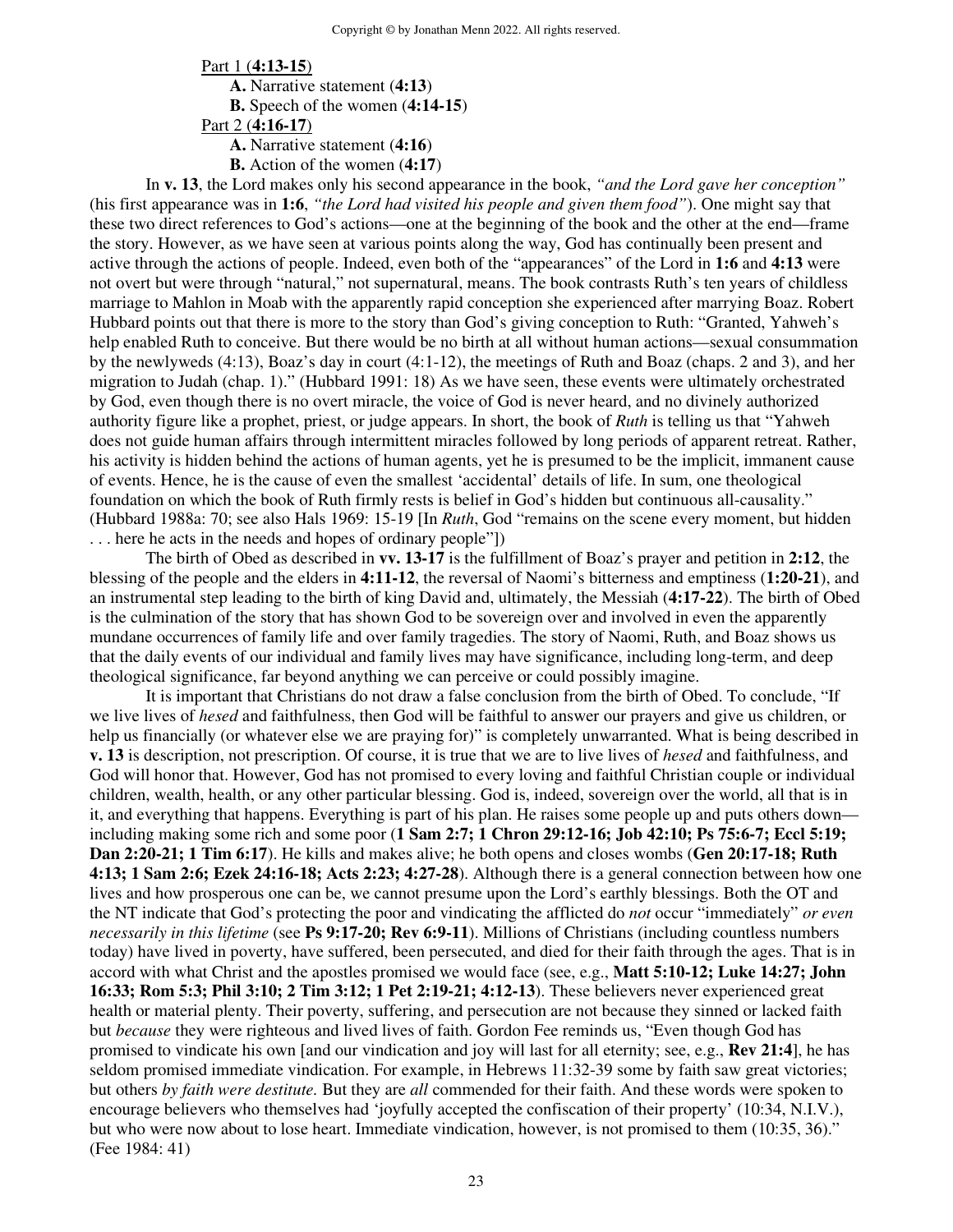This concluding section brings the story full circle back to the beginning. The focus is on Naomi and the child: "The story began with Naomi's losses. It ends with Naomi's gain. It began with death and ends with birth." (Piper 2010: 105) As such, in **vv. 14-15** the women do not see the significance of the child in the fact that he is the heir of Elimelech and will inherit his property but in the fact that "he restores Naomi to life and will support her in her old age. Nor do they celebrate his identity by crying, 'A son has been born to Elimelech,'<sup>18</sup> but rather, 'A son has been born to Naomi.' At every level, then, the point and purpose of this scene is to describe the transition of Naomi's life from death and emptiness to life and fullness." (Bush 1996: 7)

A number of unusual and ironic matters are shown in these verses. The name Obed means "serving" (Harrison 1989: 187). Although the "redeemer" (*go'el*) referred to in **v. 14** may be taken as Boaz, the "He" at the beginning of **v. 15** indicates that the women are referring to Obed. Although he is a newborn, Obed is a redeemer in at least two ways: first, through his birth he has restored life and wholeness to Naomi and the family and second, he will be *"a nourisher of your old age"* (**v. 15**). Ironically, despite the meaning of Obed's name and the fact that he will nourish Naomi, in **v. 16** we see Naomi taking Obed and nourishing him as his nurse.<sup>19</sup> **Verse 17** uses the language of a joyous birth announcement, but ironically applies it to Naomi, whereas customarily such an announcement was given to a waiting father who would not have been present at the birth (Hubbard 1988b: 296). The women are also said to have named Obed, although in that culture the men usually gave the children their names (Phiri 2006: 324).<sup>20</sup> In short, in the last bit of dialogue in the book, the women climactically and triumphantly highlight the fact that "the childless Naomi indeed has a son! It, thus, forms a thematic inclusio around Naomi's bitter period of childlessness in Bethlehem. As the women's sad question inaugurated it (i 19b), so their joyous statement concluded it. The woman who despaired of ever having a son now has one. The key theme of Naomi's lack of an heir has come to an end. Once shunted aside as mockery in favor of Mara ('Bitter'), the name Naomi ('Pleasant') now has regained its appropriateness as a description of her fate (cf. i 20-1). In sum, here the author placed a typical birth announcement formula as a climactic editorial comment on the story's closing scene." (Hubbard 1988b: 299)

We have seen that God has continually been at work throughout this book in a comprehensive, yet hidden, way. This is confirmed in that every prayer in the book has been answered: **1:8-9** (Naomi's prayer that the Lord bless her daughters-in-law and that they find rest in the house of her husband); **2:12** (Boaz's prayer that the Lord fully reward Ruth); **2:19-20** (Naomi's prayer that Boaz be blessed); **3:10** (Boaz's prayer that Ruth be blessed); **4:11-12** (the people's prayer that Boaz and Ruth be blessed with offspring); and **4:14-15** (the women's prayer that the Lord be blessed and that Naomi be restored to life and sustained). Since only God answers prayer, these answers indicate his continual presence and activity throughout the story. Yet the means by which he answered these prayers was through the decisions and actions of people.

The praise given to Ruth at the end of **v. 15** (*"who loves you, who is more to you than seven sons"*) also is significant and ironic. In a male-dominated society, seven sons were an ideal number (see **1 Sam 2:5; Job 1:2; 42:13**); yet Ruth, a female and a Moabite, is worth more than that. Further, as Daniel Block states, "More than anyone in the history of Israel, Ruth embodies the fundamental principle of the nation's ethic: 'You shall love your God with all your heart' (Deut 6:5) 'and your neighbor as yourself' (Lev 19:18). In Lev 19:34 Moses instructs Israelites to love the stranger as they love themselves. Ironically, it is this stranger from Moab who shows the Israelites what this means." (Block 1999: 729)

The last sentence of **v. 17**, that Obed *"was the father of Jesse, the father of David,"* both hearkens back to the beginning of the book and links to the concluding genealogy in **vv. 18-22**. **Ruth 1:2** had subtly hinted at this conclusion by stating that Elimelech and his family were *"Ephrathites from Bethlehem in Judah."* That also is how David is described in the account of David and Goliath in **1 Sam 17:12**: *"Now David was the son of an Ephrathite of Bethlehem in Judah."* In short, the story of Ruth is crucial to the subsequent history of Israel. Younger summarizes, "Without Ruth the line of Elimelech would be extinguished, as too the line of Boaz, and hence no David" (Younger 2002: 484). The amazing thing to remember is that the story of Ruth took place *"in the days when the judges ruled"* (**Ruth 1:1**) when *"there was no king in Israel"* (**Judg 17:6; 18:1; 19:1; 21:25**). This, again, demonstrates the magnificence of God's plan and sovereignty over history.

<sup>&</sup>lt;sup>18</sup> Although Obed was born to Boaz and Ruth, "the child was not referred to as the child of Elimelech, as was supposed to be the case in a levirate marriage" (Phiri 2006: 324).

<sup>&</sup>lt;sup>19</sup> The word for nurse means a guardian, as opposed to a wet nurse (Huey 1992: 546).

 $20$  Frederic Bush states that this is an example of "poetic license" in that the neighbor women did not formally name the child but "'named' him by providing the explanation for his name with their glad cry, 'A son has been born to Naomi'" (Bush 1996: 12).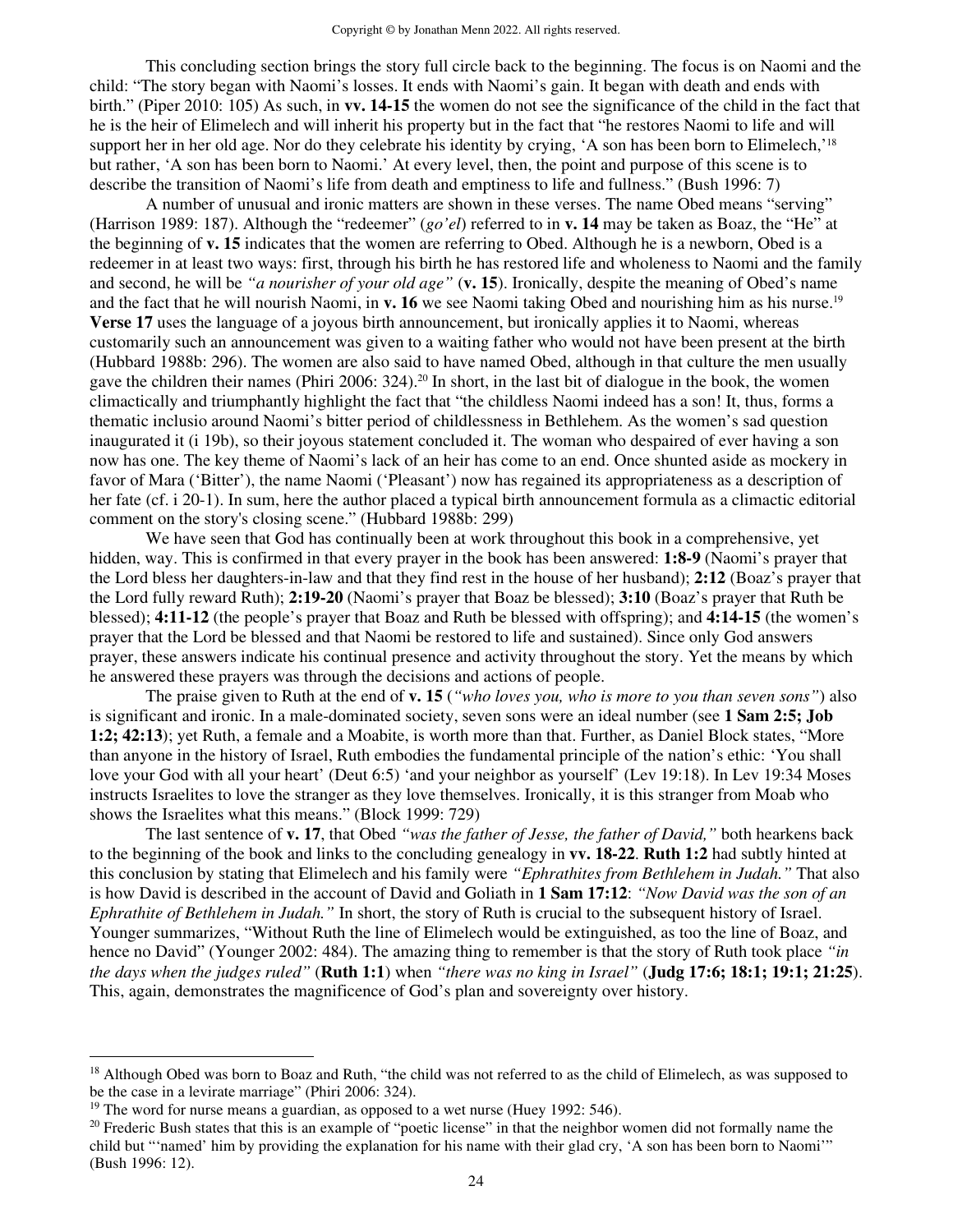## **DISCUSSION QUESTIONS**

1. Sometimes we tend to think that God is only interested in the "big events" of the world, not in our day-to-day lives. How does the story of Ruth change that perspective?

• How can the perspective gained from the story of Ruth of God's involvement in our day-to-day lives help us as we face our daily challenges and decisions?

2. One thing that the story of Ruth shows us is that seemingly small acts and seemingly meaningless family tragedies may have tremendous long-term theological significance that we cannot perceive or even imagine. Reflect on this.

• How can this fact help us as we go through our lives?

3. The story of Ruth shows us that God typically acts in seemingly "natural" ways: he is present and involved in the events of life (both bad and good) but cannot be seen, heard, or otherwise sensed. Why do you think he operates this way?

• Why is it important to understand and reflect on this?

4. Some Christians think, "If we live lives of *hesed* and faithfulness, then God will be faithful to answer our prayers and give us children, or help us financially (or whatever else we are praying for)." However, that is not true. God has not promised to every loving and faithful couple or Christian children, wealth, health, or any other particular blessing.

- Why do you think God has not promised to every loving and faithful couple or Christian children, wealth, health, or any other particular blessing?
- What problems can arise if we think that "If we live lives of *hesed* and faithfulness, then God will be faithful to answer our prayers and give us children, or help us financially (or whatever else we are praying for)"?
- How can we deal with situations in which we have been living lives of *hesed* and faithfulness but, nevertheless, are experiencing great tragedy and God seems to be absent?
- How can we—both individually and as a church—help others who have been living lives of *hesed* and faithfulness but, nevertheless, are experiencing great tragedy and God seems to be absent?

## **H.** *Coda: the genealogy of David* (**4:18-22**)

## *<sup>18</sup>Now these are the generations of Perez: Perez fathered Hezron, <sup>19</sup>Hezron fathered Ram, Ram fathered Amminadab, <sup>20</sup>Amminadab fathered Nahshon, Nahshon fathered Salmon, <sup>21</sup>Salmon fathered Boaz, Boaz fathered Obed, <sup>22</sup>Obed fathered Jesse, and Jesse fathered David.*

## **vv. 18-22:** The genealogy of David

 As we mentioned in note 17, above, often in the Bible, genealogies are "telescoped" (i.e., certain names are omitted) for "didactic or instructional purposes" (Younger 2002: 403). Younger points out that "there was a tendency [in Ancient Near East genealogies] to limit the maximum length of a written genealogy to five to ten generations" (Younger 2002: 404; see **Gen 4:17-24; 5:1-32; 11:10-26; 25:12-15; 1 Sam 9:1**). He concludes, "Since genealogies functioned to legitimate claims to position, authority, or power in various political and societal contexts, a persuasive case can be made that 4:18-22, rather than being an insipid anticlimax, brings closure to the whole by underlining the significance of the story's resolution: Naomi's return to life and fullness through the birth of Obed. That resolution led two generations later to David." (Younger 2002: 404)

 Although the genealogy and the book end with the mention of David, David is not an end in and of himself. That is because **2 Sam 7:1-17** contains the "Davidic Covenant" in which God promised to raise up David's seed after him and *"establish the throne of his kingdom forever"* (**2 Sam 7:12-13, 16;** see also **Ps**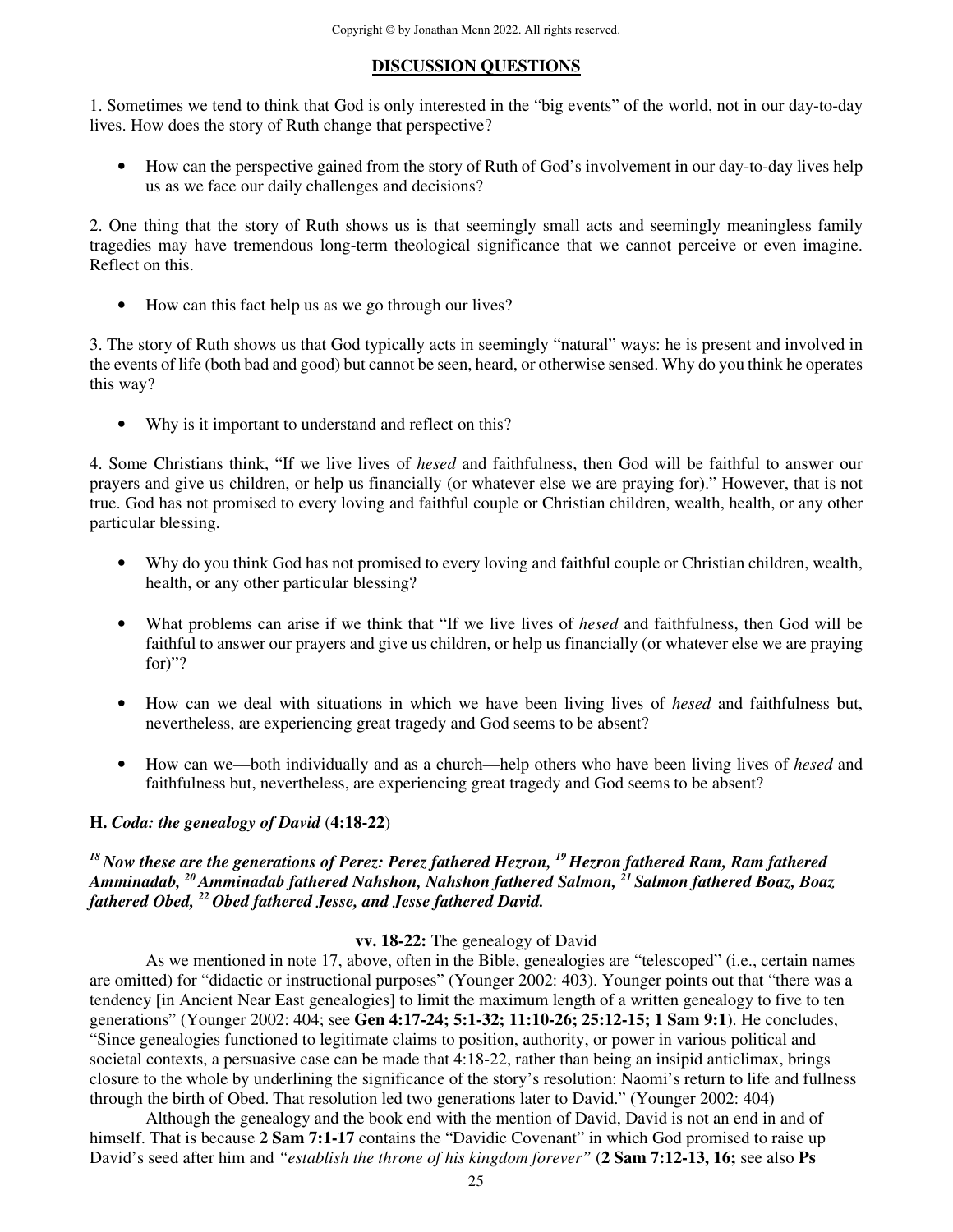**89:29, 36-37**). Several related prophecies point to this (**Jer 33:15-17; Ezek 37:24; Zech 12:7-10**). Thus, David naturally points beyond himself to the greater "Son of David," i.e., the Messiah, who is none other than Jesus Christ. John the Baptist's father, Zechariah, recognized this when he prophesied concerning the coming birth of Jesus, *"Blessed be the Lord God of Israel, for he has visited and redeemed his people and has raised up a horn of salvation for us in the house of his servant David"* (**Luke 1:68-69**). James Edwards comments that this salvation "stands in continuity with God's historic work in Israel, as revealed in the establishment of the Davidic monarchy (v. 69)" (Edwards 2015: 62). Further, Zechariah's prophecy says that the coming of the Messiah and the salvation he brings is based on God's "mercy" which in Greek is *eleos* and in Hebrew is *hesed* (see *Septuagint* n.d.: Ruth 1:8; 2:20; 3:10; Edwards 2015: 62). The Jews recognized that the phrase "son of David" meant the Messiah. Matthew begins his gospel by describing Jesus as *"the son of David, the son of Abraham"*  (**Matt 1:1**). Jesus asked the Pharisees what they thought about the Christ: *"Whose son is he?"* They responded that he is *"the son of David."* (**Matt 22:42;** see also **Mark 12:35; Luke 20:41**). Others who recognized Jesus' power and uniqueness applied the term *"Son of David"* to him (**Matt 9:27; 12:23; 15:22; 20:30-31; 21:9; Mark 10:47-48; Luke 18:38-39**). Jesus applied the term to himself (**Mark 12:35-37**). "By healing the blind man from Jericho who addressed him as the Son of David, Jesus publicly acknowledged this role [as Messiah]" (Goppelt 1982: 87).

 Jesus' resurrection shows that he is the fulfillment of the Davidic Covenant. Paul's major speech in **Acts 13:16-41** concerns how Christ is the promised savior, a descendant of David (**Acts 13:22-23**; see also **Rom 1:3- 5**). His central point is that God fulfilled his promise to David and to Israel by raising Jesus from the dead (**Acts 13:30-37**). Throughout his address, Paul's words parallel the wording of the Davidic Covenant in **2 Samuel 7**, particularly as phrased in the Septuagint (see Goldsmith 1968: 321-22). In **Acts 13:34**, Paul points out that Christ has been raised from the dead and therefore will *"no more to return to corruption."* Because of that, he then quotes or paraphrases **Isa 55:3**, *"I will give you the holy and sure blessings of David,"* which "refers to the covenant promise to David" and is connected with the "holy one" of **Ps 16:10** [15:10, LXX] (Goldsmith 1968: 323-24). In other words, "Isa 55:3 is cited to show how God has fulfilled the promises of II Sam 7. . . . II Sam 7:15a and 16a are fulfilled in the fact that Jesus is now incorruptible. . . . The complex of OT citations in Acts 13:33-37 is not a random selection, but one carefully conceived on linguistic and theological grounds to show the Jews *how* God fulfilled his promise to David in II Sam 7—namely, by raising Jesus from the dead." (Goldsmith 1968: 324)

Before He was born, the angel Gabriel promised Mary that the Lord God would give Jesus *"the throne of his father David; and he will reign over the house of Jacob forever, and his kingdom will have no end"* (**Luke 1:32-33**). After His resurrection, Jesus told His disciples that *"all authority has been given to me in heaven and on earth"* (**Matt 28:18**). On the Day of Pentecost Peter explicitly explained how Jesus fulfilled the Davidic Covenant through His resurrection and ascension (**Acts 2:22-36**). Peter relates by quotation and allusion **2 Samuel 7** and **Psalms 16:8-11; 110:1**, and **132:11** to the effect that "*being seated on David's throne is linked to being seated at God's right hand.* In other words, Jesus' resurrection-ascension to God's right hand is put forward by Peter as a fulfillment of the Davidic covenant" (Bock 1992: 49, emph. in orig.). At his ascension the final aspect of the Davidic Covenant was fulfilled—the true "seed" of David, the Son of God sat down on the "throne of David" where He is reigning now with all power (see **Mark 16:19; Luke 22:69; Eph 1:20-23; Col 3:1; Heb 1:3; 1 Pet 3:21-22; Rev 1:5; 3:21**).

 The story of Ruth, therefore, not only resolves a desperate family tragedy and is an integral link in the history of the nation of Israel, but it points forward to the pivotal person of all history, Jesus Christ, the Lord and Savior of the world. While Obed is called a "redeemer" in **Ruth 4:14**, Jesus is the ultimate redeemer (**Luke 1:68; Gal 3:13; Titus 2:14**). In his discussion of biblical law, David Daube states, "The idea of God or Jesus redeeming mankind from sin and damnation, apparently a purely religious idea, derives from those ancient rules on insolvent debtors and victims of murder, on the preservation of the existing clans and the patrimony of clans [i.e., the institution of the *go'el*]" (Daube 1969: 59). Robert Hubbard adds that the institution of the *go'el* "threw Israel a provocative challenge to give up greed, hubris [excessive pride and self-confidence], and apathy. . . . It presented her a more excellent way and called for a kinder and gentler Israel. Thus, from a New Testament perspective, it anticipated the advent of the Great Redeemer, the one who paid for redemption with his own life." (Hubbard 1991: 19) Younger concludes, "Consequently, it is not difficult to see how the New Testament could interpret Christ's death in terms of the *go'el*. Jesus' function as the ultimate *go'el* is highlighted by the fact that he is not ashamed to call us 'brothers' (Heb. 2:11)." (Younger 2002: 401) In sum, the "Great *Go'el*" is Yahweh himself. Human beings like Boaz, Ruth, and Christians today who practice *hesed* and "*go'el* activity" are the agents of Yahweh's divine activity and the ministry of the ultimate incarnate *go'el*, Jesus Christ (see Younger 2002: 401, 489). Without even realizing it, Naomi, Ruth, and Boaz were participants in a drama of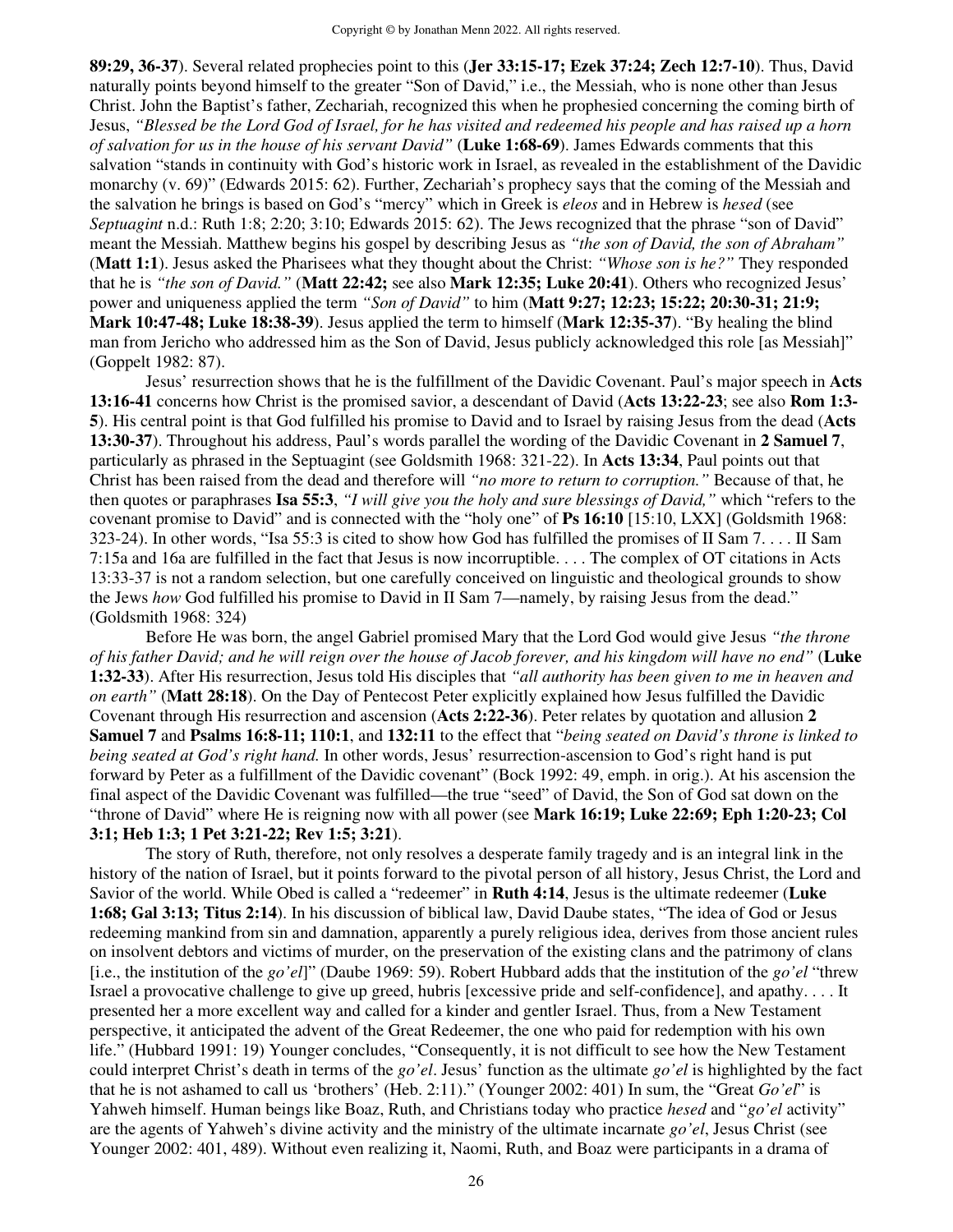eternal significance. The same can be said about us.

#### **DISCUSSION QUESTIONS**

1. How does the genealogy, particularly the mention of David, point forward to Jesus Christ?

• How, if at all, does that affect your view of the book?

#### **BIBLIOGRAPHY**

Alter, Robert. 1981. *The Art of Biblical Narrative.* New York: Basic Books.

- Baldwin, J. G. 1970. "Ruth." In *The New Bible Commentary*, 3<sup>rd</sup> ed., ed. D. Guthrie, et al., 277-83. Carmel, NY: Guideposts.
- Bauckham, Richard. 1995. "Tamar's Ancestry and Rahab's marriage: Two Problems in the Matthean Genealogy." *Novum Testamentum* 37: 313-29.
- Bernstein, Moshe. 1991. "Two Multivalent Readings in the Ruth Narrative." *Journal for the Study of the Old Testament* 50: 15-26.
- Block, Daniel. 1999. *Judges, Ruth* (NAC 6). Nashville: Broadman & Holman.
- Bock, Darrell. 1992. "The Reign of the Lord Jesus Christ." In *Dispensationalism, Israel and the Church,* ed. Craig Blaising and Darrell Bock, 37-67. Grand Rapids, MI: Zondervan.
- Britannica, The Editors of Encyclopaedia. 2022. "levirate." *Encyclopedia Britannica.* Online: https://www.britannica.com/topic/levirate.
- Brotzman, Ellis. 1994. *Old Testament Textual Criticism: A Practical Introduction.* Grand Rapids: Baker.
- Bush, Frederic. 1996. "Ruth 4:17: A Semantic Wordplay." In *"Go to the Land I Will Show You": Studies in Honor of Dwight W. Young,* ed. Joseph Coleson and Victor Matthews, 3-14. Winona Lake, IN: Eisenbrauns.
- Carson, D. A. 1984. "Matthew." In *The Expositor's Bible Commentary,* vol. 8, edited by Frank Gaebelein, 3-599. Grand Rapids, MI: Zondervan.
- Cohen, Jeffrey. 2021. "The Romance of Ruth, the Ruse of Boaz, and the *Go'el*'s Real Fear." *Jewish Bible Quarterly* 49: 180-86.
- Daube, David. 1969. *Studies in Biblical Law.* New York: Ktav Publishing House, Inc.
- Davies, Eryl. 1983. "Ruth IV 5 and the Duties of the Go'el." *Vetus Testamentum* 33: 231-34.
- Dorsey, David. 1999. *The Literary Structure of the Old Testament.* Grand Rapids: Baker.
- Edwards, James, *The Gospel According to Luke* (PNTC). Grand Rapids: Eerdmans.
- Fee, Gordon. 1984. "The 'Gospel' of Prosperity—an Alien Gospel." *Reformation Today* 82: 39-43.
- Goldsmith, Dale. 1968. "Acts 13:33-37: A *Pesher* on II Samuel 7." *Journal of Biblical Literature* 87: 321-24.
- Goppelt, Leonhard. 1982. *Typos: The Typological Interpretation of the Old Testament in the New.* Translated by Donald Madvig. Grand Rapids, MI: Eerdmans.
- Gow, Murray. 1992. *The Book of Ruth.* Leicester, England: Apollos.
- Hals, Ronald. 1969. *The Theology of the Book of Ruth.* Philadelphia: Fortress.
- Harrison, R. K. 1989. "Ruth." In *Evangelical Commentary on the Bible,* ed. Walter Ewell, 179-87. Grand Rapids: Baker.
- Hitti, Edwin. 2019. "Bathsheba the King's Mother a Hittite?" *Linkedin.* Online: https://www.linkedin.com/pulse/bathsheba-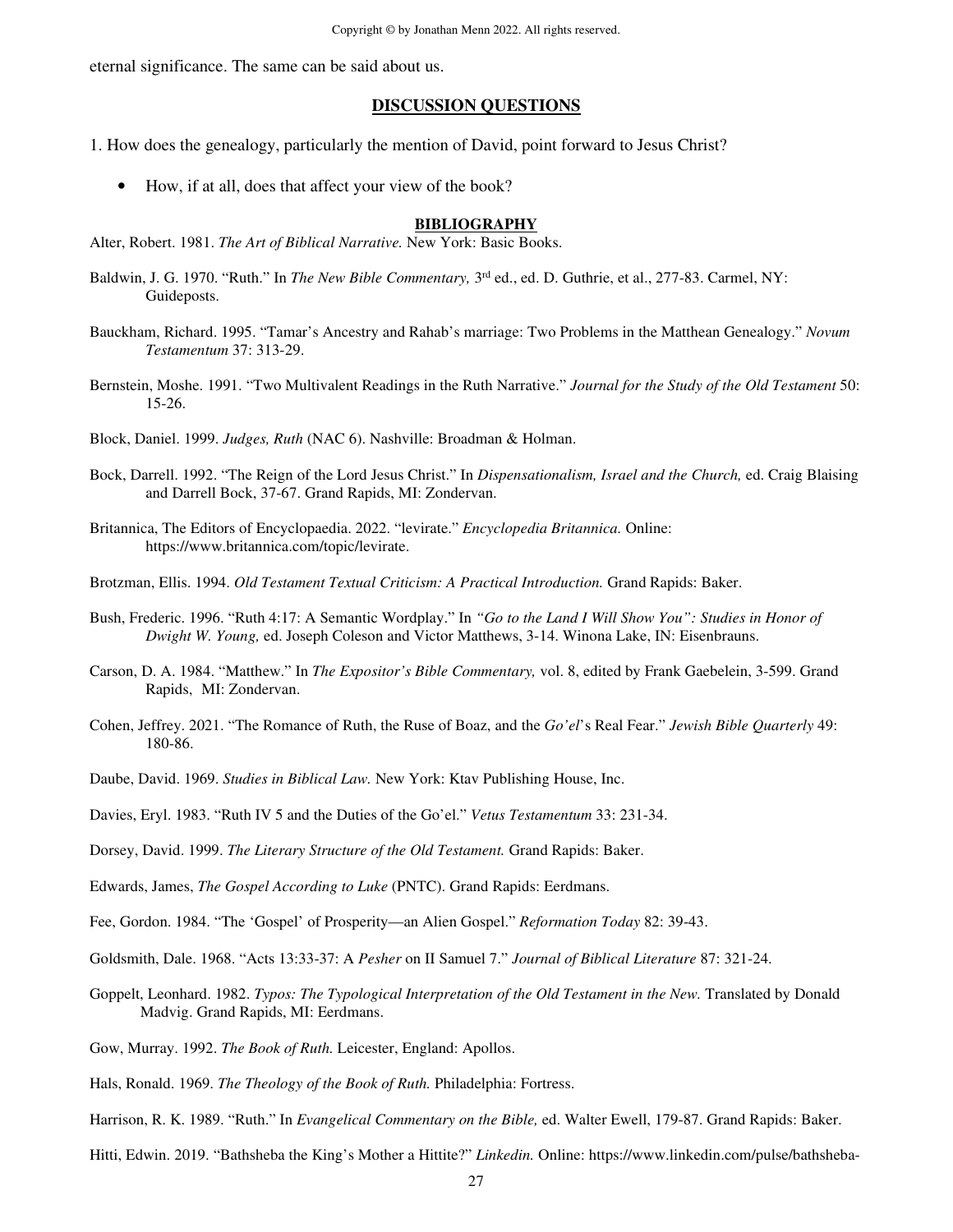kings-mother-hittite-lord-edwin-e-hitti/.

Hubbard, Robert. 1988a. *The Book of Ruth* (NICOT). Grand Rapids: Eerdmans.

\_\_\_\_\_\_\_. 1988b. "Ruth IV 17: A New Solution." *Vetus Testamentum* 38: 293-301.

- \_\_\_\_\_\_\_. 1991. "The *Go'el* in Ancient Israel: Theological Reflections on an Israelite Institution." *Bulletin for Biblical Research* 1: 3-19.
- Huey, Jr., F. B. 1992. "Ruth." In *The Expositor's Bible Commentary,* vol 8, ed. Frank Gaebelein, 509-49. Grand Rapids: Zondervan.
- Jones, Jean. 2012. "Telescoped Genealogies: Was Rahab the Mother of Boaz?" *jeanjones.net.* Online: https://www.jeanejones.net/2012/10/was-rahab-the-mother-of-boaz/#comments.
- Kadari, Tamar. 1999. "Tamar: Midrash and Aggadah." *Jewish Women's Archive.* Online: https://jwa.org/encyclopedia/article/tamar-midrash-and-aggadah.
- Kaiser, Jr., Walter, et al. 1996. *Hard Sayings of the Bible.* Downers Grove, IL: Intervarsity.
- Lusk, Rich. 2003. The Galatian Heresy: Why We Need To Get It Right," *Theologia.* Online: http://hornes.org/theologia/rich-lusk/getting-the-galatian-heresy-right.
- Menn, Jonathan. 2016. *Biblical Stewardship.* Online: https://www.eclea.net/courses.html#stewardship.
- Moo, Douglas. 1989. "James." In *Evangelical Commentary on the Bible,* ed. Walter Elwell, 1150-62. Grand Rapids: Baker.
- Morrison, Michael. 2022. "Old Testament Laws: Harvest Seasons of Ancient Israel." *Grace Communion International.*  Online: https://archive.gci.org/articles/harvest-seasons-of-ancient-israel/.
- Nielson, Kathleen. 2022. "Knowing the Bible: Ruth and Esther." *The Gospel Coalition.* Online: https://www.thegospelcoalition.org/course/knowing-the-bible-ruth-and-esther/#week-2-returning-to-bethlehemruth-1.

Phiri, Isabel Apawo. 2006. "Ruth." In *Africa Bible Commentary,* ed. Tokunboh Adeymo, 319-24. Nairobi: Word Alive.

- Piper, John. 2010. *A Sweet and Bitter Providence.* Wheaton, IL: Crossway.
- *Septuagint.* Not dated. Online: https://www.ellopos.net/elpenor/greek-texts/septuagint/chapter.asp?book=8.
- Smith, Louise, and James Cleland. 1953. "Ruth." In *The Interpreter's Bible,* vol. 2, ed. George Buttrick, et al., 829-52. New York: Abingdon.
- Warner, Megan. 2022. "Tamar (Genesis)." *Bible Odyssey.* Online: https://www.bibleodyssey.org/en/people/relatedarticles/tamar-genesis.
- "Was Bathsheba a Hittite?" 2021. *Biblical Hermeneutics Stack Exchange*. Online: https://hermeneutics.stackexchange.com/questions/70839/was-bathsheba-a-hittite.
- Wilson, Jared. 2017. "As God Lives." *The Gospel Coalition.* Online: https://www.thegospelcoalition.org/blogs/jared-cwilson/as-god-lives/.
- Younger, K. Lawson. 2002. *Judges and Ruth* (NIVAC). Grand Rapids: Zondervan.

Zodhiates, Spiros. 1993. *The Complete Word Study Dictionary: New Testament,* rev. ed. Chattanooga, TN: AMG.